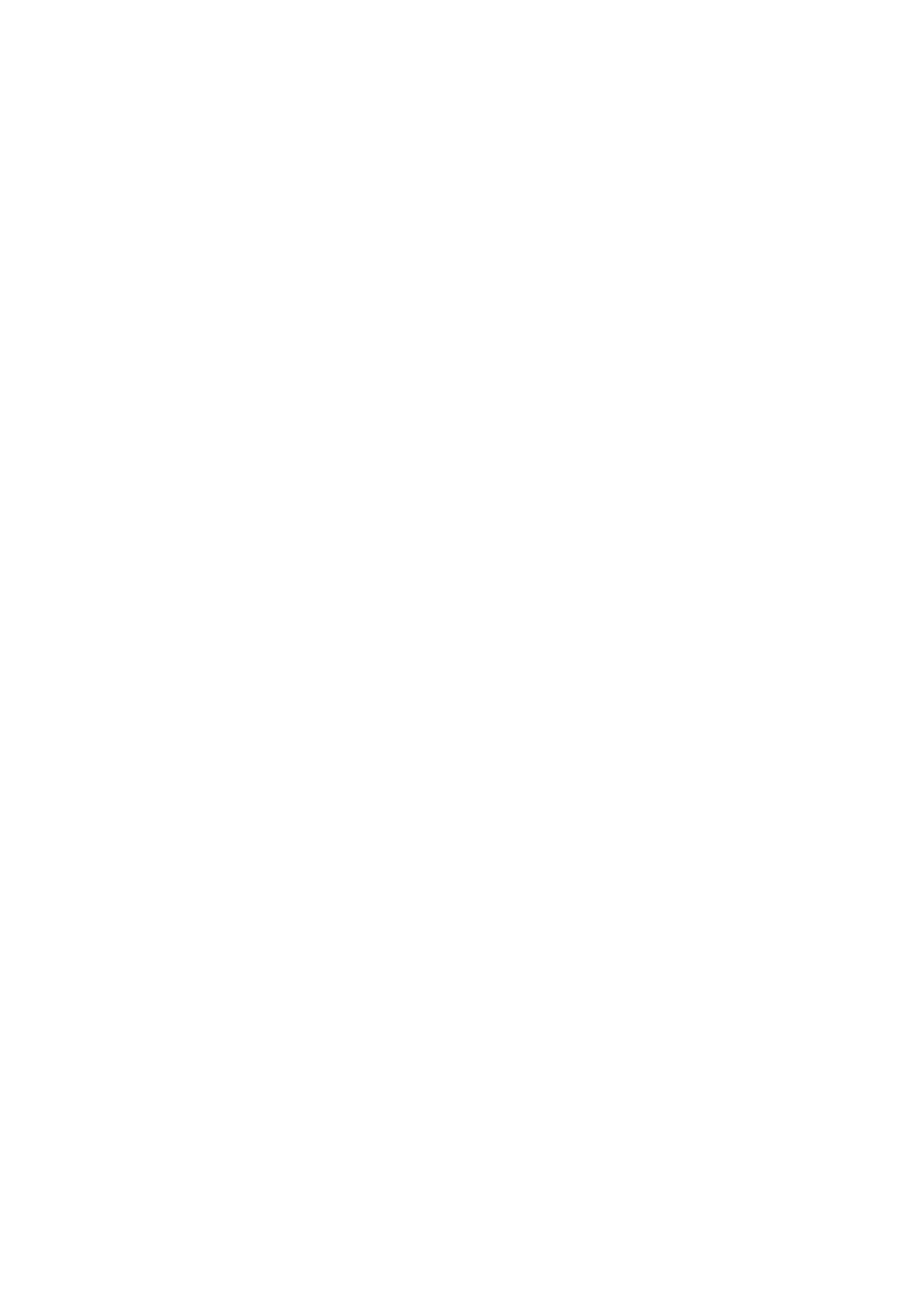# THE CONSTITUTION OF ROMANIA WAS ADOPTED IN THE CONSTITUENT ASSEMBLY SESSION OF NOVEMBER 21, 1991 AND ENTERED INTO FORCE PURSUANT TO ITS APPROVAL BY THE NATIONAL REFERENDUM OF DECEMBER 8, 1991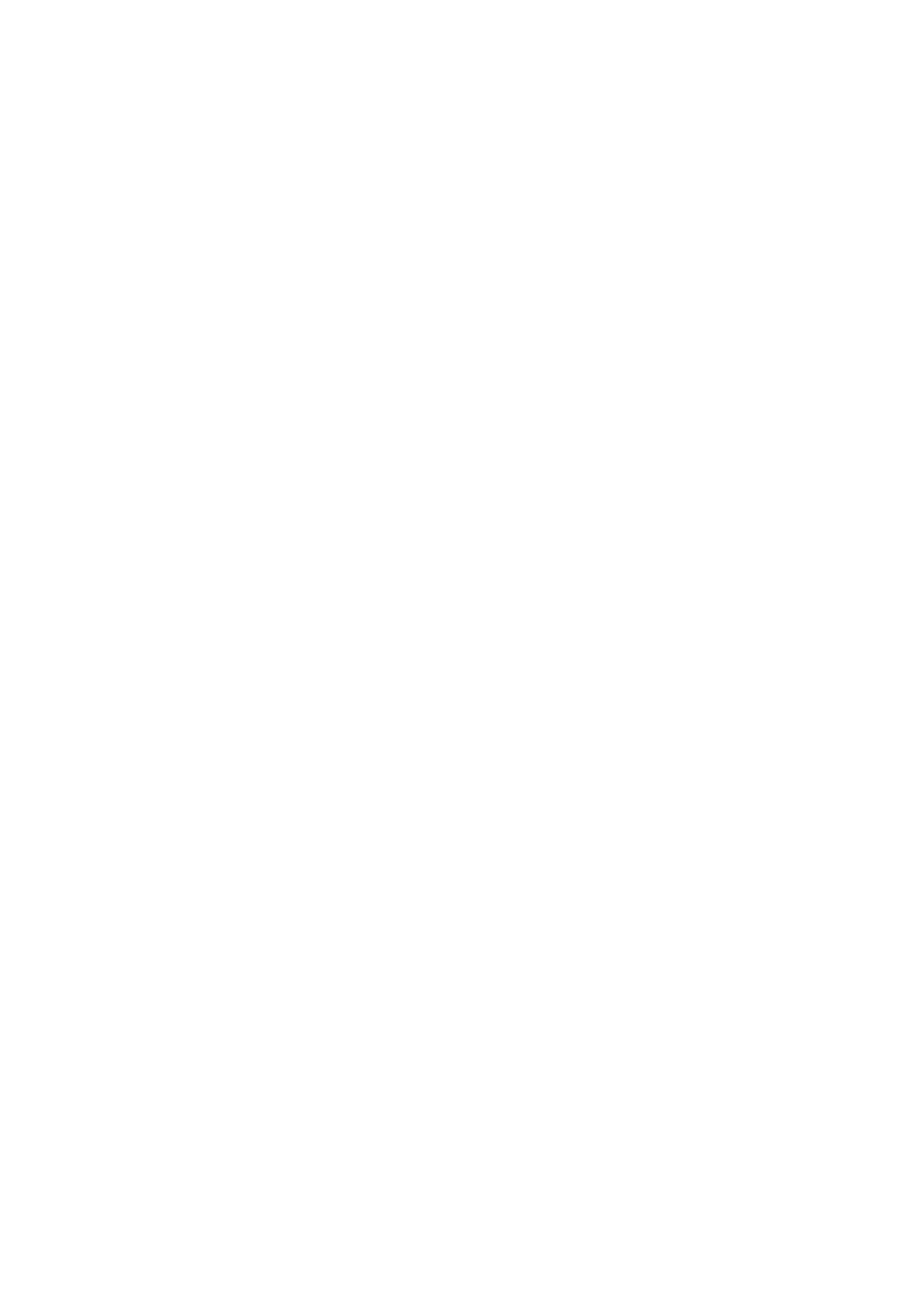## **CONTENTS**

| TITLE I            |  |
|--------------------|--|
| TITLE II           |  |
| <b>CHAPTER I</b>   |  |
| <b>CHAPTER II</b>  |  |
| <b>CHAPTER III</b> |  |
| <b>CHAPTER IV</b>  |  |
| TITLE III          |  |
| <b>CHAPTER I</b>   |  |
| <b>SECTION 1</b>   |  |
| <b>SECTION 2</b>   |  |
| <b>SECTION 3</b>   |  |
| <b>CHAPTER II</b>  |  |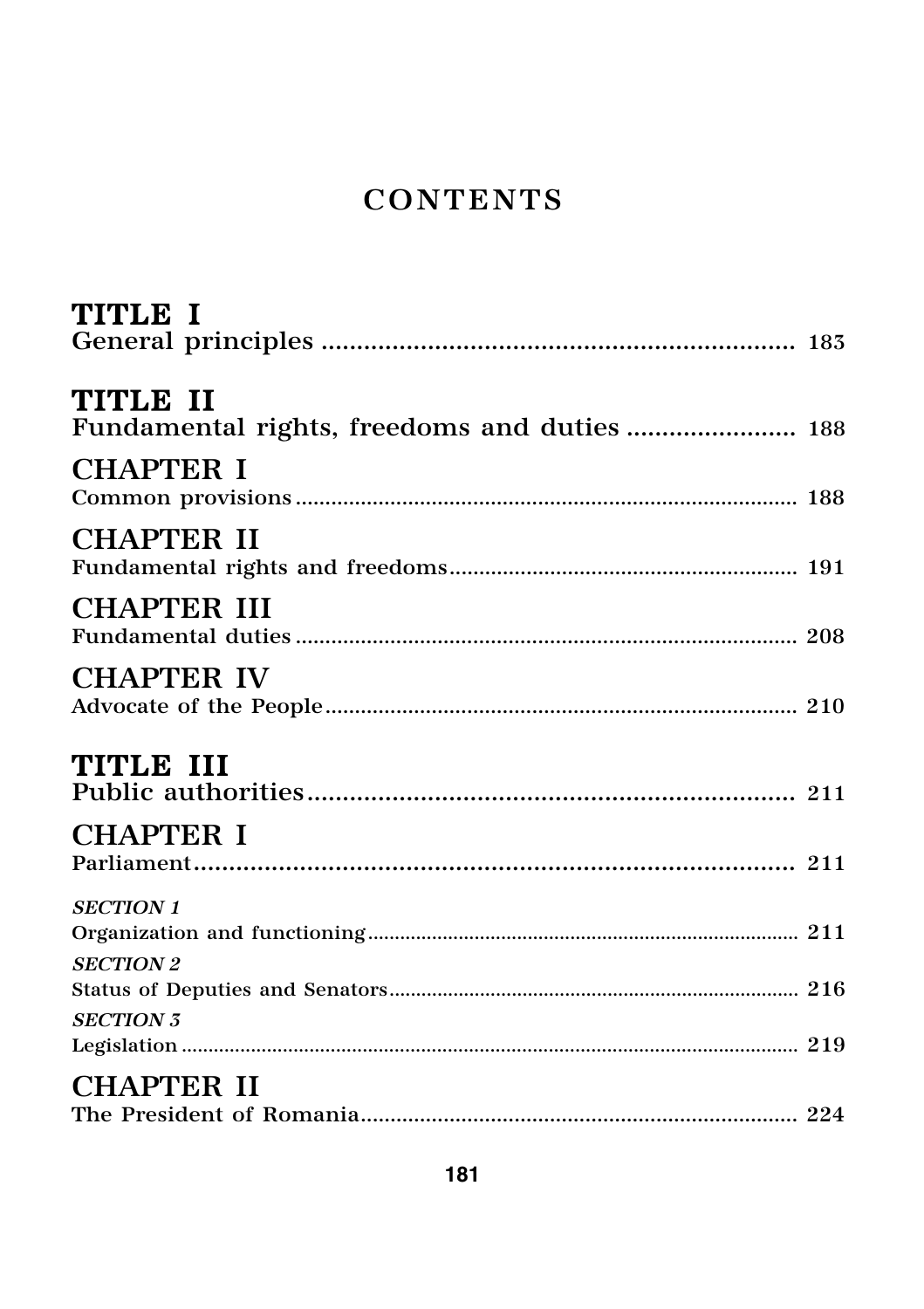| <b>CHAPTER III</b>                                                       |  |
|--------------------------------------------------------------------------|--|
| <b>CHAPTER IV</b><br>Relations between Parliament and the Government 240 |  |
| <b>CHAPTER V</b>                                                         |  |
| <b>SECTION 1</b>                                                         |  |
| <b>SECTION 2</b>                                                         |  |
| <b>CHAPTER VI</b>                                                        |  |
| <b>SECTION 1</b>                                                         |  |
| <b>SECTION 2</b>                                                         |  |
| <b>SECTION 3</b>                                                         |  |
| <b>TITLE IV</b>                                                          |  |
| <b>TITLE V</b>                                                           |  |
| <b>TITLE VI</b>                                                          |  |
| <b>TITLE VII</b>                                                         |  |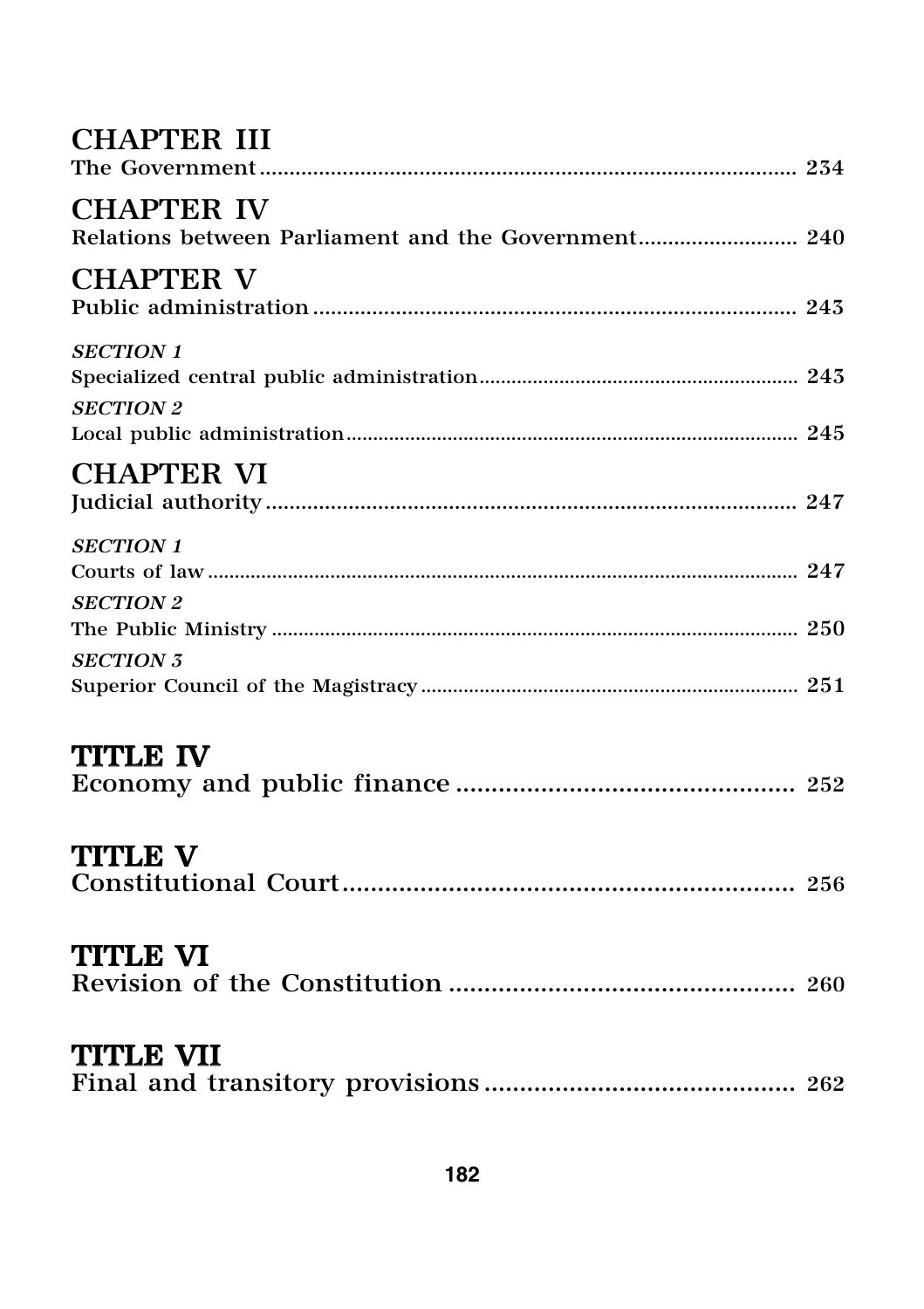# CONSTITUTION OF ROMANIA

# TITLE I **General principles**

## Article 1

Romanian State (1) Romania is a sovereign, independent, unitary and indivisible National State.

(2) The form of government of the Romanian State is a Republic.

(3) Romania is a democratic and social State governed by the rule of law, in which human dignity, the citizens' rights and freedoms, the free development of human personality, justice and political pluralism represent supreme values and shall be guaranteed.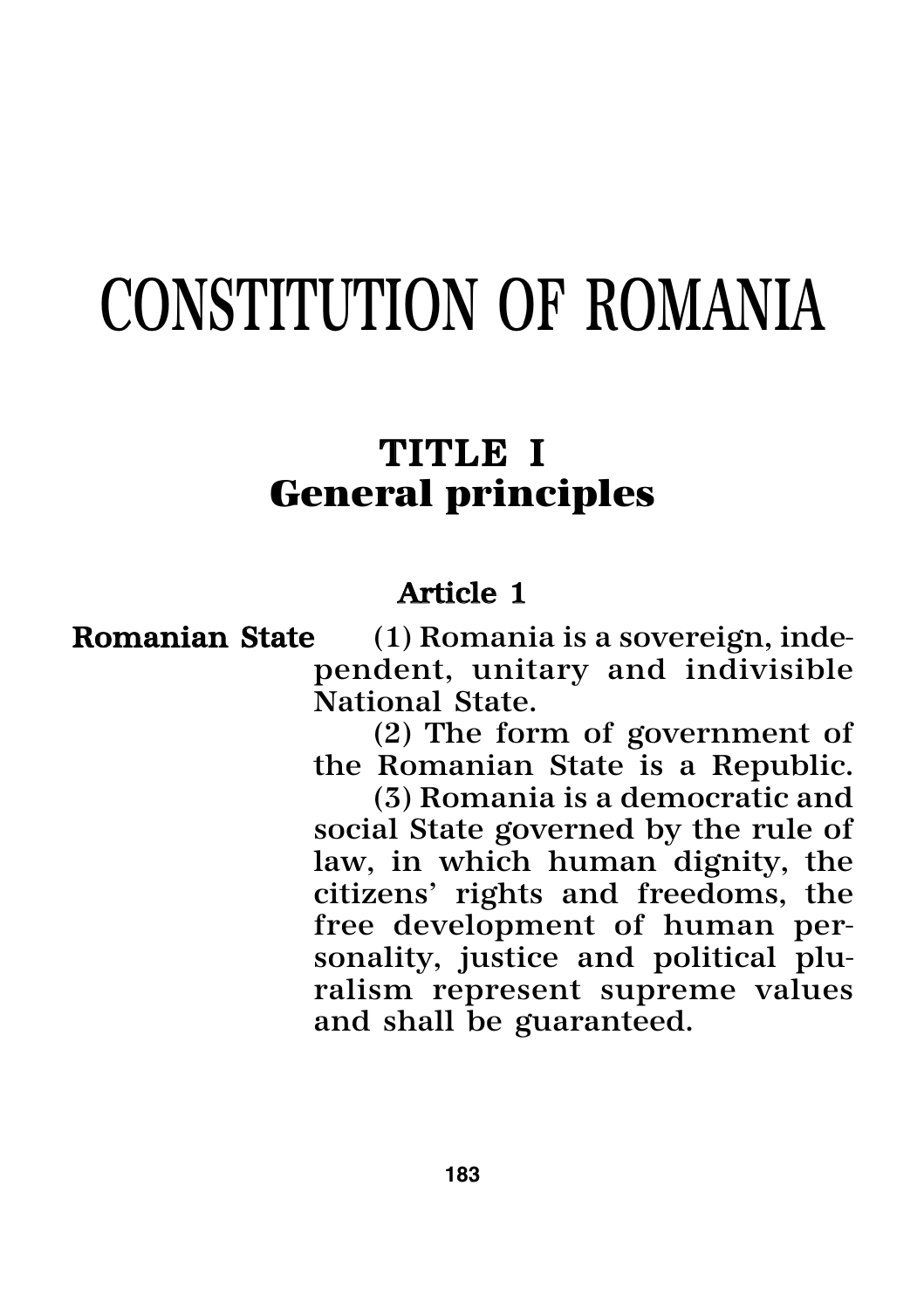### Article 2

Sovereignty (1) National sovereignty resides with the Romanian people,who shall exercise it through its representative bodies and by referendum.

> (2) No group or person may exercise sovereignty in one's own name.

### Article 3

Territory (1) The territory of Romania is inalienable.

(2) The frontiers of the Country are sanctioned by an organic law, under observance of the principles and other generally recognized regulations of international law.

(3) The territory is organized administratively into communes, towns and counties. Some towns are declared municipalities, according to the provisions of the law.

(4) No foreign populations may be displaced or colonized on the territory of the Romanian State.

### Article 4

Unity (1) The State foundation is laid on<br>of the people the unity of the Romanian people. of the people the unity of the Romanian people.<br>and equality (2) Romania is the common and  $(2)$  Romania is the common and among indivisible homeland of all its citizens,<br>
citizens without any discrimination on without any discrimination on account of race, nationality, ethnic ori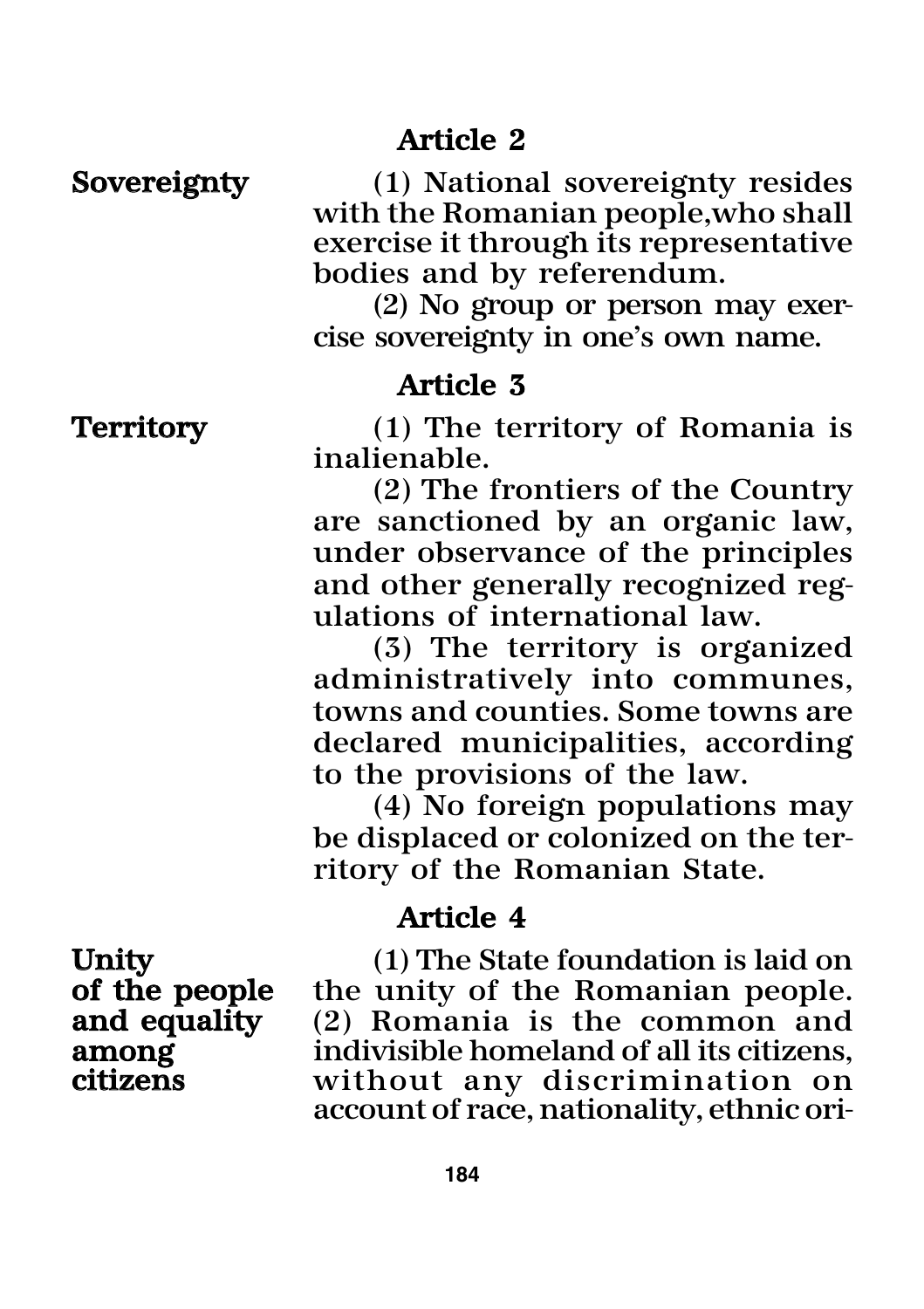gin, language, religion, sex, opinion, political adherence, property or social origin.

### Article 5

Citizenship (1) Romanian citizenship can be acquired, retained or lost as provided by the organic law.

> (2) Romanian citizenship cannot be withdrawn if acquired by birth.

### Article 6

Right to identity (1) The State recognizes and guarantees the right of persons belonging to national minorities to the preservation, development and expression of their ethnic, cultural, linguistic and religious identity.

(2) The protection measures taken by the Romanian State for the preservation, development and expression of identity of the persons belonging to national minorities shall conform to the principles of equality and non-discrimination in relation to the other Romanian citizens.

### Article 7

Romanians The State shall support the<br>iving abroad strengthening of links with the strengthening of links with the Romanians living abroad and shall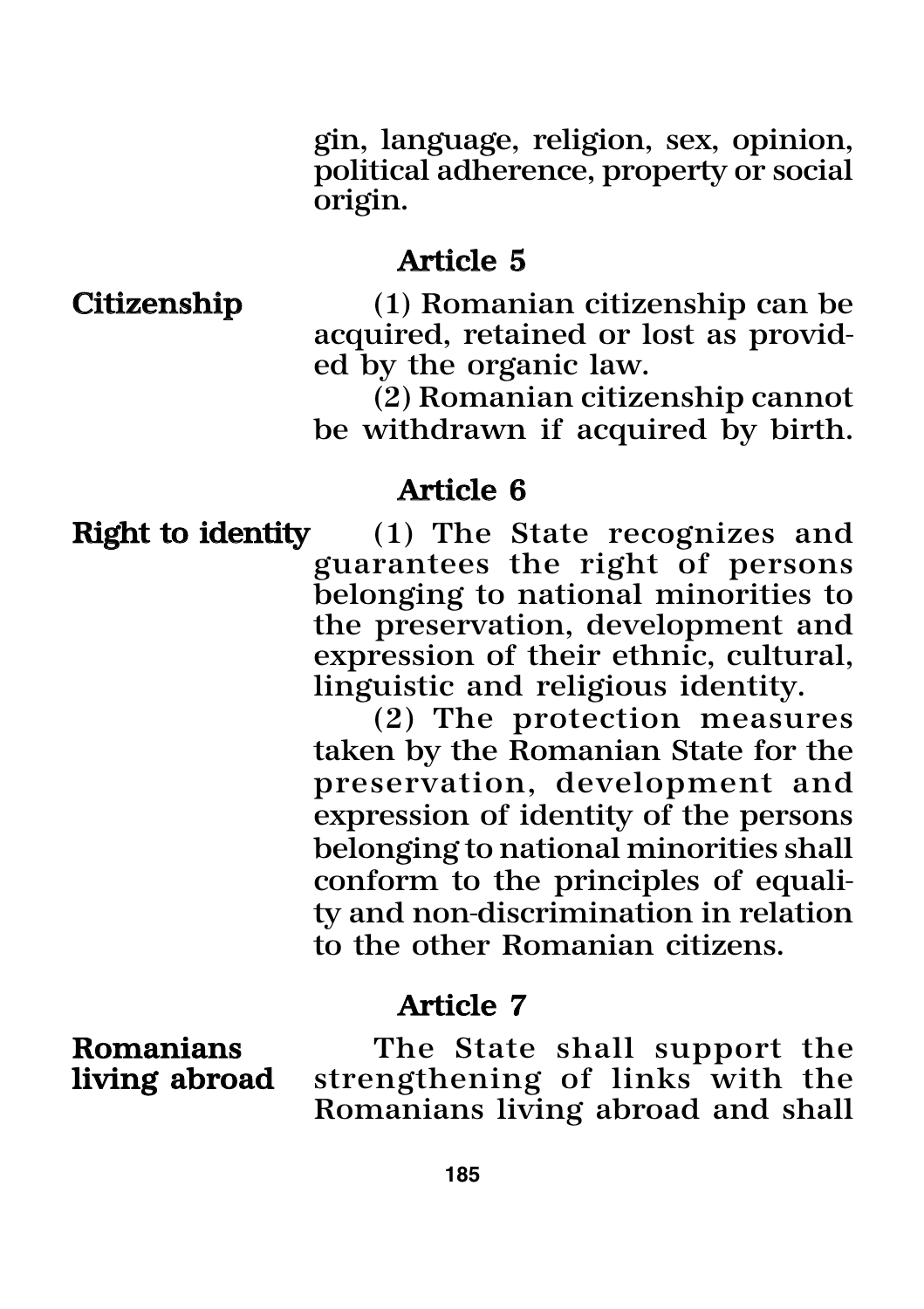act accordingly for the preservation, development and expression of their ethnic, cultural, linguistic and religious identity, under observance of the legislation of the State of which they are citizens.

### Article 8

Pluralism (1) Pluralism in the Romanian and political society is a condition and guarantee parties of Constitutional democracy.

> (2) Political parties shall be constituted and shall pursue their activities in accordance with the law. They contribute to the definition and expression of the political will of the citizens, while observing national sovereignty, territorial integrity, the legal order and the principles of democracy.

### Article 9

Trade unions Trade unions shall be constituted and shall pursue their activities in accordance with their own statutes, as provided by law. They shall contribute to the defence of the rights and promotion of the professional, economic and social interests of the employees.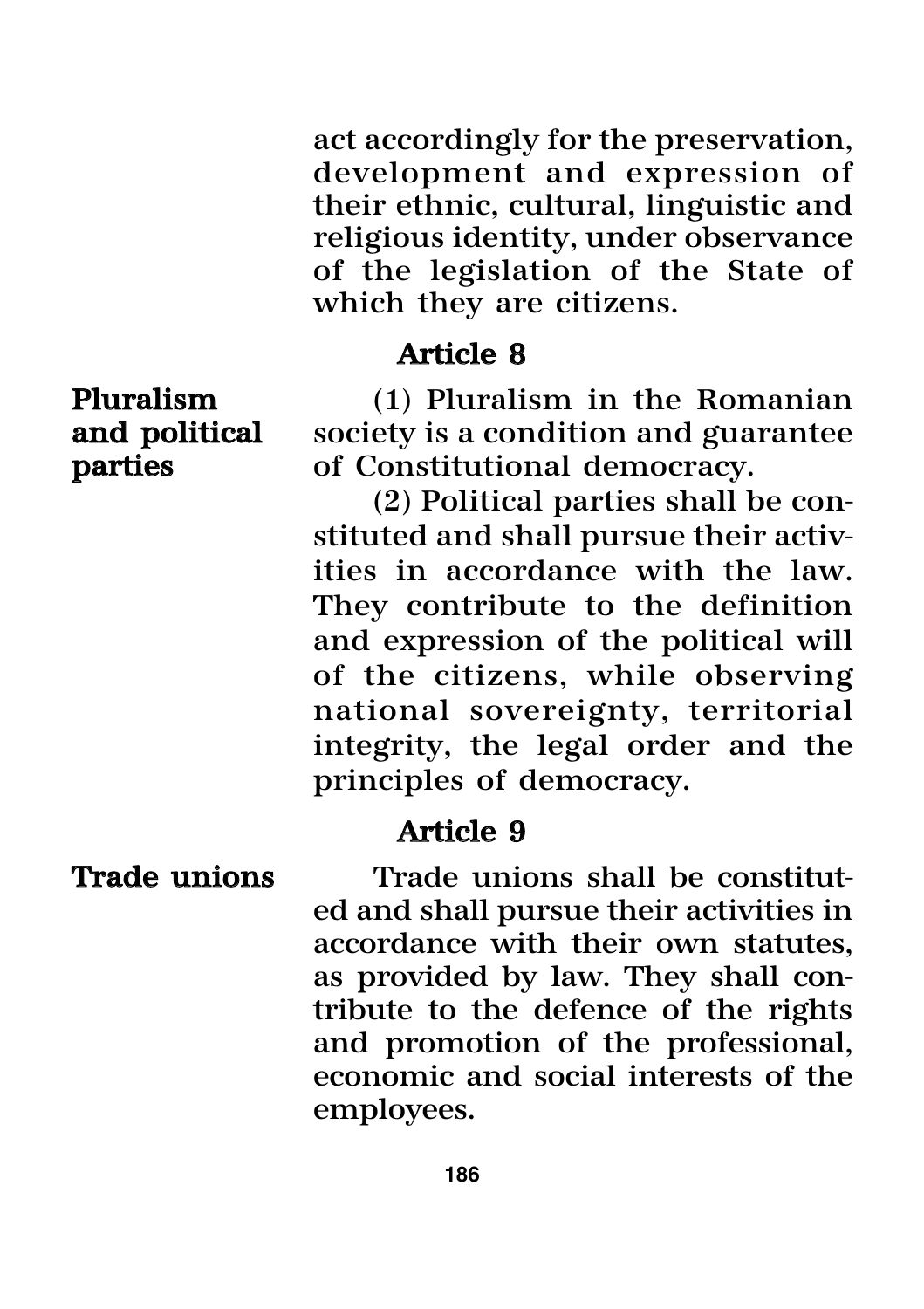### Article 10

International a Romania fosters and develops<br>
relations expanding peaceful relations with all the states. peaceful relations with all the states, and, in this context, good neighbourly relations, based on the principles and other generally recognized provisions of international law.

### Article 11

International (1) The Romanian State pledges<br>
law and to fulfil as such and in good faith law and to fulfil as such and in good faith<br> **national law** its obligations as deriving from the its obligations as deriving from the treaties it is a party to.

> (2) Treaties ratified by Parliament, according to the law, are part of national law.

### Article 12

National (1) The flag of Romania is<br>symbols tricolour: the colours are arranged vertricolour; the colours are arranged vertically in the following order from the flag-pole: blue, yellow, red.

> (2) The National Day of Romania is the 1st of December.

> (3) The national anthem of Romania is "Awake, Romanians".

> (4) The Country's coat of arms and the State's seal shall be established by organic laws.

### Article 13

**Official** In Romania, the official language<br>**language** is Romanian. is Romanian.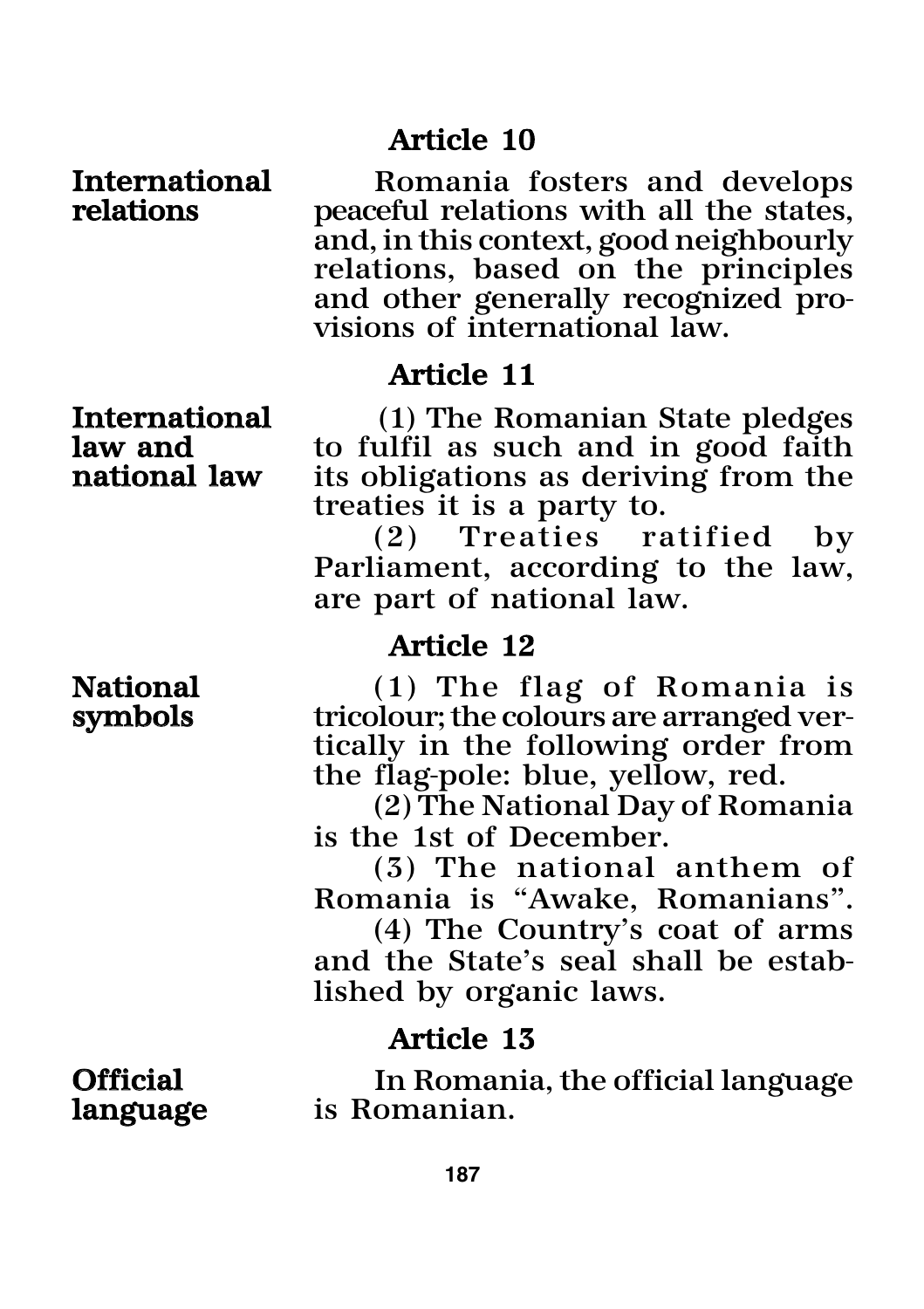### Article14

Capital The Capital of Romania is the Municipality of Bucharest.

# TITLE II **Fundamental rights, freedoms and duties**

### CHAPTER I Common provisions

### Article 15

Universality (1) All citizens enjoy the rights and freedoms granted to them by the Constitution and other laws, and have the duties laid down thereby. (2) The law acts only for the future, with the exception of the more favourable criminal law.

### Article 16

Equality (1) Citizens are equal before the of rights law and public authorities, without any privilege or discrimination. (2) No one is above the law.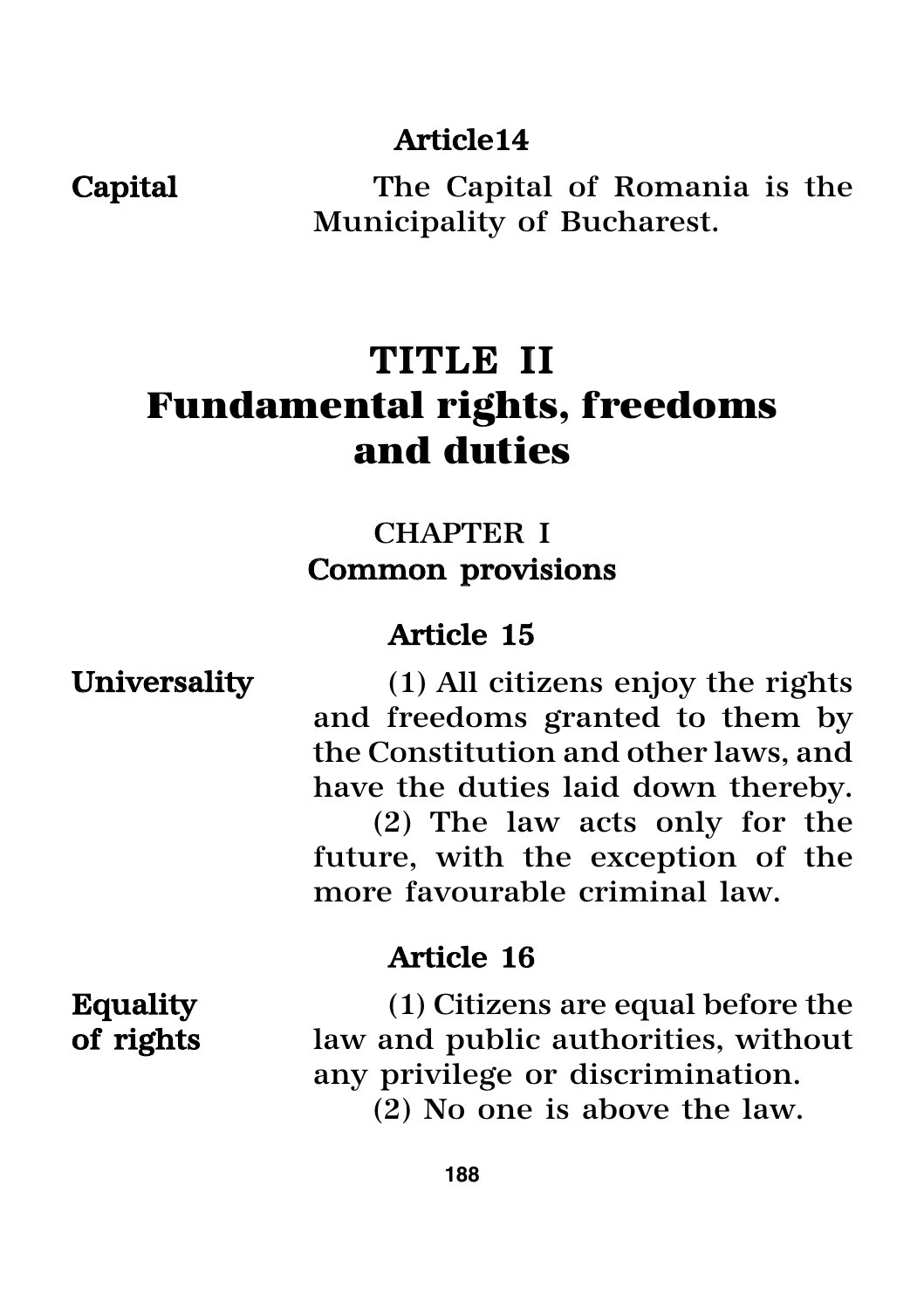(3) Access to a public office or dignity, civil or military, is granted to persons whose citizenship is only and exclusively Romanian, and whose domicile is in Romania.

### Article 17

**Romanian**<br>**Romanian citizens while abroad**<br>**Romanian citizens while** shall enjoy the protection of the citizens while shall enjoy the protection of the Romanian State and shall be bound to fulfil their duties, with the exception of those incompatible with their absence from the country.

### Article 18

Aliens and (1) Aliens and stateless persons<br>stateless living in Romania shall enjoy genliving in Romania shall enjoy general

persons protection of persons and assets, as guaranteed by the Constitution and other laws.

> (2) The right of asylum shall be granted and withdrawn under the provisions of the law, in compliance with the international treaties and conventions Romania is a party to.

### Article 19

Extradition (1) No Romanian citizen shall be and expulsion extradited or expelled from Romania.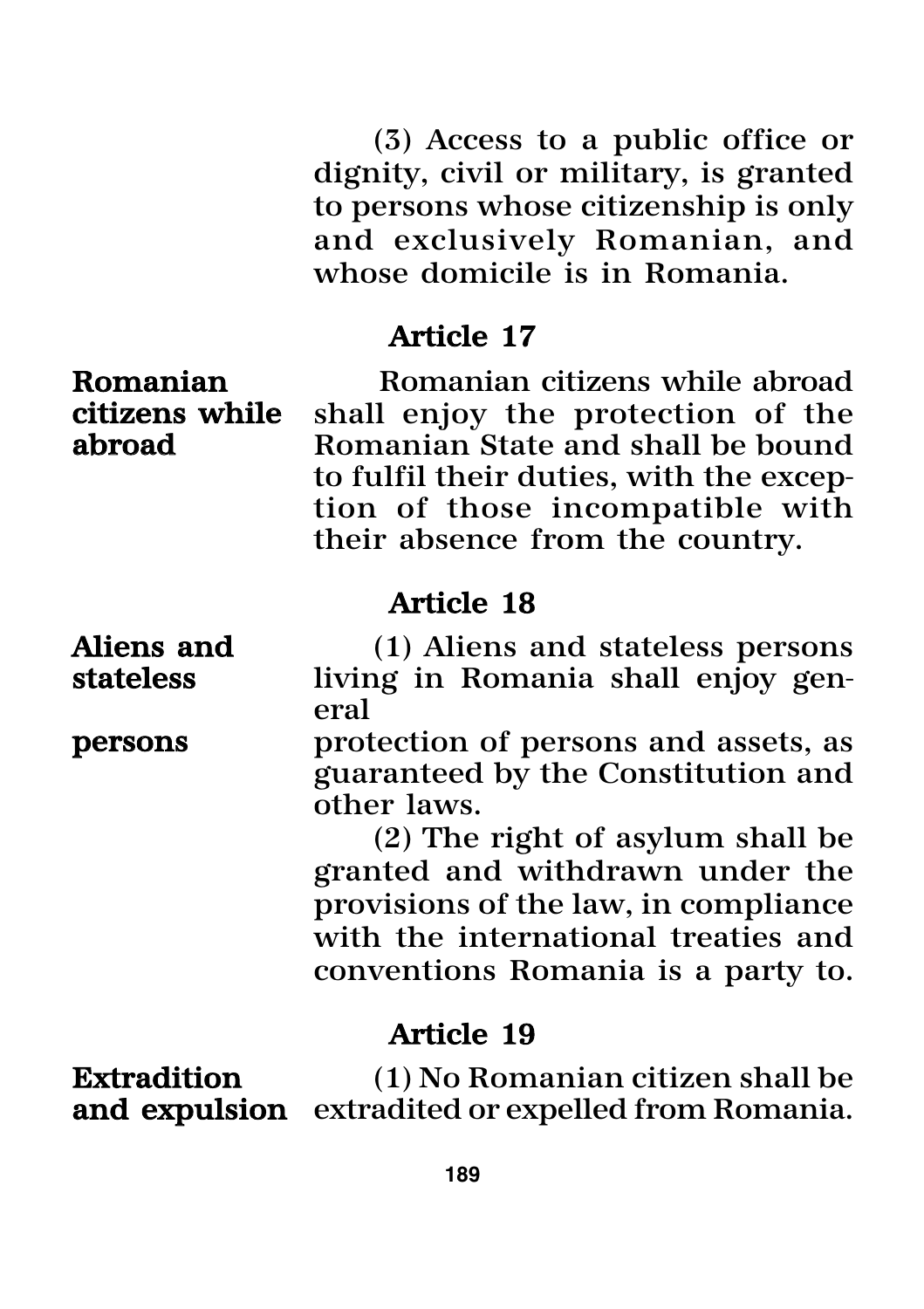(2) Aliens and stateless persons may be extradited only in compliance with an international convention or in terms of reciprocity.

(3) Expulsion or extradition shall be ruled by the Court.

### Article 20

International (1) Constitutional provisions<br>human rights concerning the citizens' rights and human rights concerning the citizens' rights and<br>treaties and liberties shall be interpreted and liberties shall be interpreted and enforced in conformity with the Universal Declaration of Human Rights, with the covenants and other treaties Romania is a party to.

> (2) Where any inconsistencies exist between the covenants and treaties on fundamental human rights Romania is a party to, and internal laws, the international regulations shall take precedence.

### Article 21

Free access (1) Every person is entitled to to justice bring cases before the courts for the defence of his legitimate rights, liberties and interests.

> (2) The exercise of this right shall not be restricted by any law.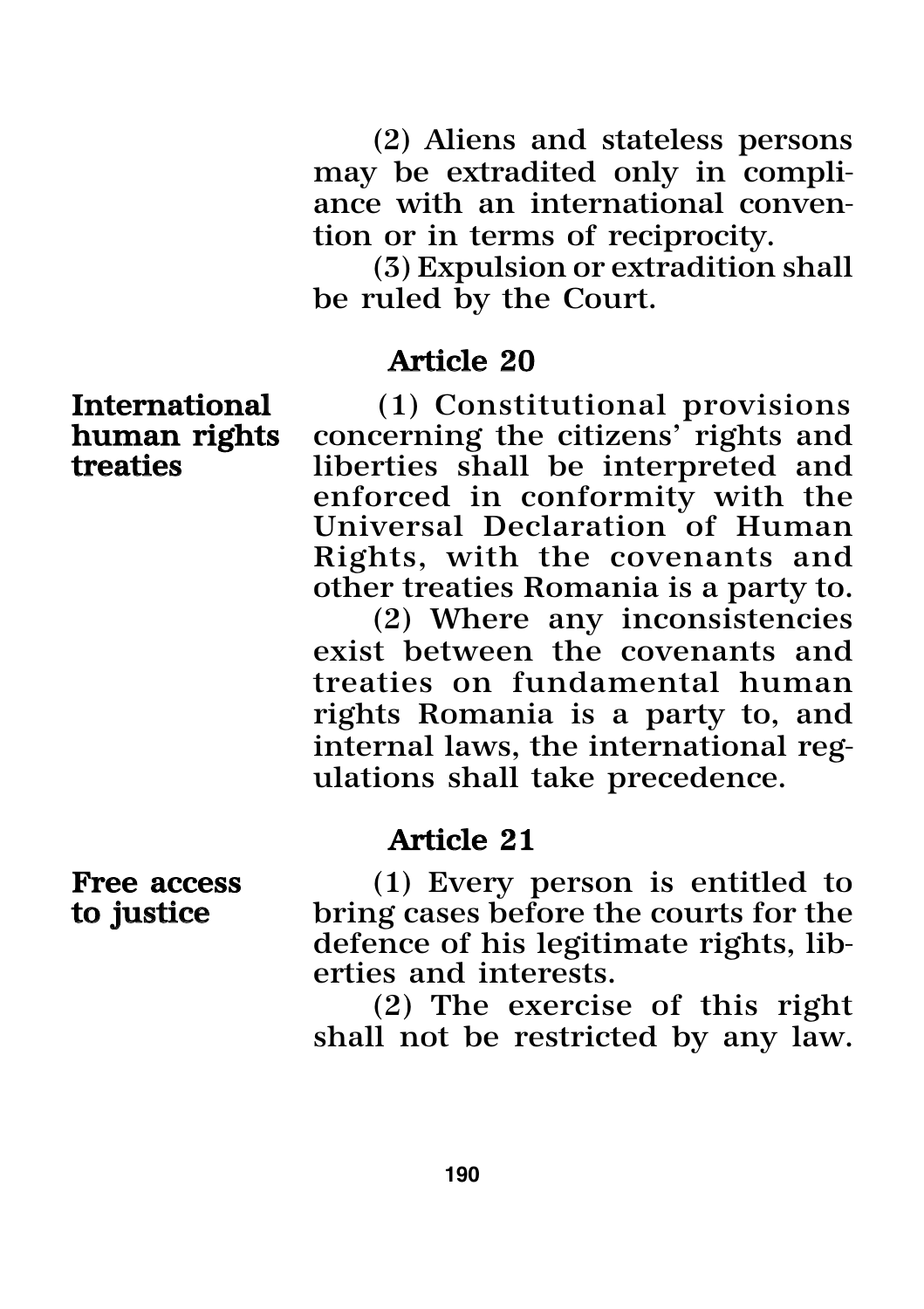### CHAPTER II Fundamental rights and freedoms

### Article 22

**Right to life,** (1) The right to life, as well as the to physical and mental integriright to physical and mental integrity

**and mental** of person are guaranteed.<br>**integrity** (2) No one shall be sul

 $(2)$  No one shall be subjected to torture or to any kind of inhuman or degrading punishment or treatment.

(3) The death penalty is prohibited.

### Article 23

Individual (1) Individual freedom and se-<br>freedom curity of person are inviolable. curity of person are inviolable.

(2) Search, detainment, or arrest of a person shall be permitted only in the cases and under the procedure provided by law.

(3) Detention shall not exceed twenty-four hours.

(4) Arrest shall be made under a warrant issued by a magistrate, for a maximum period of thirty days. The person arrested may lodge a complaint to the court about the legality of the warrant, and the judge is bound to make a pronouncement by a motivated decision. The period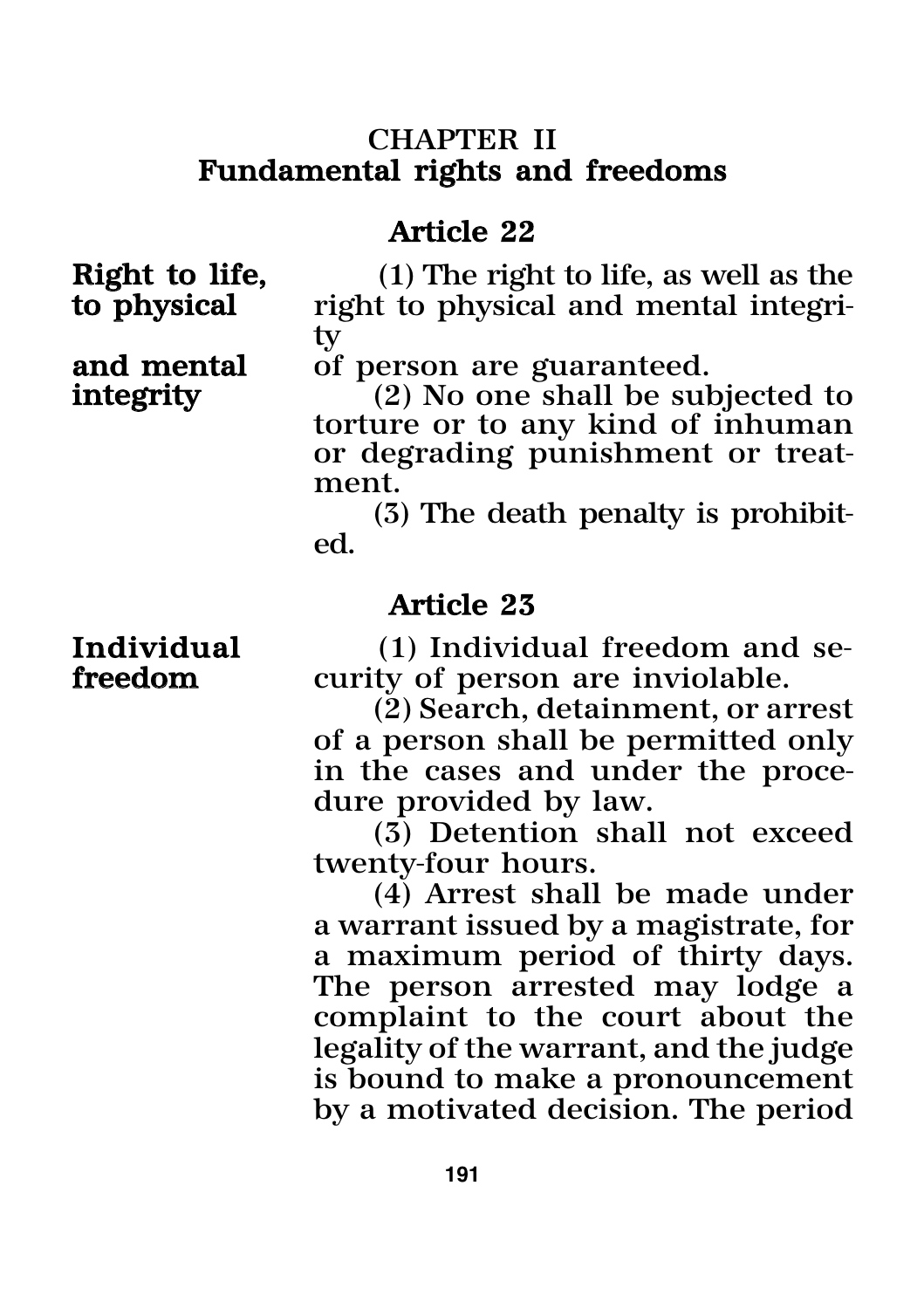of arrest shall be extended only by a decision of the court.

(5) Any person detained or arrested shall be promptly informed, in a language he understands, of the grounds for his detention or arrest, and notified of the charges against him, as soon as practicable; the notification of the charges shall be made only in the presence of a lawyer of his own choosing or appointed *ex officio.*

(6) The release of the person detained or arrested shall be obligatory, if the grounds for his detention or arrest have ceased to exist.

(7) A person under preventive custody shall have the right to apply for provisional release, under judicial control or on bail.

(8) Any person shall be presumed innocent till found guilty by a final decision of the court.

(9) Penalties shall be established or applied only in accordance with and on the grounds of the law.

### Article 24

**Right**  $(1)$  The right to defence is to defence  $(1)$  and  $(2)$  and  $(3)$  and  $(4)$  and  $(5)$  and  $(6)$  are  $(7)$  and  $(8)$  are  $(8)$  are  $(9)$  and  $(1)$  are  $(1)$  and  $(2)$  are  $(3)$  and  $(4)$  are  $(5)$  and  $(7)$  are  $($ guaranteed.

> (2) All throughout the trial, the parties shall have the right to be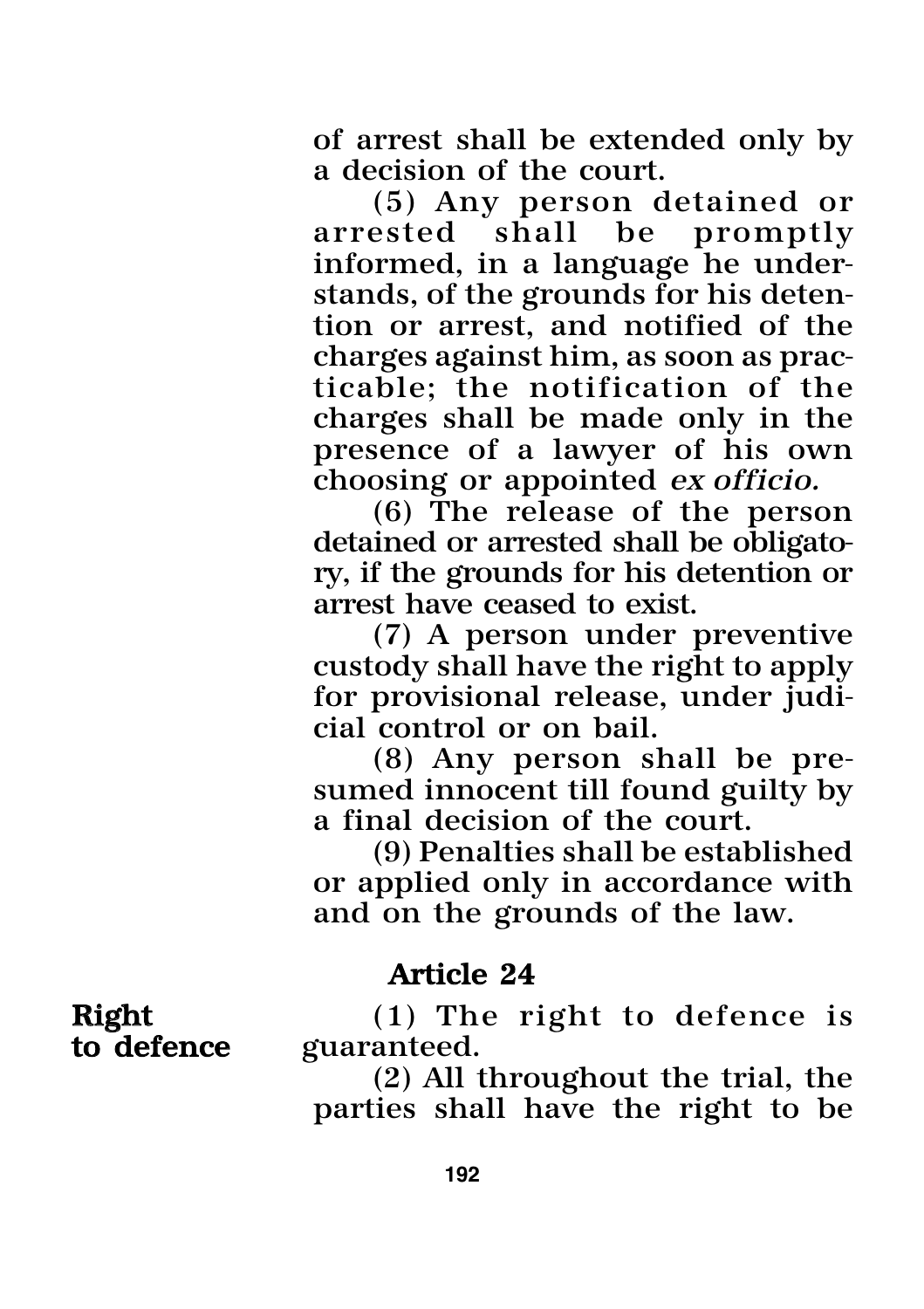assisted by a lawyer of their own choosing or appointed *ex officio.*

### Article 25

Freedom (1) The right of free movement<br>of movement within the national territory and within the national territory and abroad is guaranteed. The law shall lay down the conditions for the exercise of this right.

> (2) Every citizen is guaranteed the right to establish his domicile or residence anywhere in the country, to emigrate, and to return to his country.

### Article 26

**Personal and** (1) The public authorities shall family respect and protect the intimate, privacy family and private life.

> (2) Any natural person has the right to freely dispose of himself unless by this he causes an infringement upon the rights and freedoms of others, on public order or morals.

### Article 27

Inviolability of (1) The domicile and the resi-<br>domicile dence are inviolable. No one shall enter dence are inviolable. No one shall enter or remain in the domicile or residence of a person without his consent.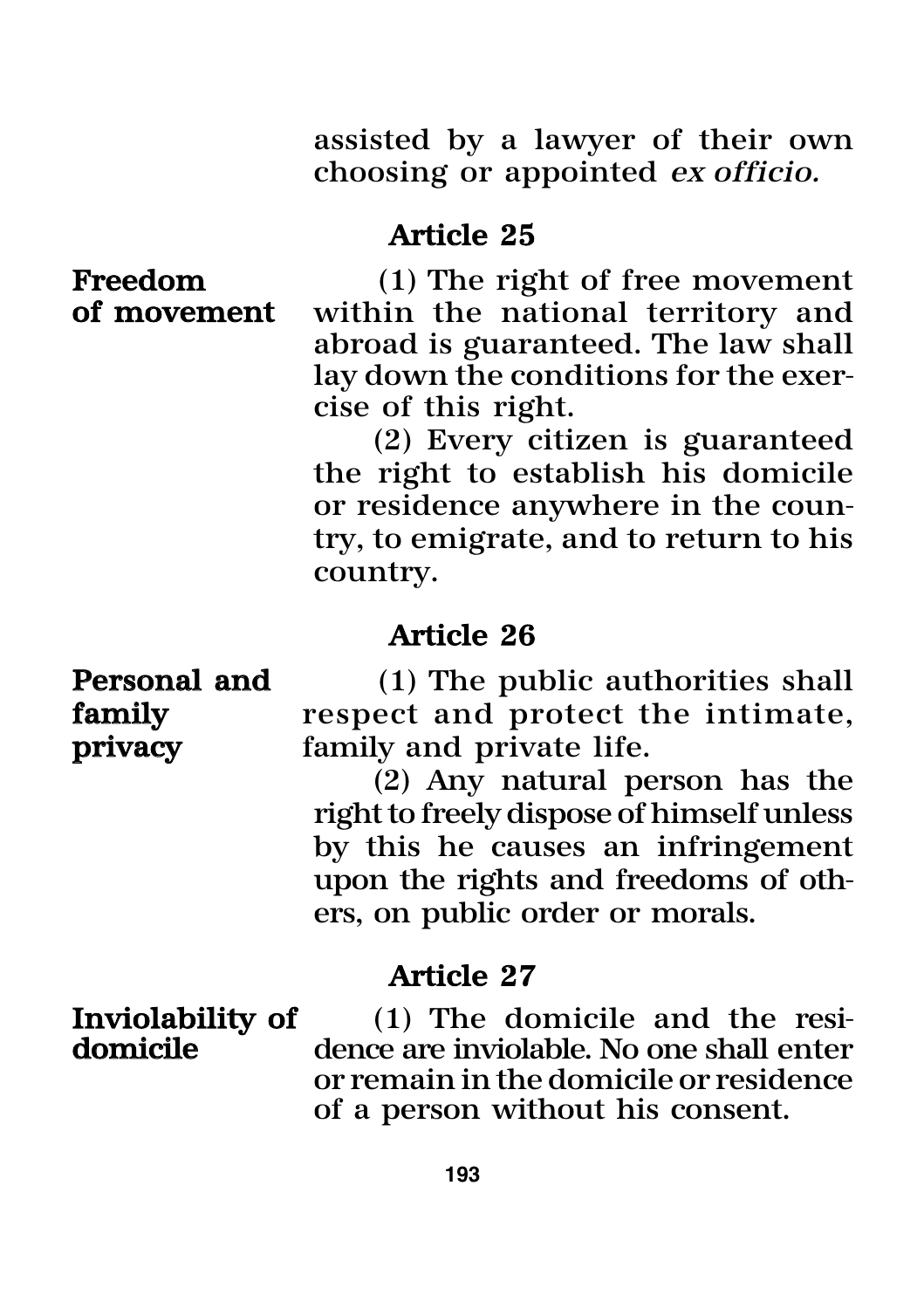(2) Derogation from provisions under paragraph (1) is permissible by law, in the following circumstances:

a) for carrying into execution a warrant for arrest or a court sentence;

b) to remove any danger against the life, physical integrity or assets of a person;

c) to defend national security or public order;

d) to prevent the spread of an epidemic.

(3) Searches shall be ordered only by a magistrate and carried out exclusively under observance of the legal procedure.

(4) Searches at night time shall be prohibited, except in cases of *flagrante delicto.*

### Article 28

Secrecy of Secrecy of the letters, telegrams correspondence and other postal communications, of telephone conversations, and of any other legal means of communication is inviolable.

### Article 29

Freedom (1) Freedom of thought, opinion, of conscience and religious beliefs shall not be restricted in any form whatsoever.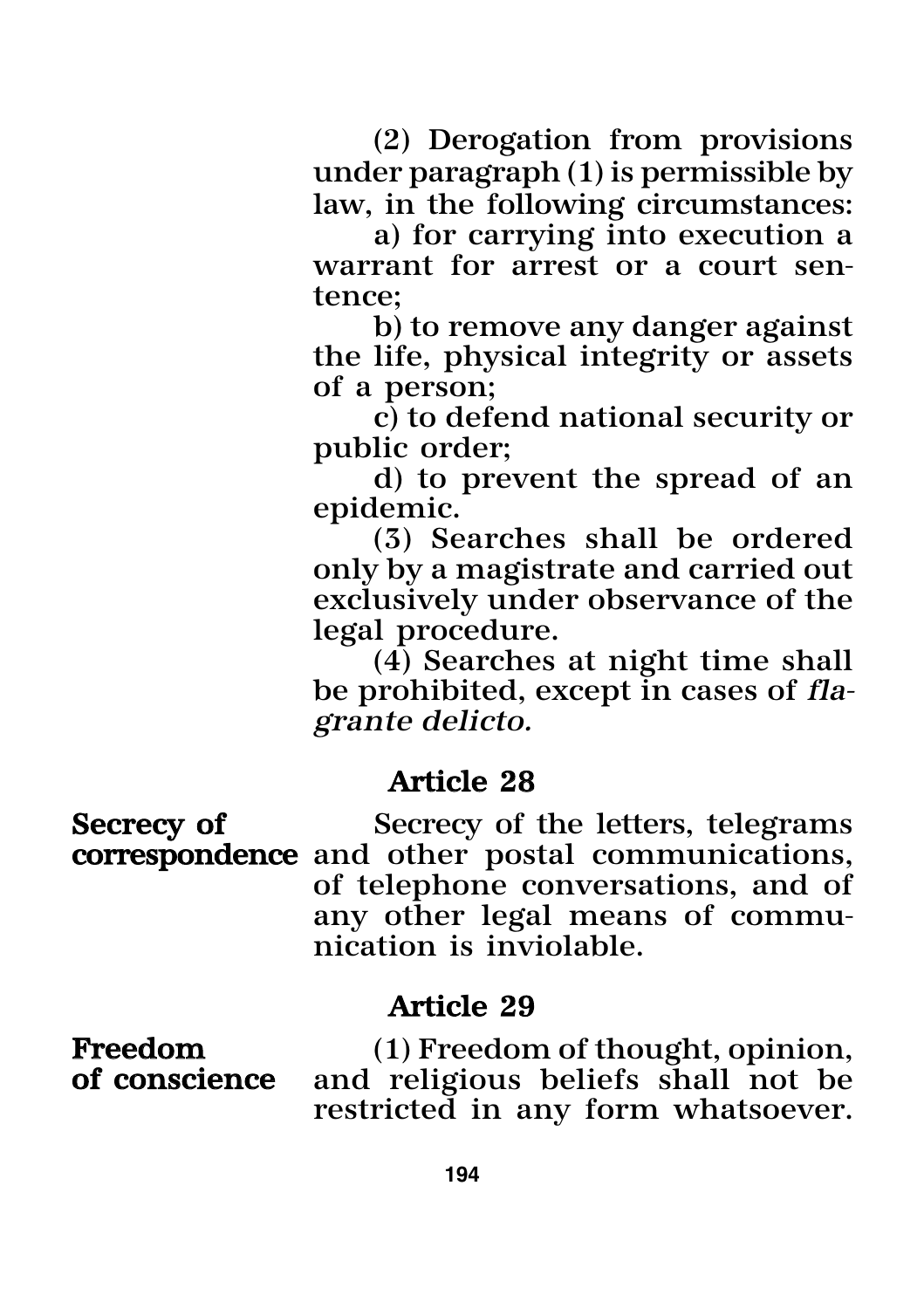No one shall be compelled to embrace an opinion or religion contrary to his own convictions.

(2) Freedom of conscience is guaranteed; it must be manifested in a spirit of tolerance and mutual respect.

(3) All religions shall be free and organized in accordance with their own statutes, under the terms laid down by law.

(4) Any forms, means, acts or actions of religious enmity shall be prohibited in the relationships among the cults.

(5) Religious cults shall be autonomous from the State and shall enjoy support from it, including the facilitation of religious assistance in the army, in hospitals, prisons, homes and orphanages.

(6) Parents or legal tutors have the right to ensure, in accordance with their own convictions, the education of the minor children whose responsibility devolves on them.

### Article 30

Freedom (1) Freedom of expression of<br>of expression thoughts, opinions, or beliefs, and thoughts, opinions, or beliefs, and freedom of any creation, by words, in writing, in pictures, by sounds or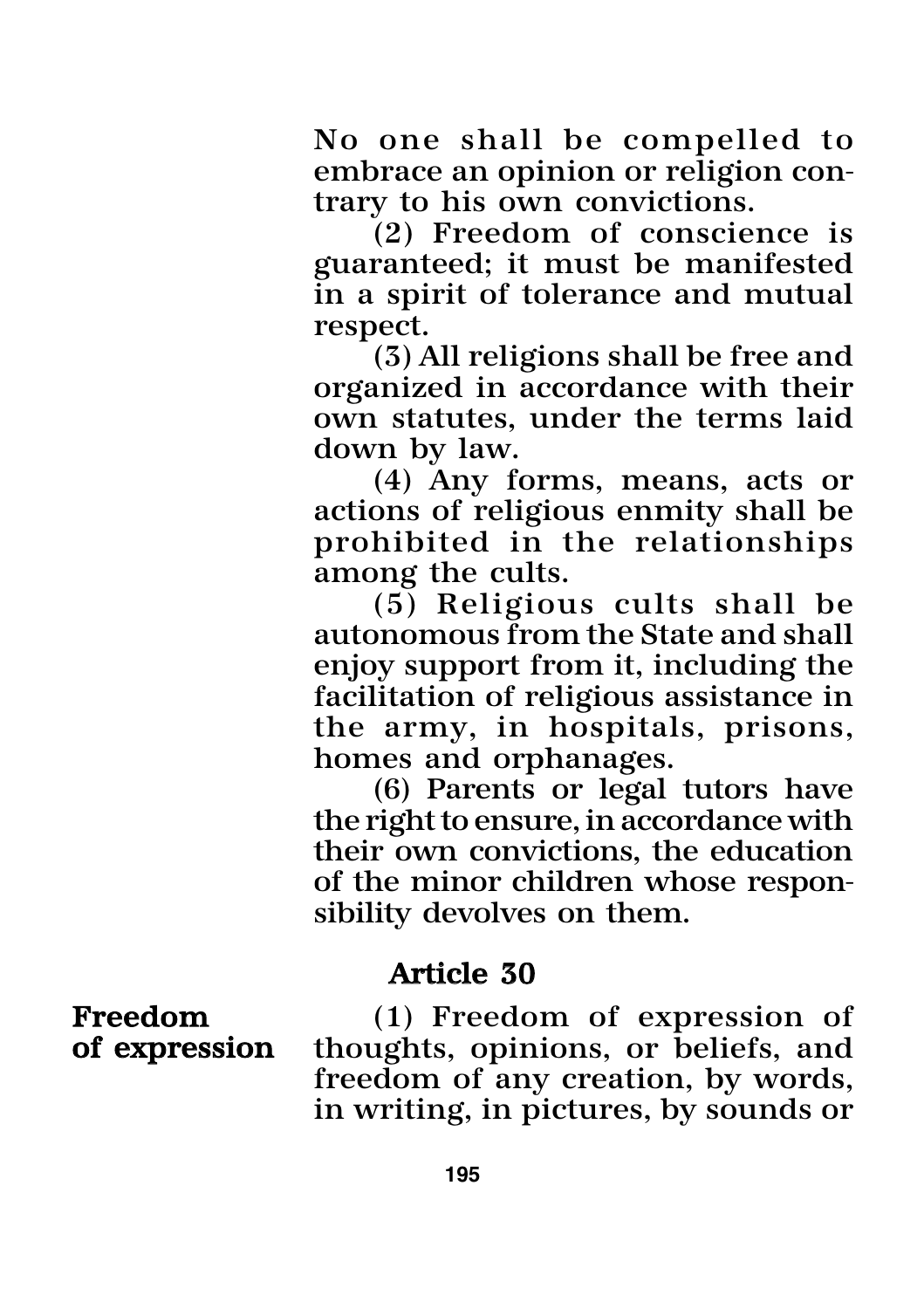other means of communication in public are inviolable.

(2) Any censorship shall be prohibited.

(3) Freedom of the press also involves the free setting up of publications.

(4) No publication shall be suppressed.

(5) The law may impose upon the mass media the obligation to make public their financing source.

(6) Freedom of expression shall not be prejudicial to the dignity, honour, privacy of person, and to the right to one's own image.

(7) Any defamation of the country and the nation, any instigation to a war of aggression, to national, racial, class or religious hatred, any incitement to discrimination, territorial separatism, or public violence, as well as any obscene conduct contrary to morality shall be prohibited by law.

(8) Civil liability for any information or creation made public falls upon the publisher or producer, the author, the producer of the artistic performance, the owner of the copying facilities, radio or television station, under the terms laid down by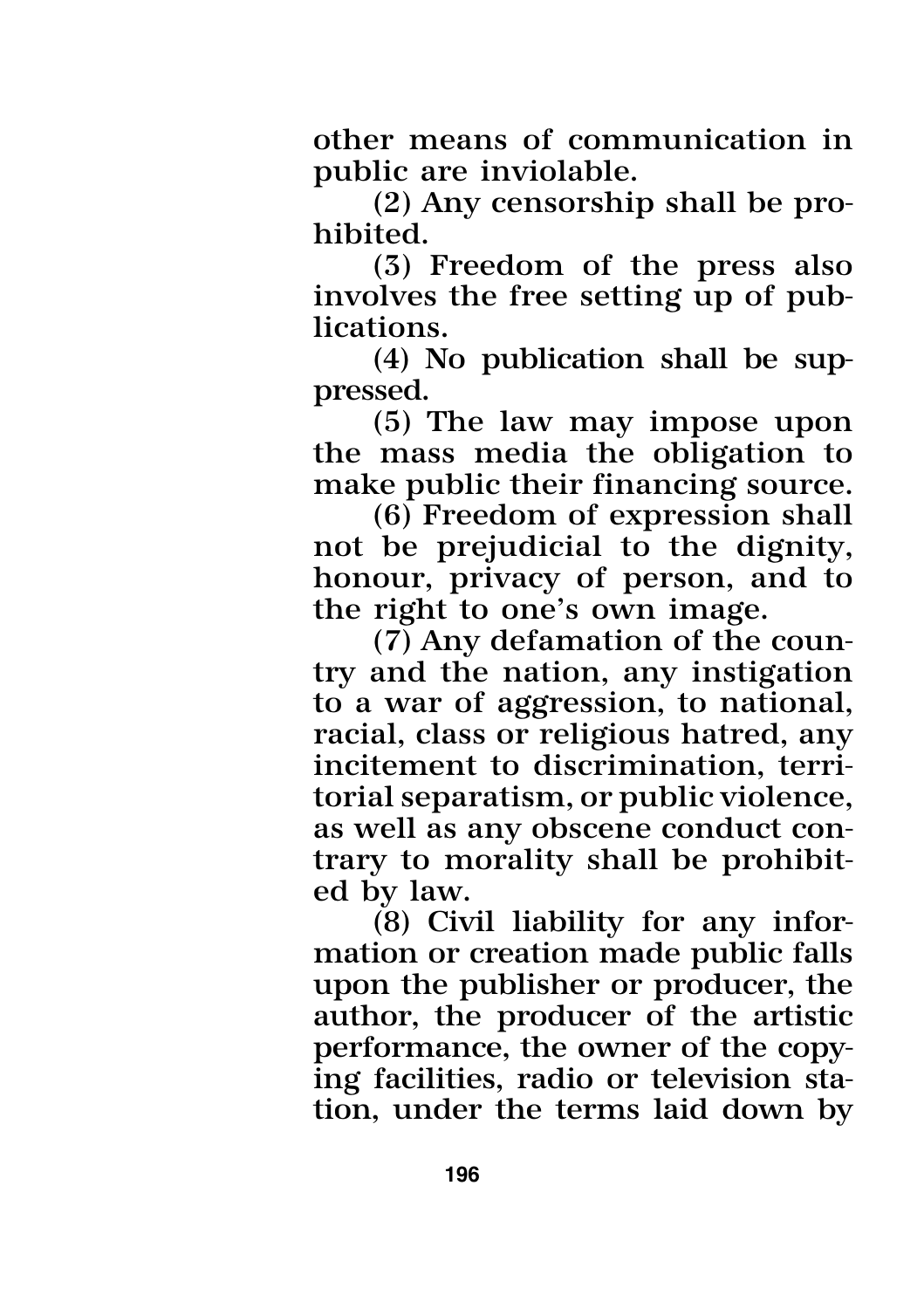law. Indictable offences of the press

# shall be established by law.

**197**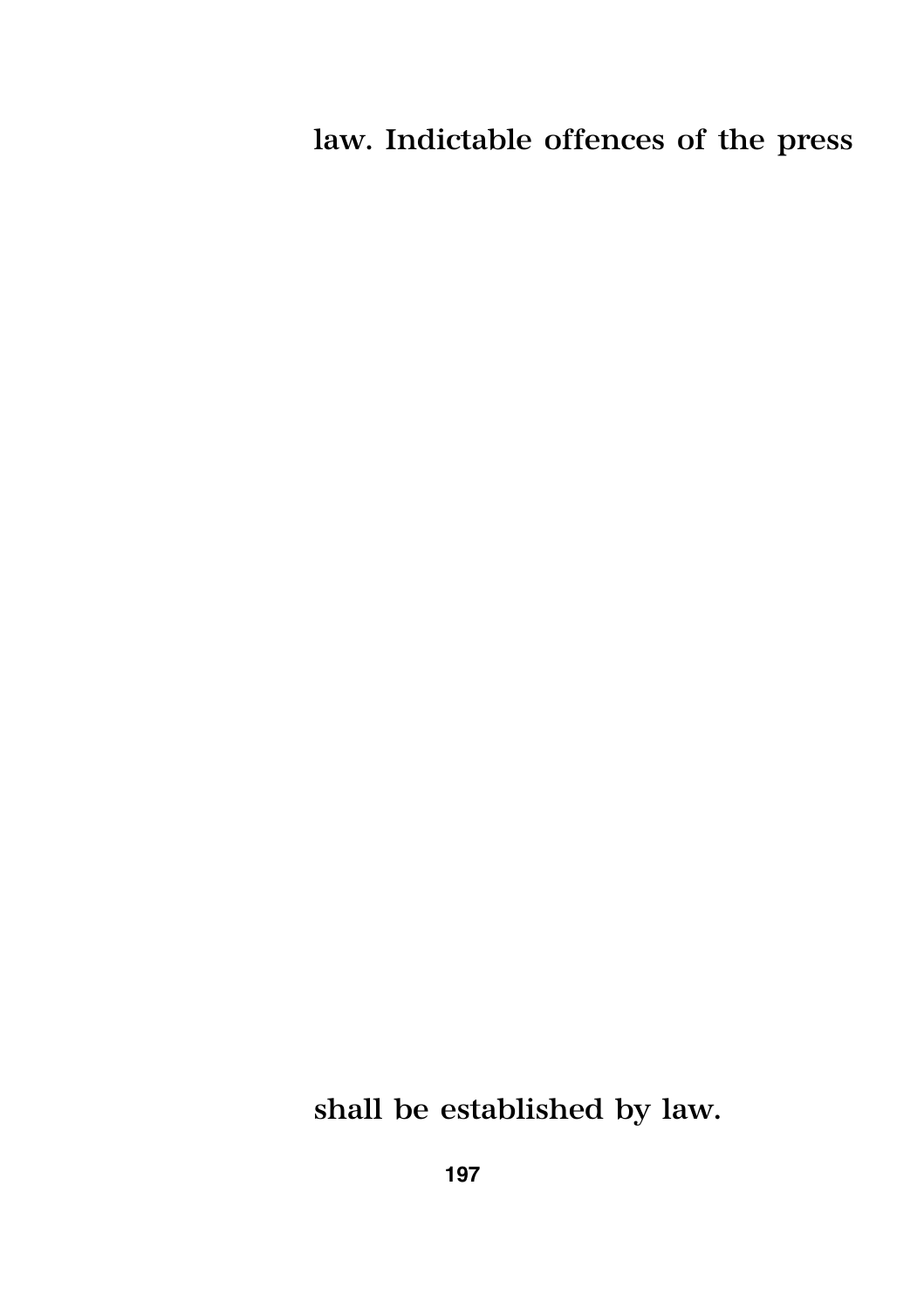**Right to** (1) A person's right of access to information any information of public interest any information of public interest shall not be restricted.

(2) The public authorities, according to their competence, shall be bound to provide for correct information of the citizens in public affairs and matters of personal interest.

(3) The right to information shall not be prejudicial to the protection of the young or to national security.

(4) Public and private media shall be bound to provide correct information to the public opinion.

(5) Public radio and television services shall be autonomous. They must guarantee for any important social and political group the exercise of the right to be on the air. The organization of these services and the parliamentary control over their activity shall be regulated by an organic law.

### Article 32

**Right** (1) The right to education is<br>to education provided for by the compulsory provided for by the compulsory general education, by education in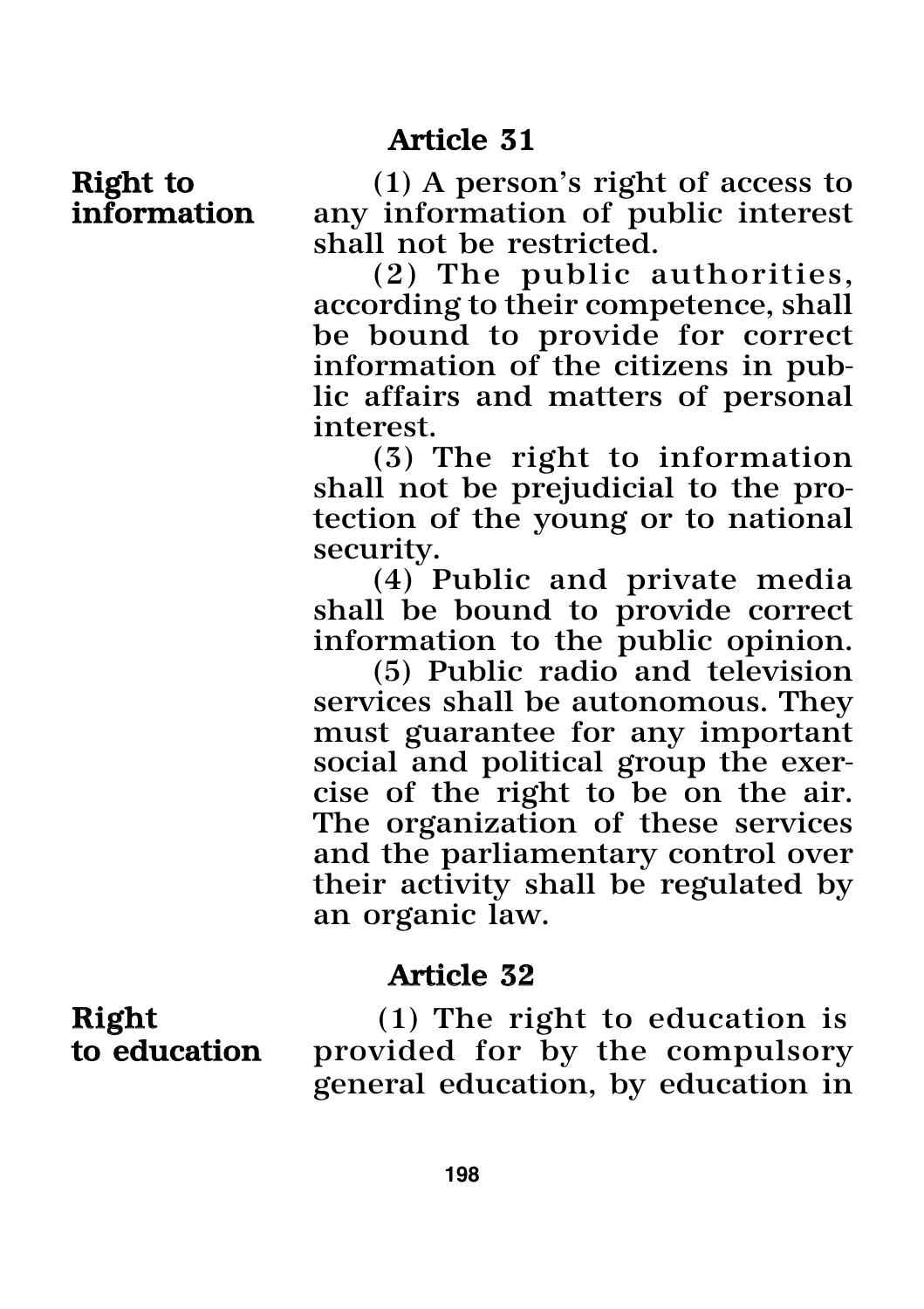high schools and vocational schools, by higher education, as well as other forms of instruction and post-graduate refresher courses.

(2) Education of all grades shall be in Romanian. Education may also be conducted in a foreign language of international use, under the terms laid down by law.

(3) The right of persons belonging to national minorities to learn their mother tongue, and their right to be educated in this language are guaranteed; the ways to exercise these rights shall be regulated by law.

(4) Public education shall be free, according to the law.

(5) Educational establishments, including private institutions shall be set up and conduct their activity according to the provisions of the law.

(6) The autonomy of the Universities is guaranteed.

(7) The State shall ensure the freedom of religious education, in accordance with the specific requirements of each religious cult. In public schools, religious education is organized and guaranteed by law.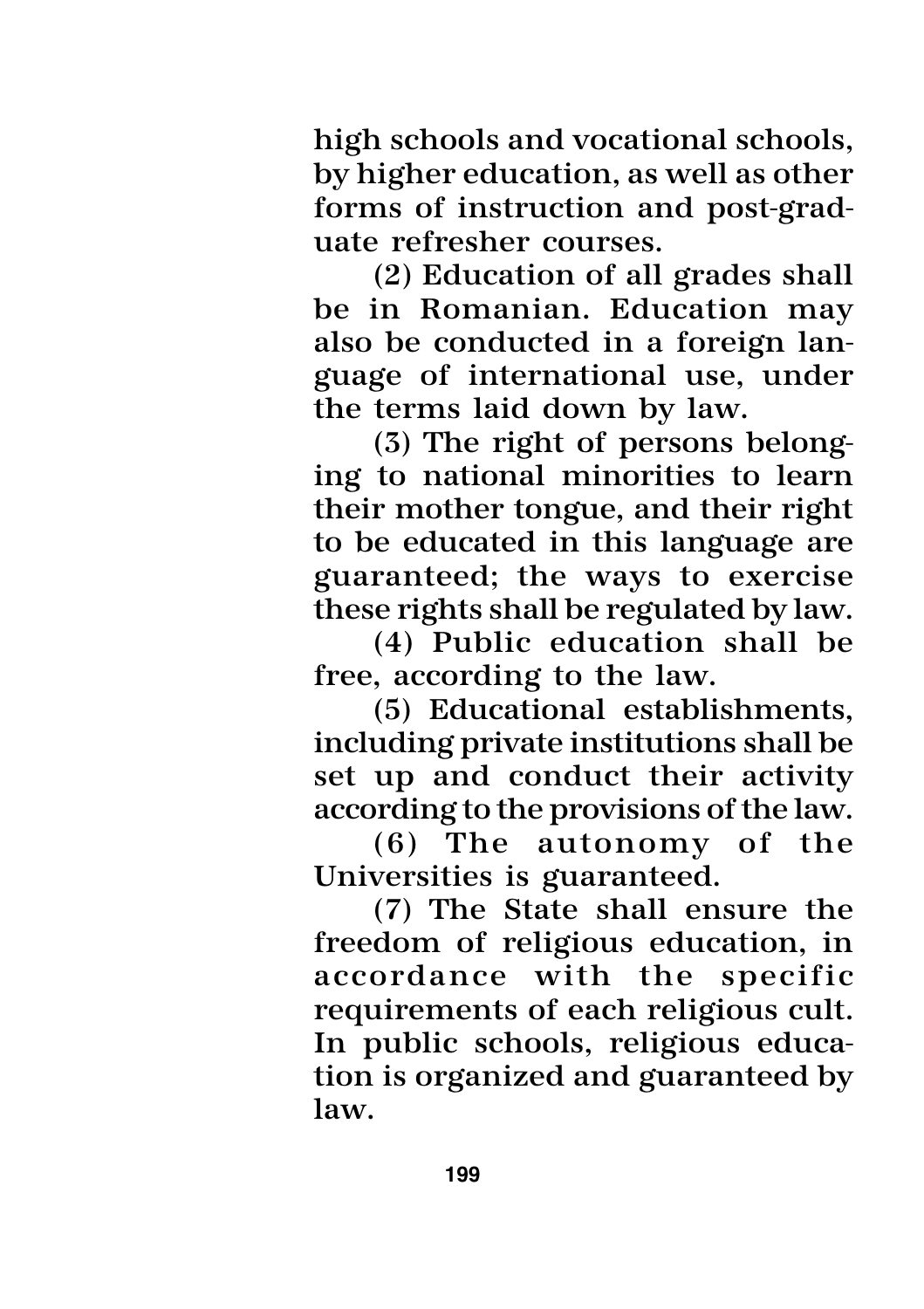**Right to** (1) The right to the protection of **protection** health is guaranteed.<br>
of health (2) The State sha

 $(2)$  The State shall be bound to take measures to ensure public hygiene and health.

(3) The organization of the medical care and social security system in case of sickness, accidents, maternity and recovery, the control over the exercise of medical professions and paramedical activities, as well as other measures to protect physical and mental health of person shall be established according to the law.

### Article 34

| Right to vote | (1) Every citizen having attained<br>the age of eighteen by or on the elec-<br>tion day shall have the right to vote.<br>(2) The mentally deficient or |  |
|---------------|--------------------------------------------------------------------------------------------------------------------------------------------------------|--|
|               | alienated persons, laid under inter-<br>diction, as well as the persons disen-<br>franchised by a final decision of the                                |  |
|               | court cannot vote.                                                                                                                                     |  |
| Article 35    |                                                                                                                                                        |  |

**Right to (1)** Eligibility is granted to all **be elected** citizens having the right to vote, who citizens having the right to vote, who meet the requirements in Article 16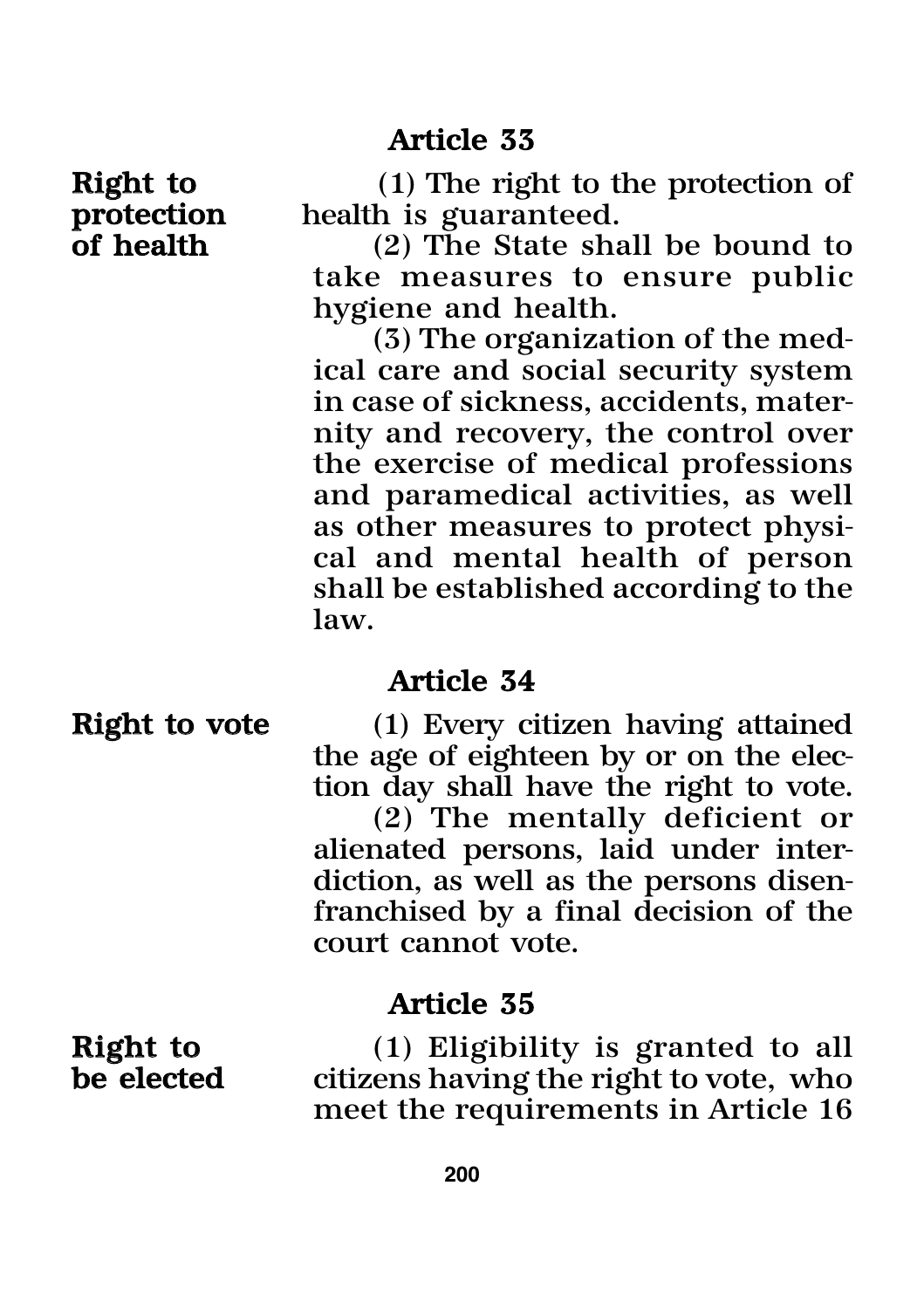paragraph (3), unless they are forbidden to join a political party, in accordance with Article 37 paragraph (3).

(2) Candidates must have attained, by or on the election day, the age of at least twenty-three, to be elected to the Chamber of Deputies or local administration, and at least thirty-five, to be elected to the Senate or to the office of President of Romania.

### Article 36

Freedom Public meetings, processions, of assembly demonstrations or any other assembly shall be free and may be organized and held only peacefully, without arms of any kind whatsoever.

### Article 37

Right (1) Citizens may freely associate of association into political parties, trade unions and other forms of association.

(2) The political parties or organizations which, by their aims or activity, militate against political pluralism, the principles of a State governed by the rule of law, or against the sovereignty, integrity or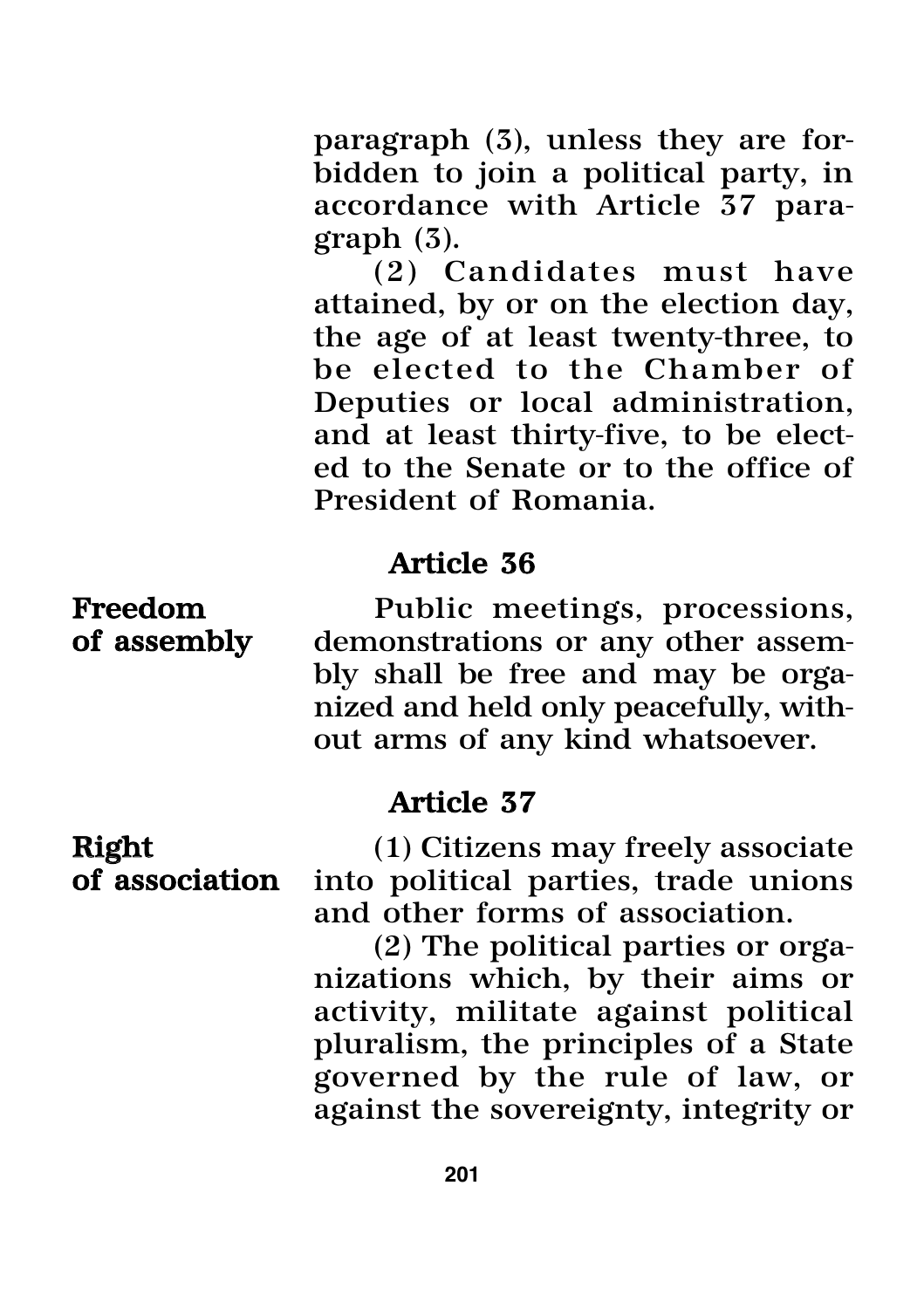independence of Romania shall be unconstitutional.

(3) Judges of the Constitutional Court, the advocates of the people, magistrates, active members of the Armed Forces, policemen and other categories of civil servants, established by an organic law, shall not join political parties.

(4) Secret associations are prohibited.

### Article 38

of labour

Labour and (1) The right to work cannot be<br>social restricted. Everyone has the free restricted. Everyone has the free protection choice of profession and workplace.

> (2) All employees have the right to social protection of labour. The protection measures concern safety and hygiene of work, working conditions for women and the young, the setting up of a minimum wage per economy, weekends, paid annual holiday, work carried out under hard conditions, as well as other specific situations.

> (3) The normal duration of a working day is of maximum eight hours, on the average.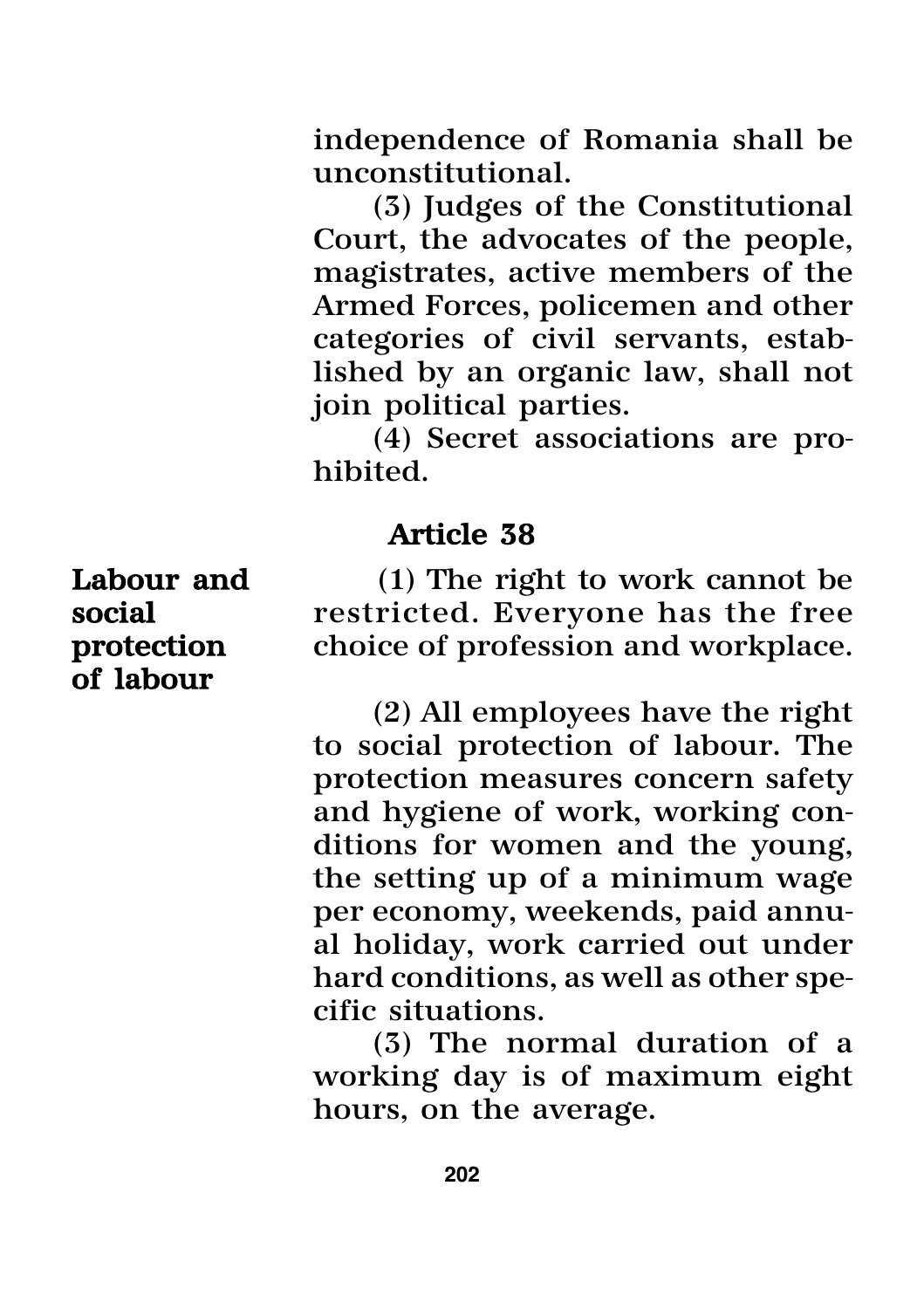(4) On equal work with men, women shall get equal wages.

(5) The right to collective labour bargaining and the binding force of collective agreements shall be guaranteed.

### Article 39

**Prohibition** (1) Forced labour is prohibited.<br>
of forced (2) Forced labour does not

of forced (2) Forced labour does not<br>
labour include: include:

> a) any service of a military character or activities performed in lieu thereof by those who, according to the law, are exempted from compulsory military service for religious reasons;

> b) the work of a sentenced person, carried out under normal conditions, during detention or conditional release;

> c) any services required to deal with a calamity or any other danger, as well as those which are part of normal civil obligations as established by law.

### Article 40

**Right** (1) The employees have the right<br>to strike to strike in the defence of their proto strike in the defence of their professional, economic and social interests.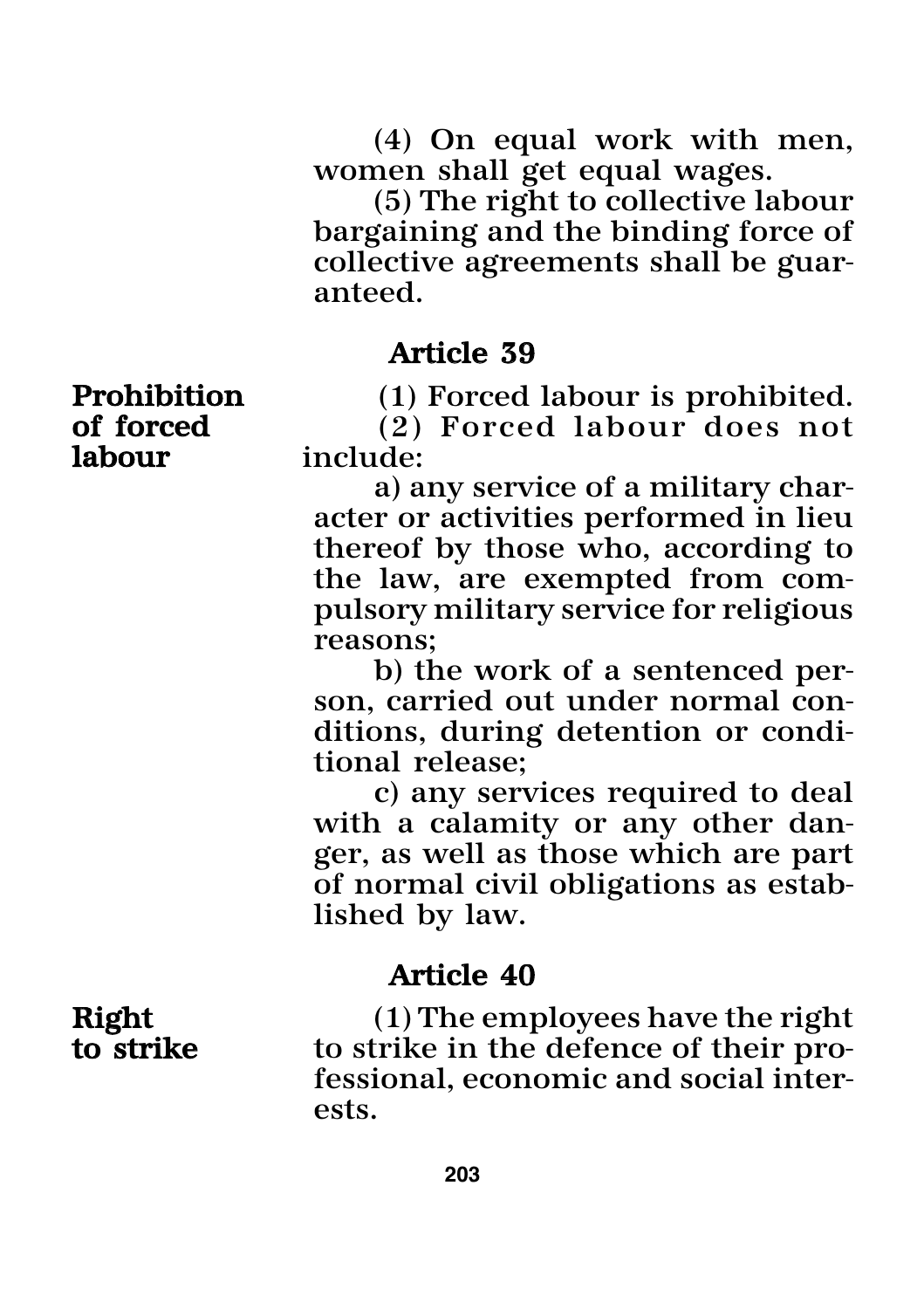(2) The law shall regulate the conditions and limits governing the exercise of this right, as well as the guarantees necessary to ensure the essential services for the society.

### Article 41

**Protection** (1) The right of property, as well of private as the debts incurring on the State property are guaranteed. The content and limitations of these rights shall be established by law.

(2) Private property shall be equally protected by law, irrespective of its owner. Foreigners and stateless persons shall not acquire the right of property on land.

(3) No one shall be expropriated, except on grounds of public utility, established according to the law, against just compensation paid in advance.

(4) For projects of general interest, the public authorities are entitled to use the subsoil of any real estate with the obligation to pay compensation to its owner for the damages caused to the soil, plantations or buildings, as well as for other damages imputable to these authorities.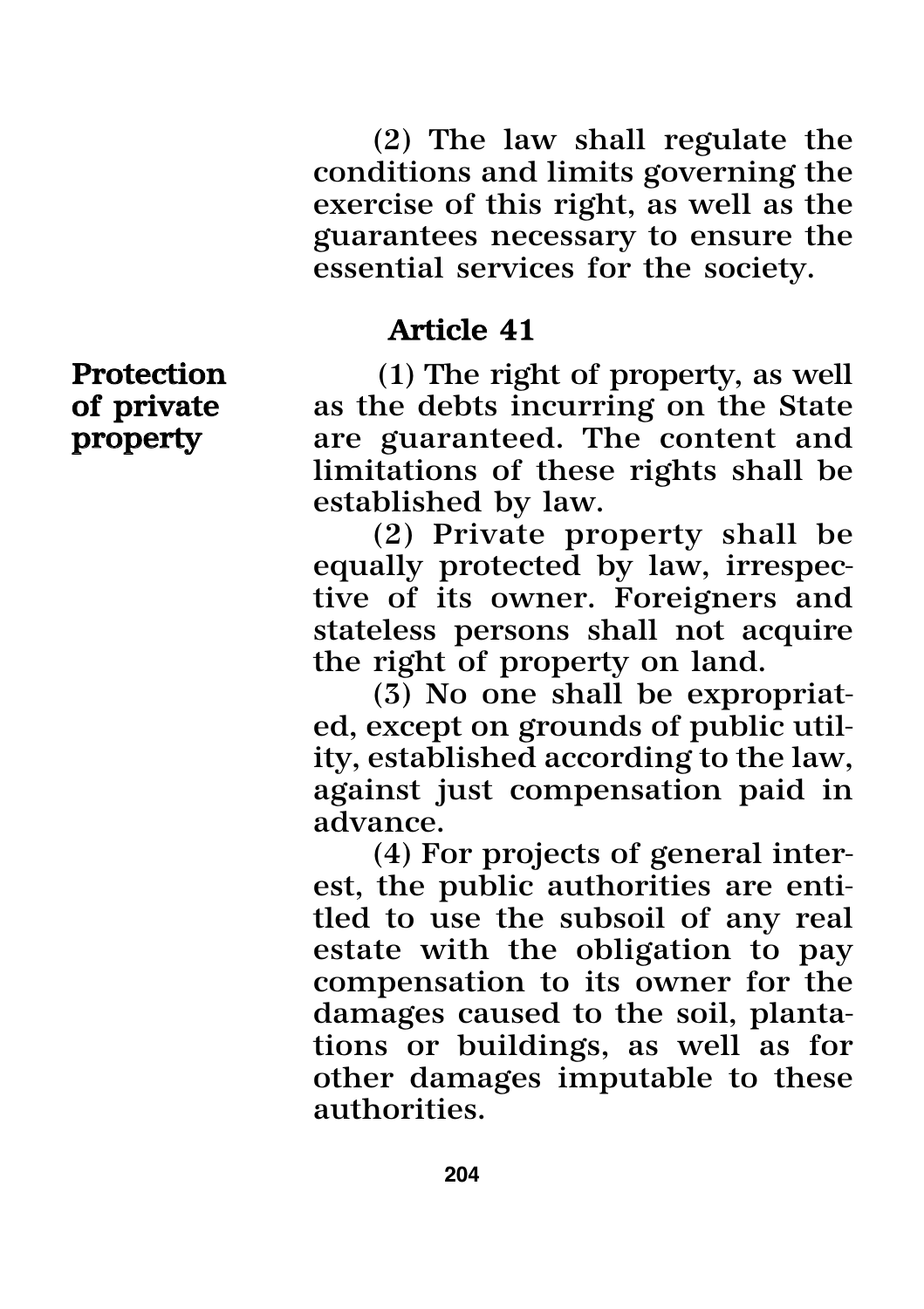(5) Compensations provided under paragraphs (3) and (4) shall be agreed upon with the owner, or by the decision of the court when a settlement cannot be reached.

(6) The right of property compels to the observance of duties relating to environmental protection and ensurance of neighbourliness, as well as of other duties incumbent upon the owner, in accordance with the law or custom.

(7) Legally acquired assets shall not be confiscated. Legality of acquirement shall be presumed.

(8) Any goods intended for, used or resulting from a criminal or minor offence may be confiscated only in accordance with the provisions of the law.

### Article 42

Inheritance The right of inheritance is gua-<br>right ranteed. ranteed.

### Article 43

Living (1) The State shall be bound to<br>standard take measures of economic develtake measures of economic development and social protection, of a nature to ensure a decent living standard for its citizens.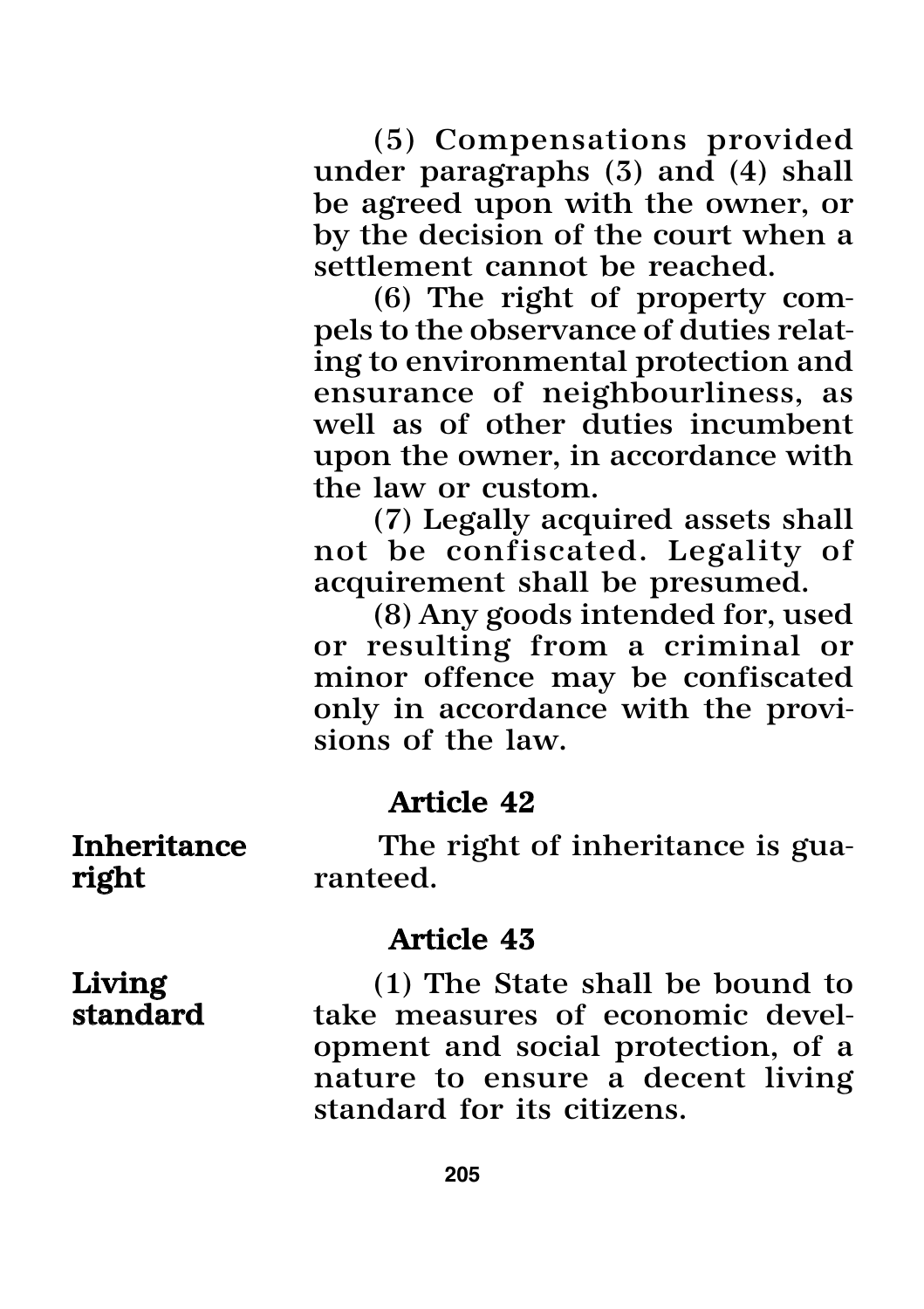(2) Citizens have the right to pensions, paid maternity leave, medical care in public health establishments, unemployment benefits, and other forms of social assistance, as provided by law.

### Article 44

Family  $(1)$  The Family is founded on the freely consented marriage of the spouses, their full equality, as well as the right and duty of the parents to ensure the upbringing, education and instruction of their children.

(2) The terms for entering into marriage dissolution and nullity of marriage shall be established by law. Religious wedding may be celebrated only after civil marriage.

(3) Children born out of wedlock are equal before the law with those born in wedlock.

### Article 45

**Protection of** (1) Children and young people<br> **children and** shall enjoy special protection and shall enjoy special protection and young people assistance in the pursuit of their rights.

> (2) The State shall grant state allowances for children and benefits for the care of sick or disabled children. Other forms of social pro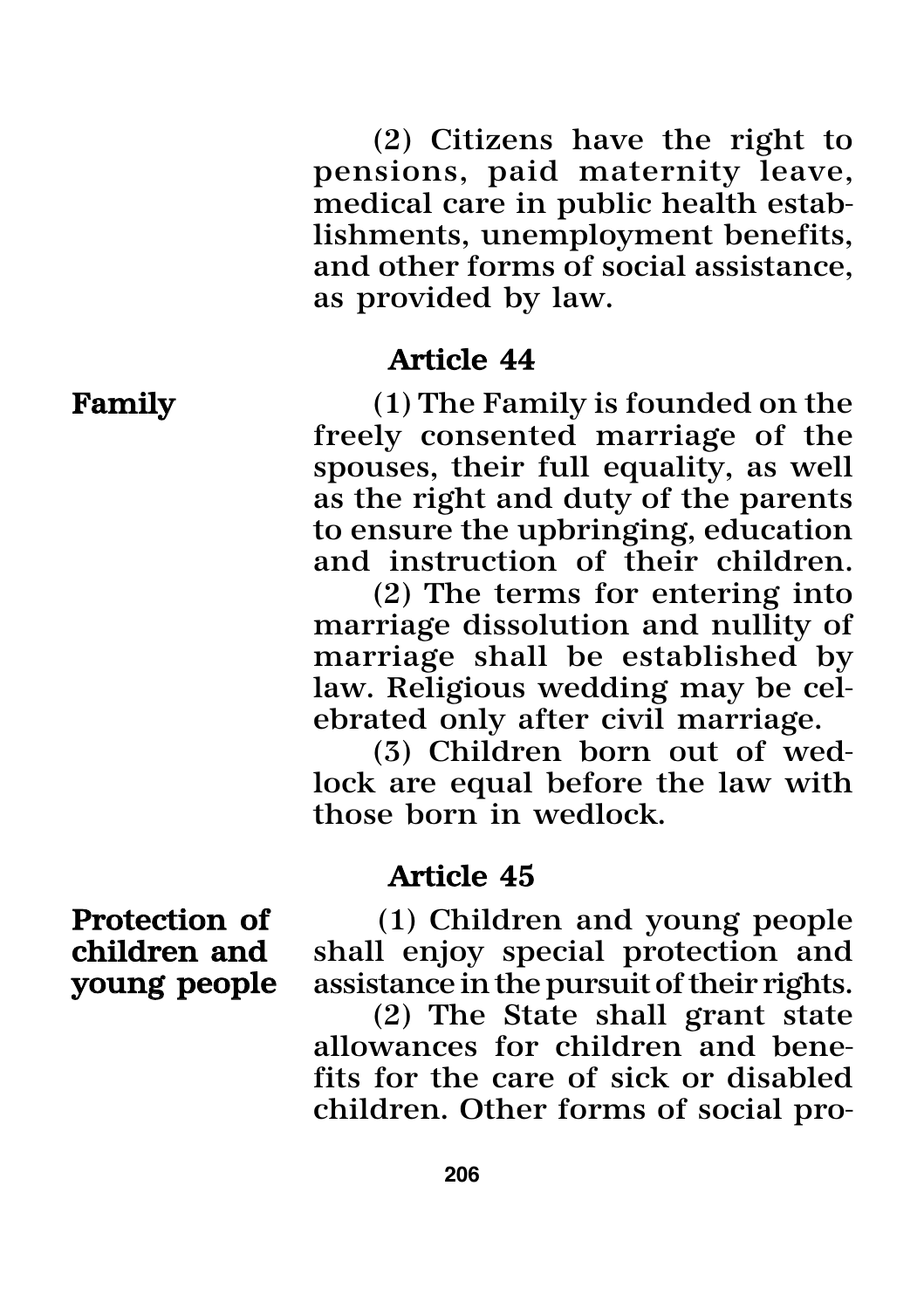tection for children and young people shall be established by law.

(3) The exploitation of minors, their employment in activities that might be harmful to their health, or morals, or endanger their life and normal development are prohibited.

(4) Minors under the age of fifteen may not be employed for any paid labour.

(5) The public authorities are bound to contribute to secure the conditions for the free participation of young people in the political, social, economic, cultural and sporting life of the country.

### Article 46

Protection The disabled shall enjoy special of the disabled protection. The State shall ensure persons the promotion of a national policy of preventive care, treatment, readjustment, education, instruction and social integration of the disabled, while observing the rights and duties of their parents or legal tutors.

### Article 47

**Right** (1) Citizens have the right to of petition apply to the public authorities by apply to the public authorities by petitions formulated only in the name of the signatories.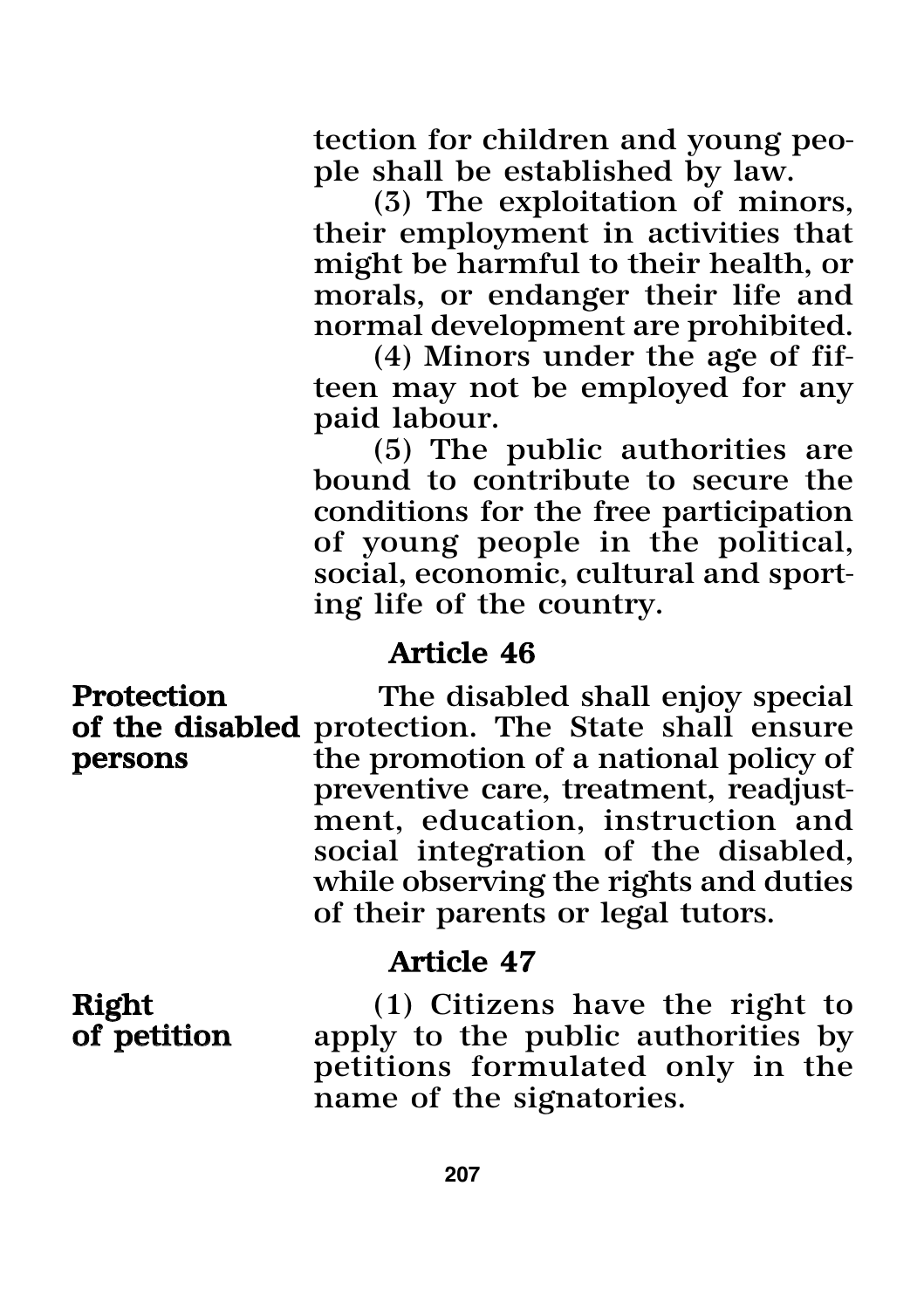(2) Legally established organizations have the right to forward petitions, exclusively on behalf of the collective body they represent.

(3) The exercise of the right of petition shall be tax-exempted.

(4) The public authorities are bound to answer to petitions within the terms and under the conditions established by law.

### Article 48

**Right of a**  $(1)$  Any person aggrieved in his person legitimate right by an administrative aggrieved act or failure of a public authority by a public to solve his application within the authority legal term is entitled to the acknowledgement of his right, annulment of the act and remedies for the damage.

> (2) The conditions and limits on the exercise of this right shall be regulated by an organic law.

> (3) The State bears patrimonial liability, according to the law, for damages caused by judicial errors in criminal cases.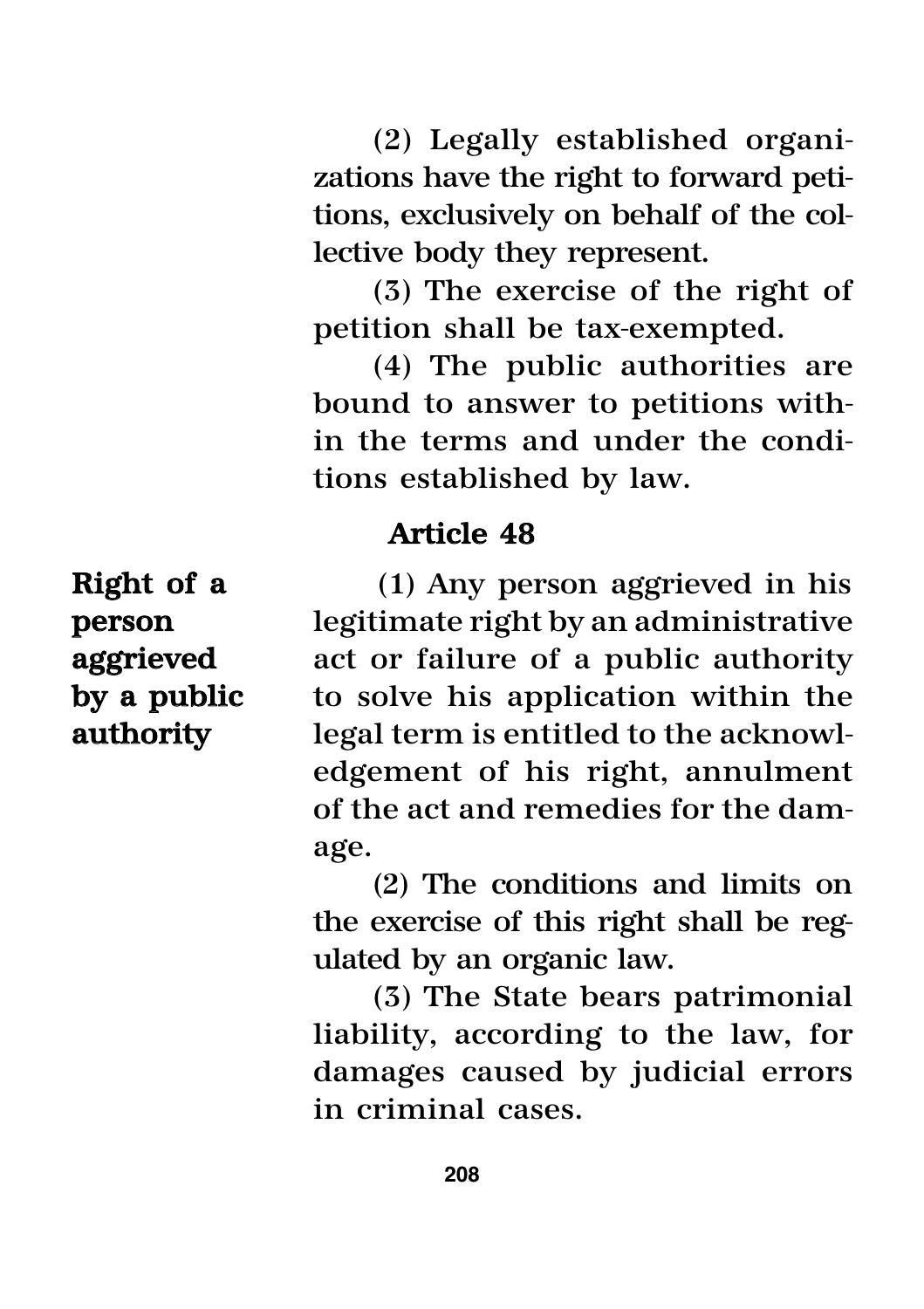### Article 49

Restriction (1) The exercise of certain rights on the exercise or freedoms may be restricted only of certain by law, and only if absolutely unrights avoidable, as the case may be, for:<br>or freedoms the defence of national security, pubthe defence of national security, public order, health or morals, of the citizens' rights and freedoms; as required for conducting a criminal investigation; for the prevention of the consequences of a natural calamity or extremely grave disaster.

> (2) The restriction shall be proportional to the extent of the situation that determined it and may not infringe upon the existence of the respective right or freedom.

### CHAPTER III Fundamental duties

### Article 50

Faithfulness (1) Faithfulness towards the towards country is sacred.

the country (2) Citizens holding public offices, as well as the military are liable for the loyal fulfilment of the obligations they are bound to, and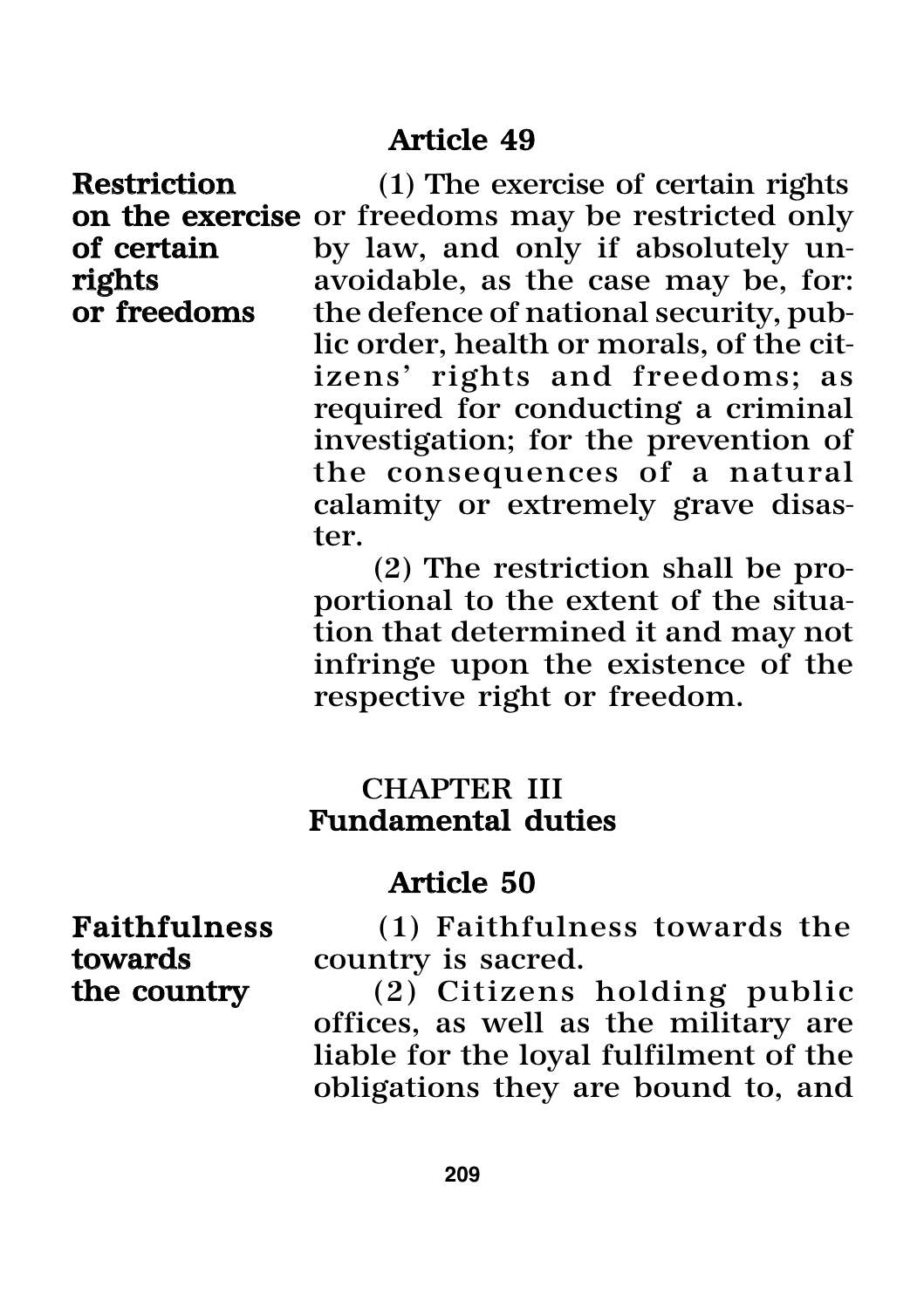shall, for this purpose, take the oath as requested by law.

### Article 51

Observance of The observance of the the Constitution Constitution, of its supremacy and and laws of the laws is binding.

### Article 52

**Defence of** (1) Citizens have the right and the country duty to defend Romania.

(2) The military service is compulsory for all Romanian male citizens aged twenty, except for the cases provided by law.

(3) To be trained in the active military service, citizens may be conscripted up to the age of thirty-five.

### Article 53

**Financial** (1) Citizens are under the<br>**Contributions** obligation to contribute to public obligation to contribute to public expenditure, by taxes and duties.

(2) The legal taxation system must ensure a fair distribution of the tax burden.

(3) Any other dues shall be prohibited, save those determined by law, under exceptional circumstances.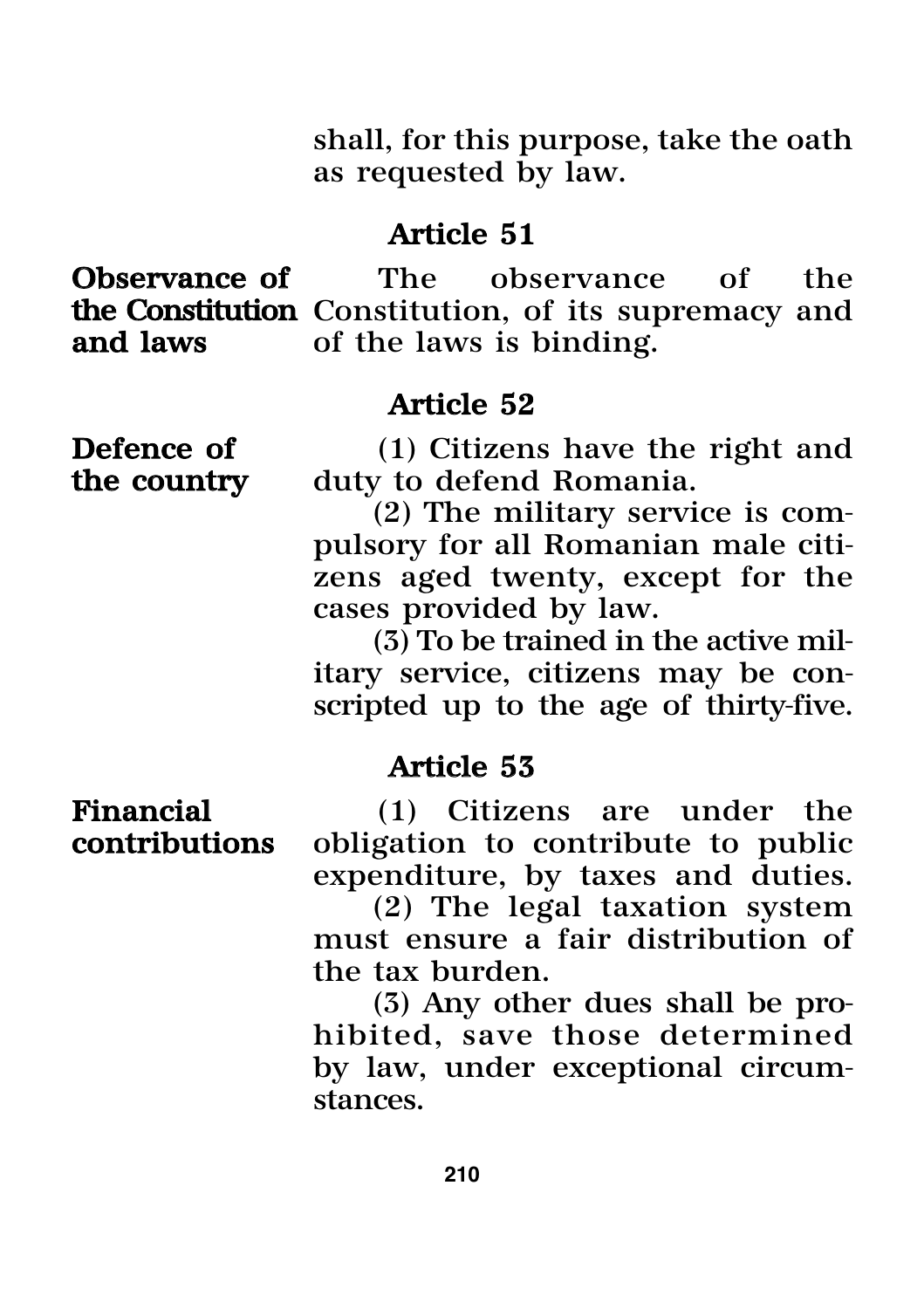### Article 54

Exercise Romanian citizens, foreigners of rights and stateless persons shall exercise<br>and freedoms their constitutional rights and freetheir constitutional rights and freedoms in good faith, without any infringement of the rights and liberties of others.

### CHAPTER IV Advocate of the People

### Article 55

**Appointment** (1) The Advocate of the People<br>and role shall be appointed by the Senate shall be appointed by the Senate, for a term of office of four years, to defend the citizens' rights and freedoms.The organization and functioning of the Advocate of the People institution shall be regulated by an organic law.

(2) The Advocate of the People shall not perform any other public or private office.

### Article 56

Exercise (1) The Advocate of the People of powers shall exercise his powers *ex officio* or at the request of persons aggrieved in their rights and freedoms, within the limits established by law.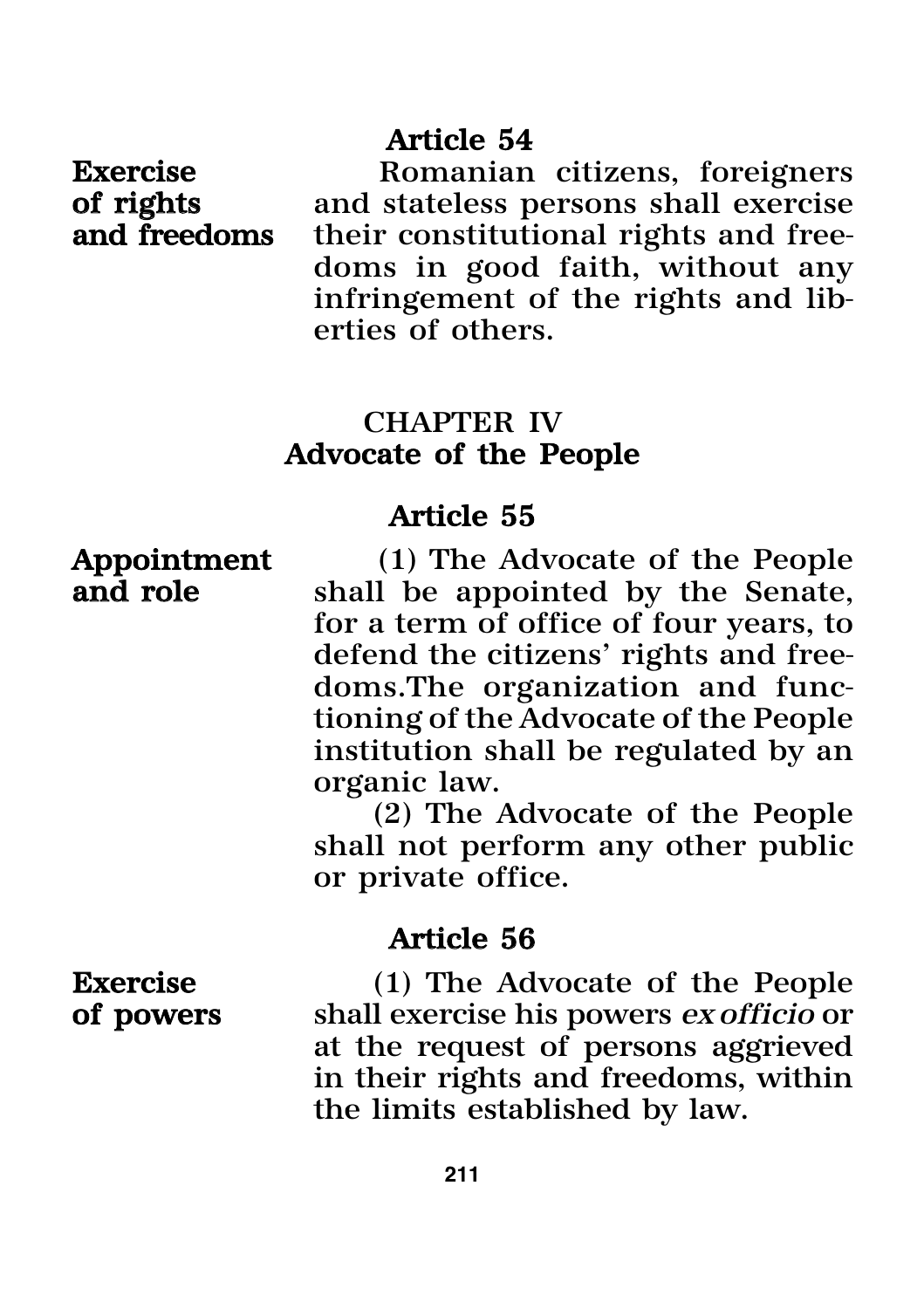(2) It is binding upon the public authorities to give the Advocate of the People the necessary support in the exercise of his powers.

### Article 57

Report The Advocate of the People shall<br>before the two Parliament before report before the two Parliament Parliament Chambers, annually or at the request thereof. The reports may contain recommendations on legislation or measures of any other nature for the defence of the citizens' rights and freedoms.

# TITLE III **Public authorities**

CHAPTER I Parliament

*Section 1 Organization and functioning*

### Article 58

Role and (1) Parliament is the supreme structure representative body of the Romanian people and the sole legislative authority of the country.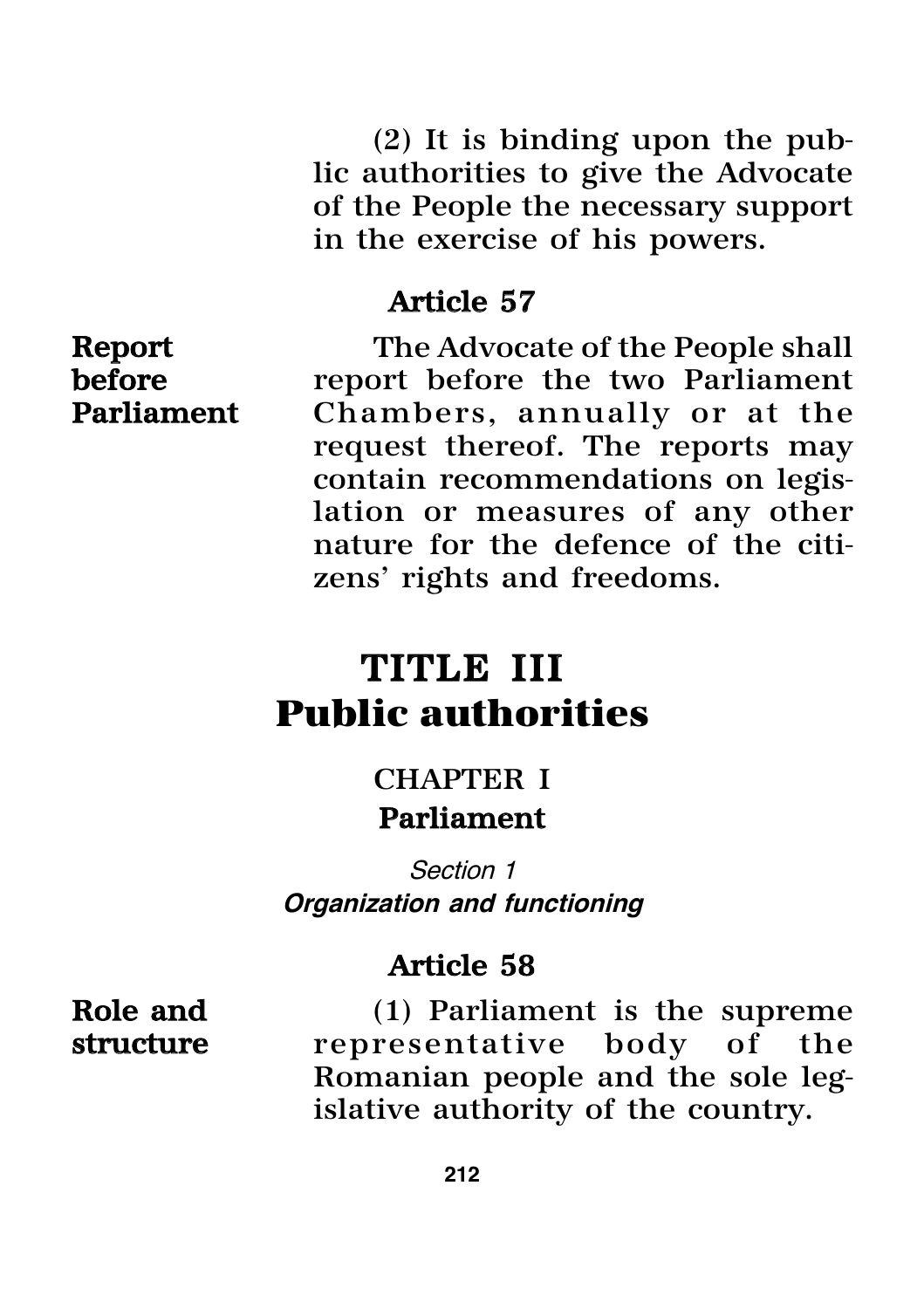# (2) Parliament consists of the Chamber of Deputies and the Senate.

# Article 59

Election of (1) The Chamber of Deputies<br>the Chambers and the Senate shall be elected by and the Senate shall be elected by universal, equal, direct, secret and free suffrage, in accordance with the electoral law.

> (2) Organizations of citizens belonging to national minorities, which fail to obtain the number of votes for representation in Parliament, have the right to one Deputy seat each, under the terms of the electoral law. Citizens of a national minority are entitled to be represented by one organization only.

> (3) The number of Deputies and Senators shall be established by the electoral law, in proportion to the population of Romania.

## Article 60

**Term of** (1) The Chamber of Deputies and office the Senate are elected for a term of office of four years, which may be prolonged by an organic law, in case of war or catastrophe.

> (2) Elections to the Chamber of Deputies and the Senate shall be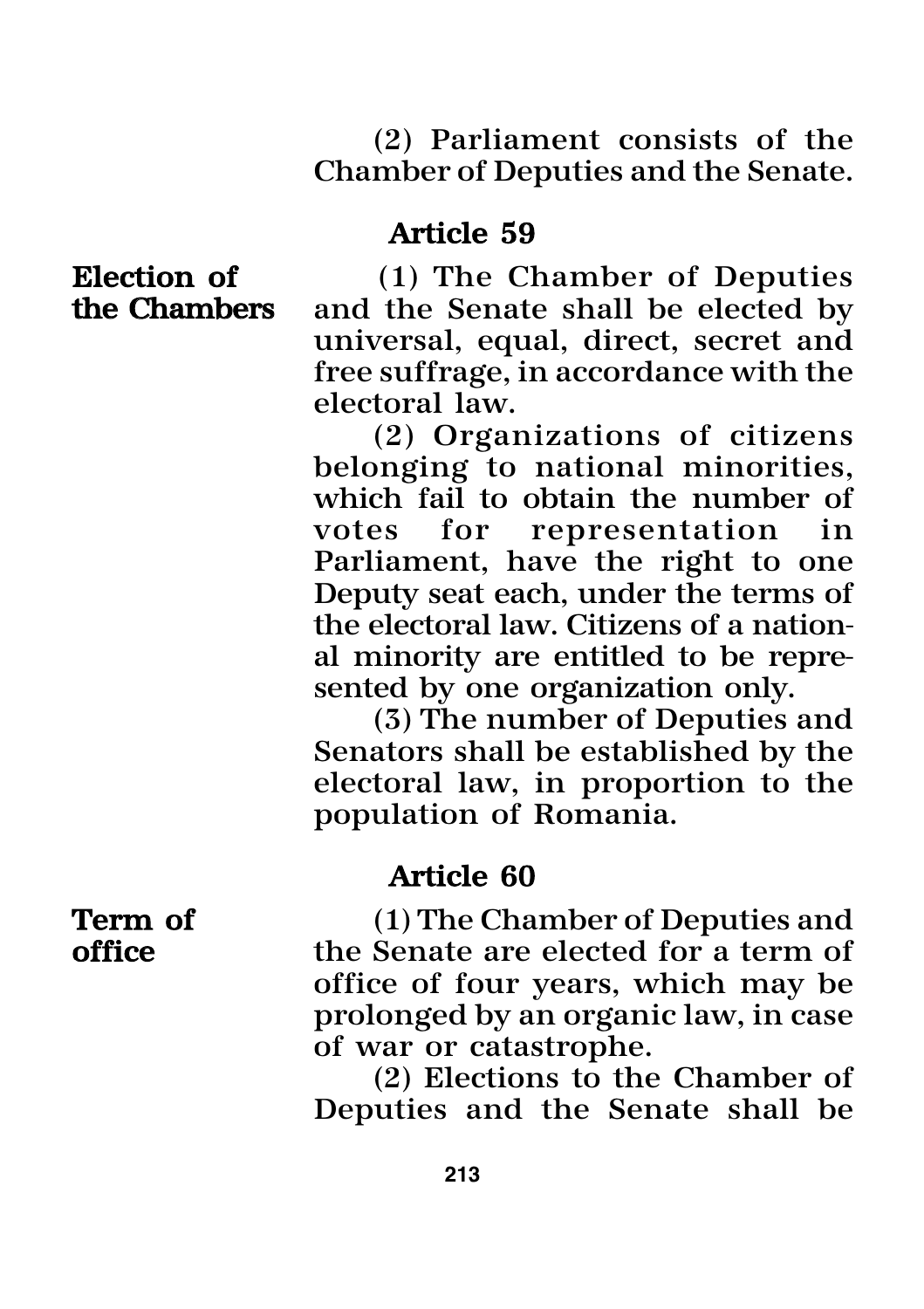held within three months at the most from the expiration of the term of office or Parliament dissolution.

(3) The newly elected Parliament shall meet upon convening by the President of Romania, within twenty days after elections.

(4) The Chambers' term of office shall be prolonged until the new Parliament legally meets. During this period, the Constitution shall not undergo any revision, nor shall any organic law be passed, amended or abrogated.

(5) Bills or legislative proposals entered on the agenda of the preceding Parliament shall be carried over in the session of the new Parliament.

# Article 61

Organizational (1) The organization and structure functioning of each Chamber shall be regulated by its own Standing Orders. Financial resources of the Chambers shall be provided for in the budgets approved by them.

> (2) Each Chamber shall elect its Standing Bureau. The President of the Chamber of Deputies and the President of the Senate shall be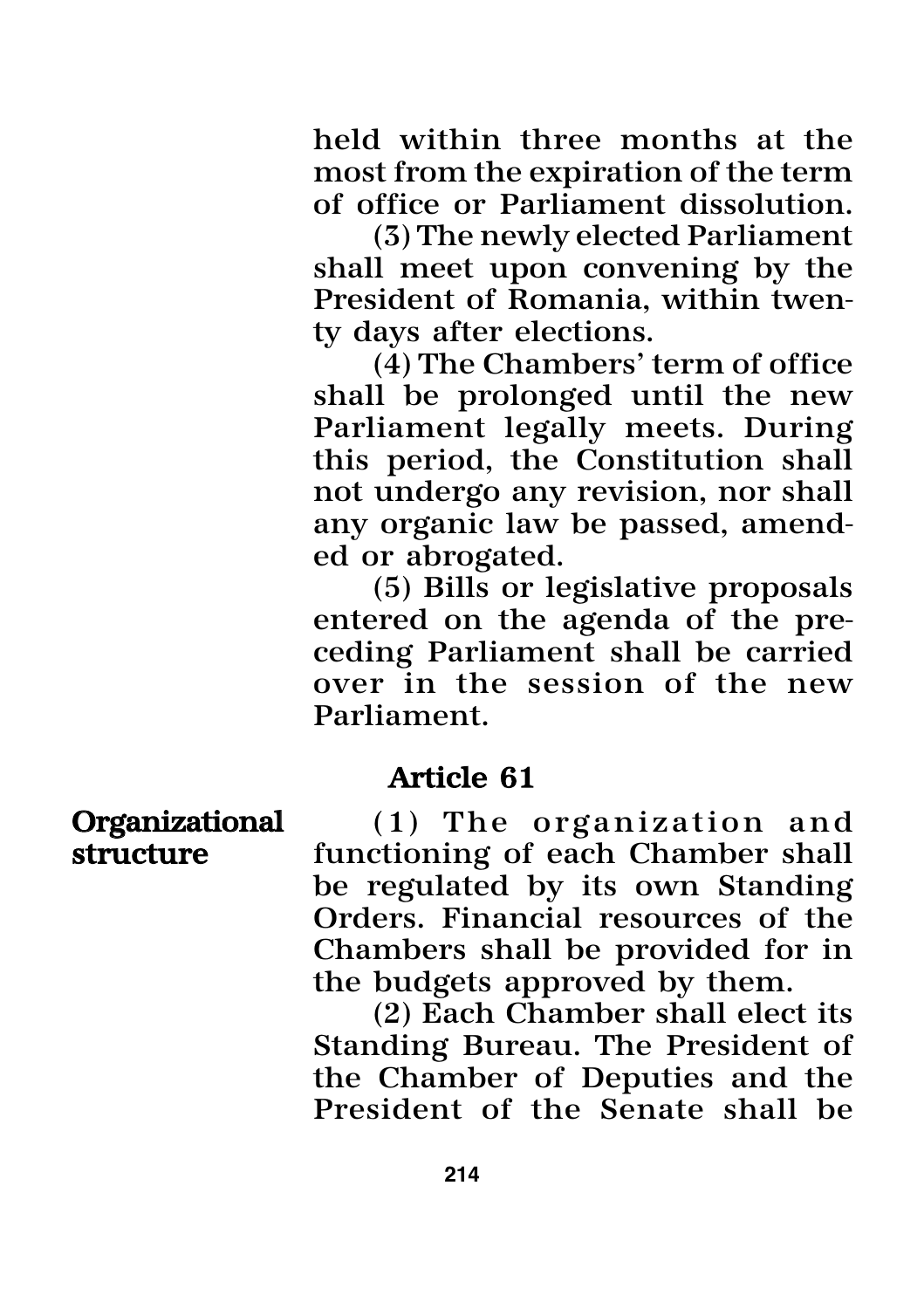elected for the Chambers' term of office. The other members of the Standing Bureaus shall be elected at the opening of each session. The members of the Standing Bureaus may be dismissed before the expiration of the term of office.

(3) Deputies and Senators may be organized into Parliamentary Groups, according to the Standing Orders of each Chamber.

(4) Each Chamber shall set up Standing Committees and may institute inquiry or other special committees. The Chambers may set up joint committees.

(5) The Standing Bureaus and Parliamentary Committees shall be made up so as to reflect the political spectrum of each Chamber.

## Article 62

Joint (1) The Chamber of Deputies and sittings the Senate shall meet in separate, and joint sittings. The proceedings in a joint sitting shall be held in accordance with regulations passed by a majority vote of the Deputies and Senators.

(2) The Chambers shall meet in joint sitting in order: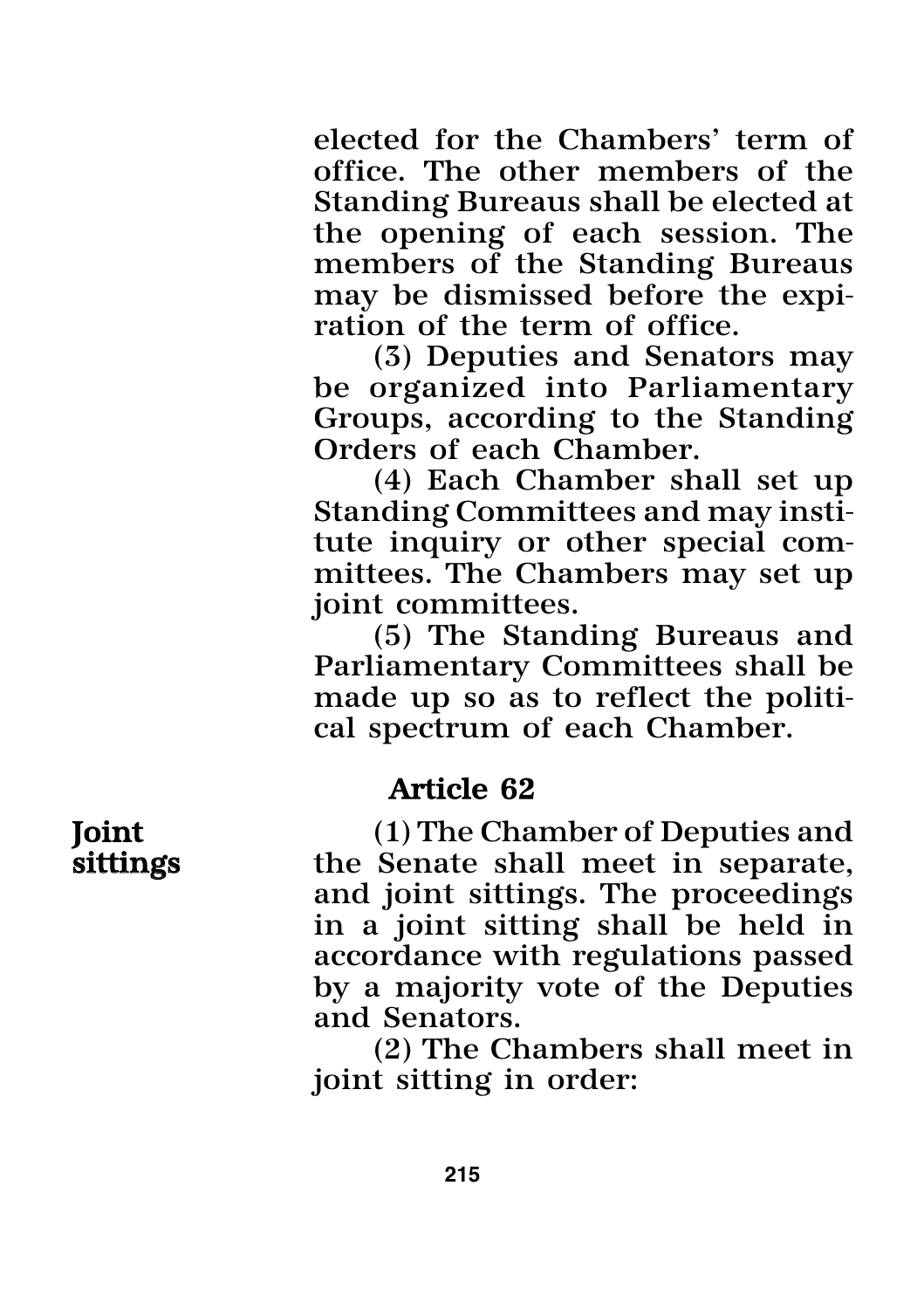a) to receive the message of the President of Romania;

b) to approve the State budget and the State social security budget;

c) to declare general or partial mobilization;

d) to declare a state of war;

e) to suspend or terminate armed hostilities;

f) to examine reports of the Supreme Council of National Defence and of the Court of Audit;

g) to appoint, on the proposal of the President of Romania, the director of the Romanian Intelligence Service, and to exercise control over the activity of this service;

h) to fulfil any other prerogatives, which — in accordance with the Constitution or the Standing Orders — shall be exercised in a joint sitting.

### Article 63

Sessions (1) The Chamber of Deputies and the Senate shall meet in two ordinary sessions every year. The first session begins in February and is due to last by the end of June at the latest. The second session begins in September and is due to last by the end of December at the latest.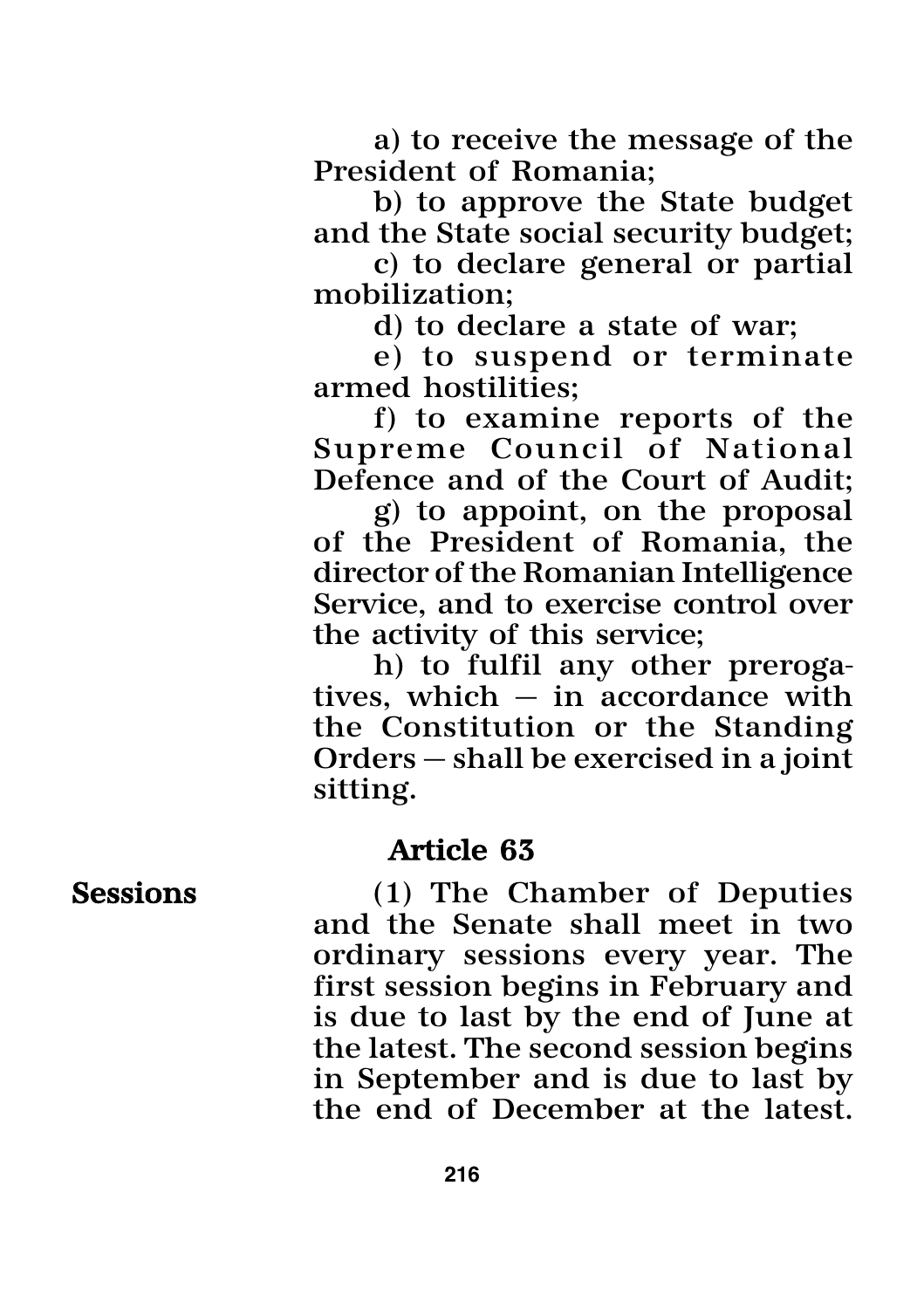(2) The Chamber of Deputies and the Senate may also meet in extraordinary sessions, upon request of the President of Romania, the Standing Bureau of each Chamber or of at least one third of the number of Deputies or Senators.

(3) Each Chamber shall be convened by its president.

# Article 64

Acts<br> **Acts** The Chamber of Deputies and<br> **Of Parliament** the Senate shall pass laws, and of Parliament the Senate shall pass laws, and<br>and legal carry resolutions and motions, in the carry resolutions and motions, in the quorum presence of the majority of their members.

#### Article 65

Publicity (1) The sessions of both Chambers<br>
of sessions shall be public. shall be public.

> (2) The Chambers may decide that certain sessions be secret.

*Section 2 Status of Deputies and Senators*

## Article 66

Representative (1) In the exercise of their mandate

mandate Deputies and Senators shall be in the service of the people.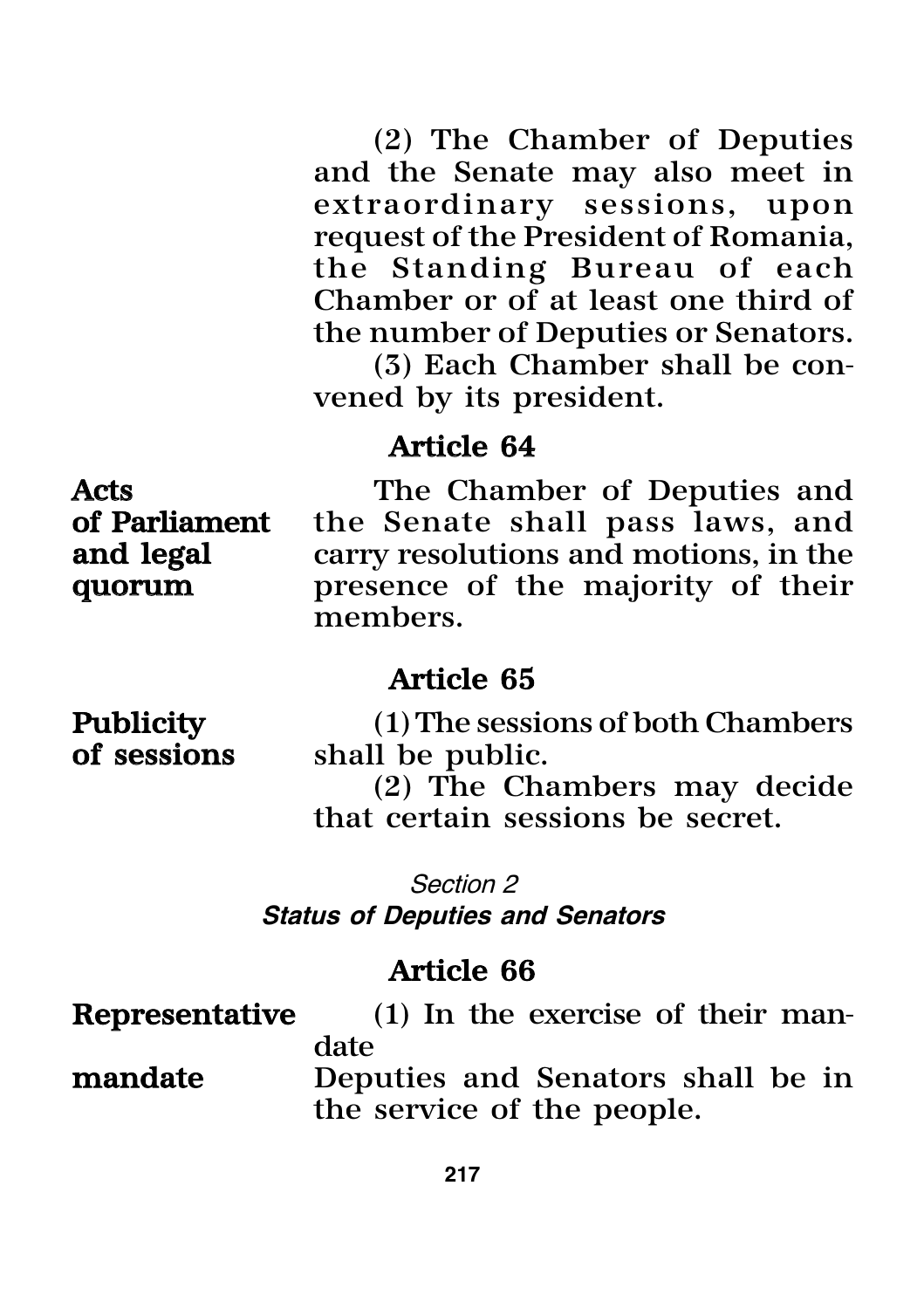(2) Any imperative mandate shall be null.

### Article 67

**Term** (1) Deputies and Senators shall<br>**of office** enter in the exercise of their office of office enter in the exercise of their office<br>of Deputies on the same day the Chamber they of Deputies on the same day the Chamber they<br>and Senators are members of has legally met. on are members of has legally met, on condition that their election is validated.

> (2) The capacity as a Deputy or Senator shall cease on the same day the newly elected Chambers shall legally meet, or in case of resignation, disenfranchisement, incompatibility, or death.

# Article 68

Incompatibilities (1) No one may be a Deputy and a Senator at one and the same time.

(2) The capacity as a Deputy or Senator is incompatible with the exercise of any public office in authority, with the exception of Government membership.

(3) Other incompatibilities shall be established by an organic law.

# Article 69

**Parliamentary** (1) No Deputy or Senator shall be immunity detained, arrested, searched or prosdetained, arrested, searched or prosecuted for a criminal or minor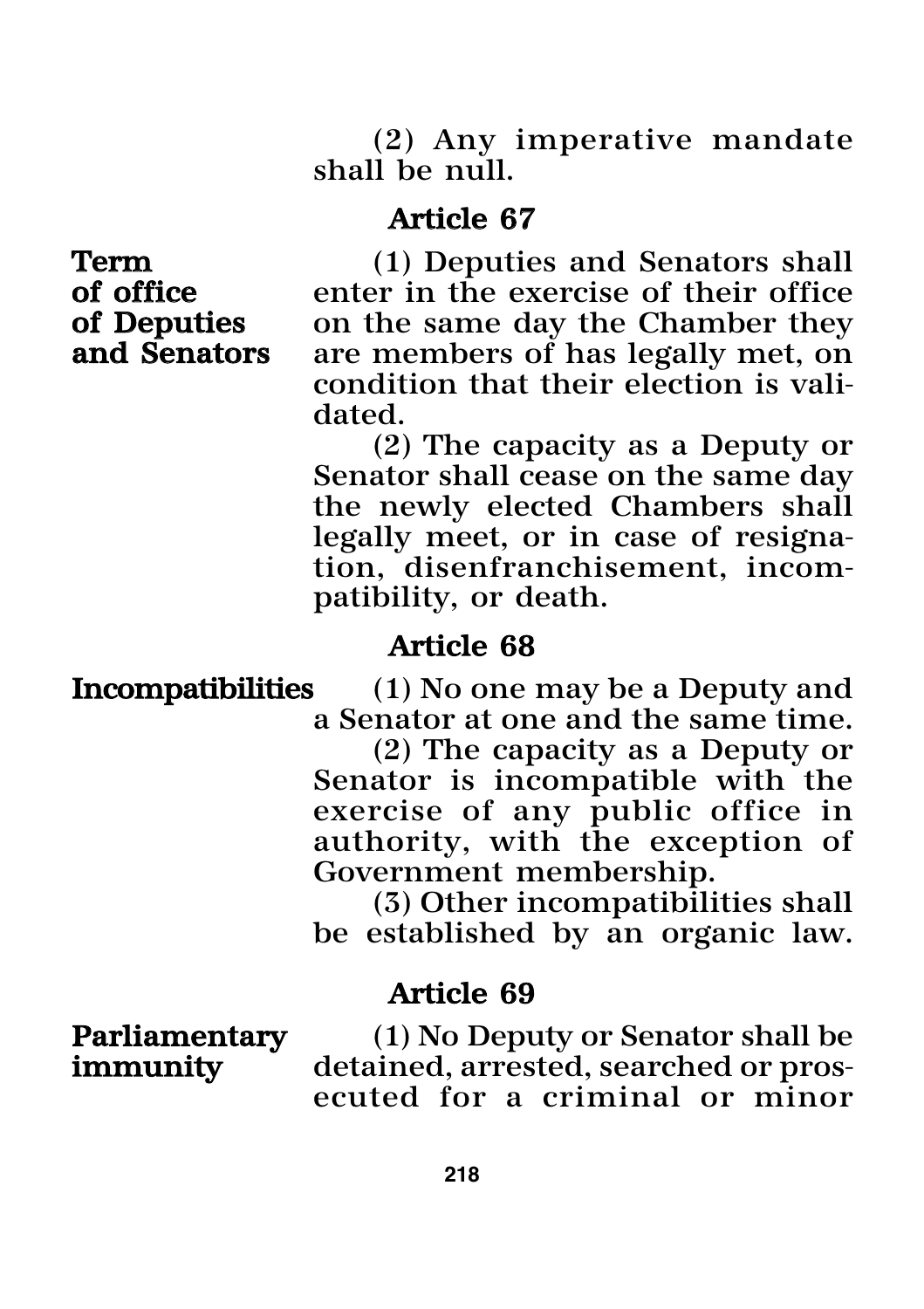offence without authorization of the Chamber he is a member of, after being given a hearing. The case shall be in the competence of the Supreme Court of Justice.

(2) In the case of a Deputy or Senator being caught in the act, he may be detained and searched. The Minister of Justice shall promptly inform the President of the respective Chamber about the detention and search. In case the Chamber thus notified finds no grounds for his detention, it shall immediately order that his detainment be repealed.

### Article 70

Freedom No Deputy or Senator shall be of opinions liable to judicial proceedings for the votes cast, or political opinions expressed in the exercise of his mandate.

### Article 71

Emoluments Deputies and Senators shall<br>and other receive monthly emoluments. The receive monthly emoluments. The rights amount of the emoluments and other rights shall be established by law.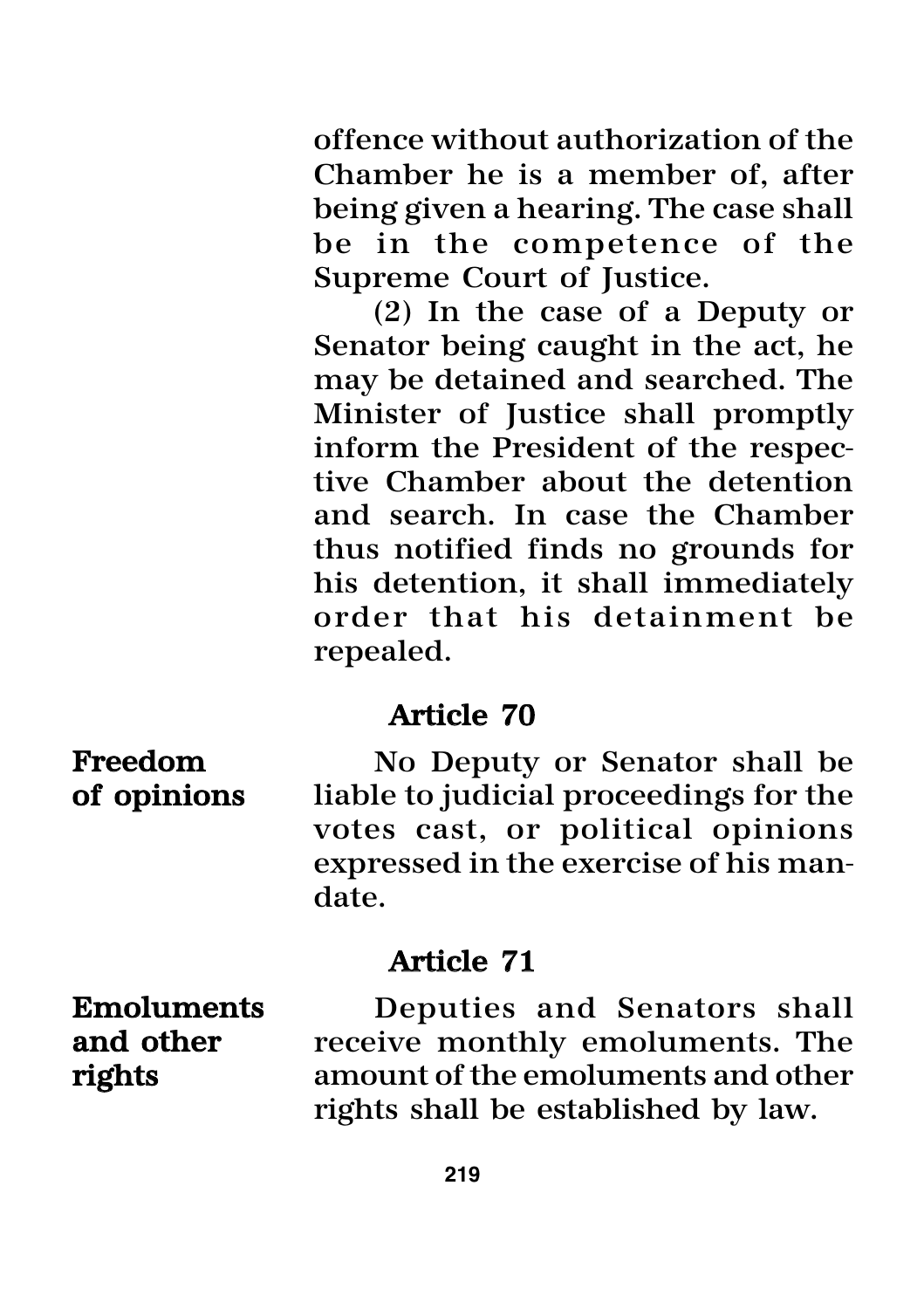# *Section 3 Legislation*

# Article 72

Classes (1) Parliament passes of laws constitutional, organic, and ordinary laws.

> (2) Constitutional laws shall be pertaining to the revision of the Constitution.

(3) Organic laws shall regulate:

a) the electoral system;

b) the organization and functioning of political parties;

c) the organization and holding of a referendum;

d) the organization of the Government and the Supreme Council of National Defence;

e) the states of siege and emergency;

f) criminal offences, penalties and the execution thereof;

g) granting of amnesty or collective pardon;

h) the organization and functioning of the Superior Council of the Magistracy, the courts, the Public Ministry and the Court of Audit;

i) the status of civil servants;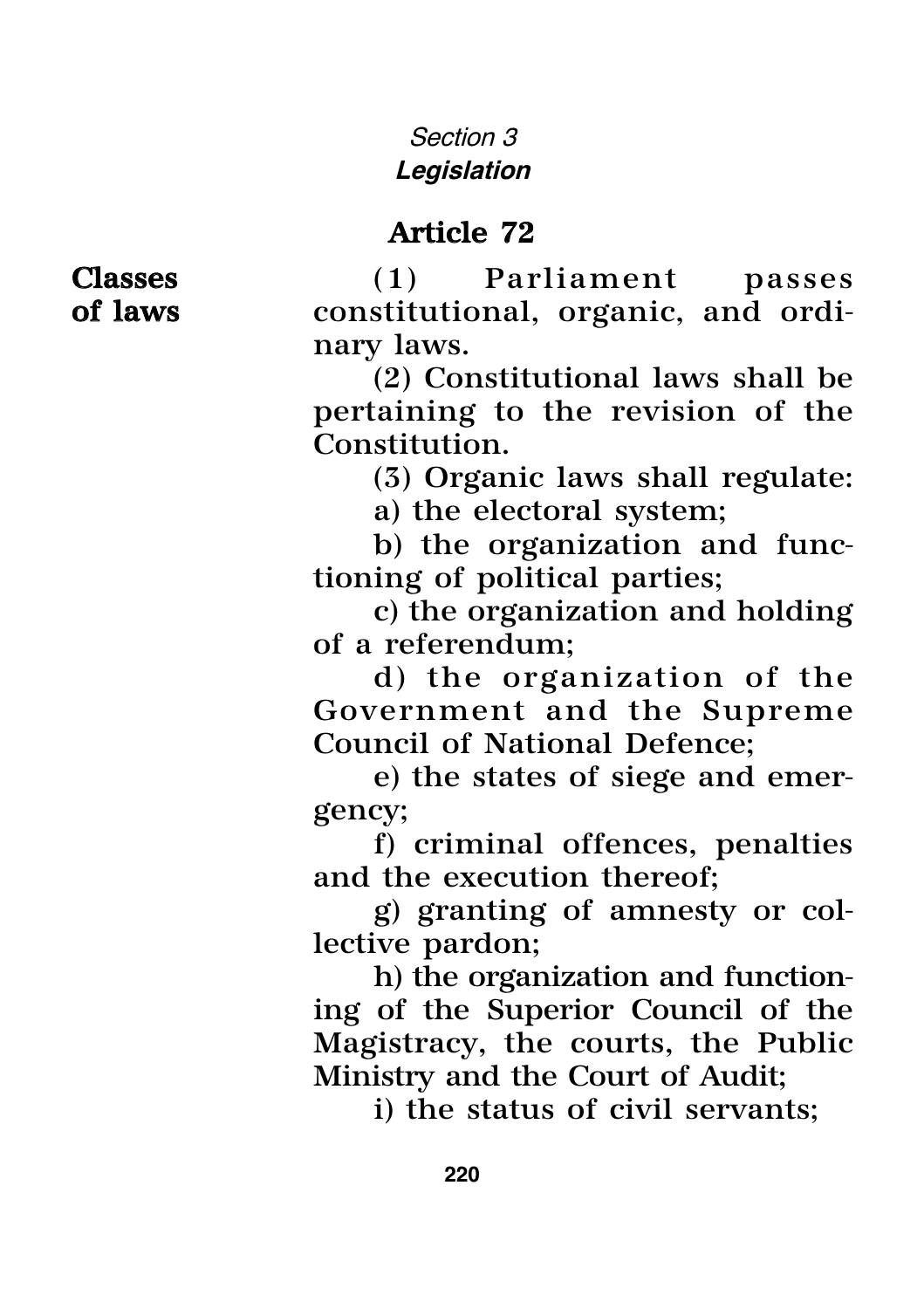j) contentious business falling within the competence of administrative courts;

k) the general legal status of property and inheritance;

l) general rules covering labour relations, trade unions and social security;

m) the general organization of education;

n) general statutory rules of religious cults;

o) the organization of local administration, of the territory, as well as general rules on local autonomy;

p) ways and means to establish the exclusive economic zone;

r) other fields, for which the Constitution provides the enactment of organic laws.

## Article 73

Legislative (1) The legislative initiative<br>
initiative lies with the Government Deputies lies with the Government, Deputies, Senators, as well as no fewer than 250,000 citizens having the right to vote. The citizens exercising the right to legislative initiative must belong to at least one quarter of the country's counties, while in each of these counties or the Municipality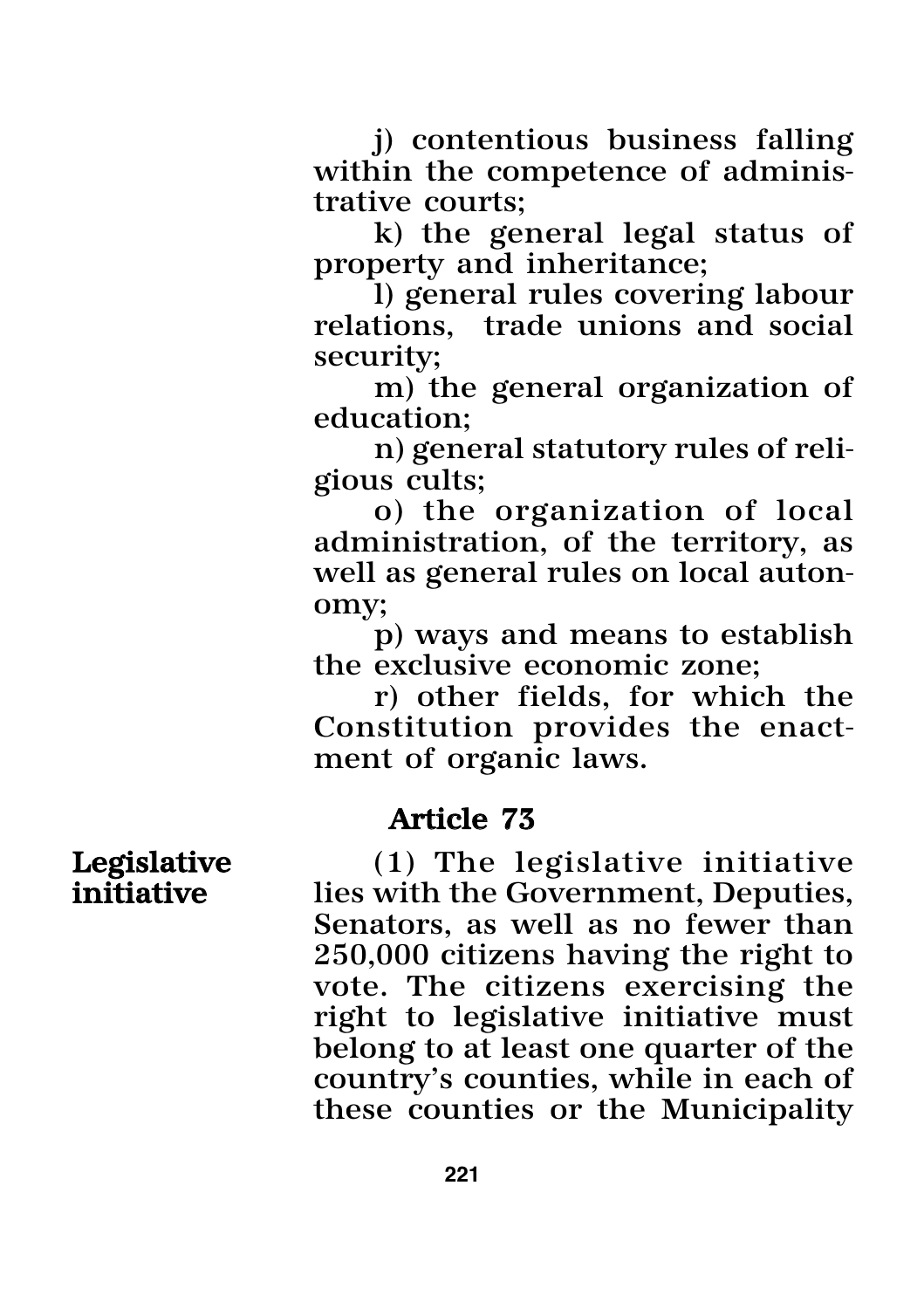of Bucharest at least 10,000 signatures should be registered in support of this initiative.

(2) A legislative initiative of the citizens may not touch on matters concerning taxation, international affairs, amnesty or pardon.

(3) The Government shall exercise its legislative initiative by introducing bills in one of the Chambers.

(4) Deputies, Senators and citizens exercising the right of legislative initiative may present proposals only in the form required for bills.

(5) Legislative proposals shall be first submitted for being passed to the Chamber before which they were read.

#### Article 74

**Passing (1)** Organic laws and resolutions<br>of bills and concerning the Standing Orders of of bills and concerning the Standing Orders of<br>resolutions the Chambers shall be passed by the the Chambers shall be passed by the majority vote of the members of each Chamber.

> (2) Ordinary laws and resolutions shall be passed by the majority vote of the members present in each Chamber.

> (3) At the request of the Government or on its own iniatitive, Parliament may pass bills or leg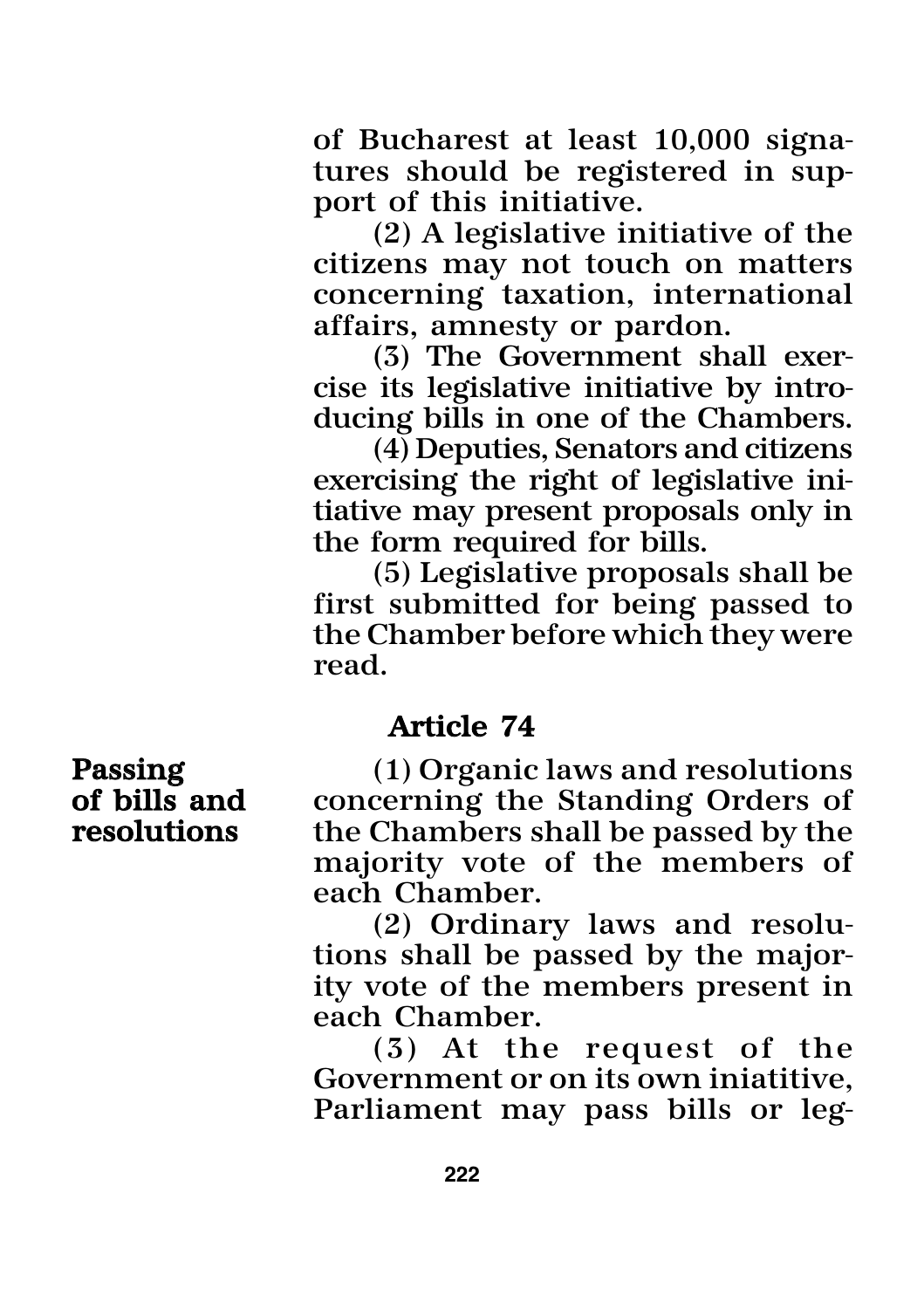islative proposals under an emergency procedure, established in accordance with the Standing Orders of each Chamber.

#### Article 75

Sending of Bills or legislative proposals<br>bills and bassed by one Chamber shall be sent bills and passed by one Chamber shall be sent<br>legislative to the other Chamber of Parliament. legislative to the other Chamber of Parliament.<br>
proposals the bill or legislative proposal is proposals If the bill or legislative proposal is<br> **From one** erected in the latter, it shall be sent **from one** rejected in the latter, it shall be sent<br>Chamber back, for a new debate, to the **Chamber** back, for a new debate, to the to the other Chamber that had passed it. A sec-Chamber that had passed it. A second rejection is final.

# Article 76

**Mediation** (1) If one of the Chambers has passed a bill or legislative proposal, in a different wording from that approved by the other Chamber, the Presidents of both Chambers shall initiate a mediation procedure, by a parity committee.

> (2) In case no agreement has been reached in the committee, or one Chamber has not approved the mediation committee report, the texts in conflict shall be submitted for debate to the Chamber of Deputies and the Senate, assembled in a joint sitting, that shall adopt the final text by a majority vote, as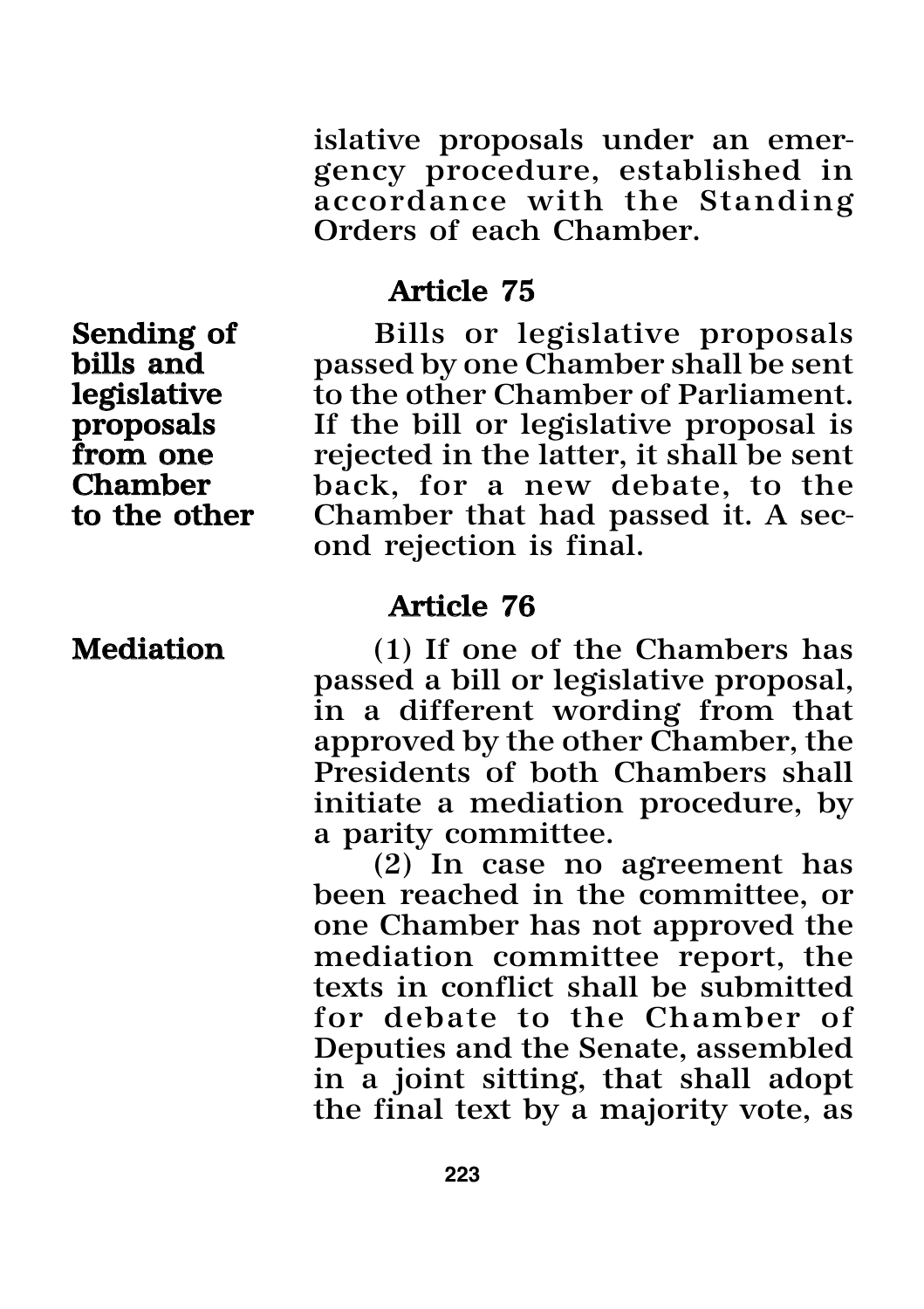provided under Article 74, paragraph  $(1)$  or  $(2)$ .

### Article 77

**Promulgation** (1) A law shall be submitted for<br>of laws promulgation to the President of promulgation to the President of Romania. Promulgation shall be given within twenty days after receipt of the law.

> (2) Before promulgation, the President of Romania may return the law to Parliament for reconsideration, and he may do so only once.

> (3) In case the President has requested that the law be reconsidered or a review has been asked for as to its conformity with the Constitution, promulgation shall be made within ten days from receiving the law passed after its reconsideration, or the decision of the Constitutional Court confirming its constitutionality.

# Article 78

**Coming into** Laws shall be published in the force of laws Official Gazette of Romania and Official Gazette of Romania and come into force on the day of publication or on the date provided in the text.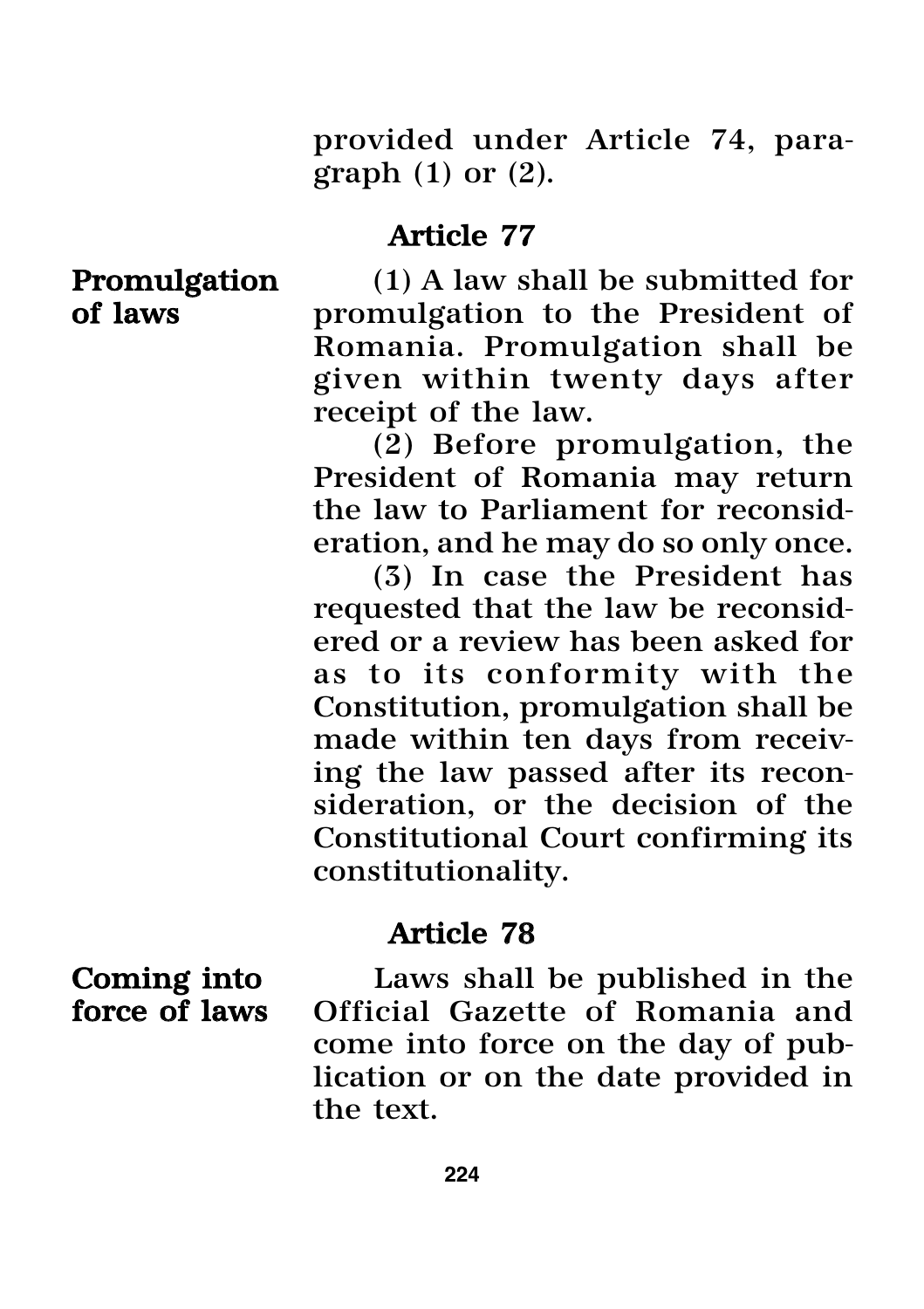Legislative (1) The Legislative Council shall<br>Council the an advisory expert body of be an advisory expert body of Parliament, that initials draft normative acts for the purpose of a systematic unification and co-ordination of the whole body of laws. It shall keep the official record of the legislation of Romania.

> (2) The setting up, organization and functioning of the Legislative Council shall be regulated by an organic law.

### CHAPTER II The President of Romania

## Article 80

Role of the 1) The President of Romania<br>President shall represent the Romanian State shall represent the Romanian State and is the safeguard of the national independence, unity and territorial integrity of the country.

> (2) The President of Romania shall guard the observance Constitution and the proper functioning of the public authorities. To this effect, he shall act as a mediator between the Powers in the State, as well as between the State and society.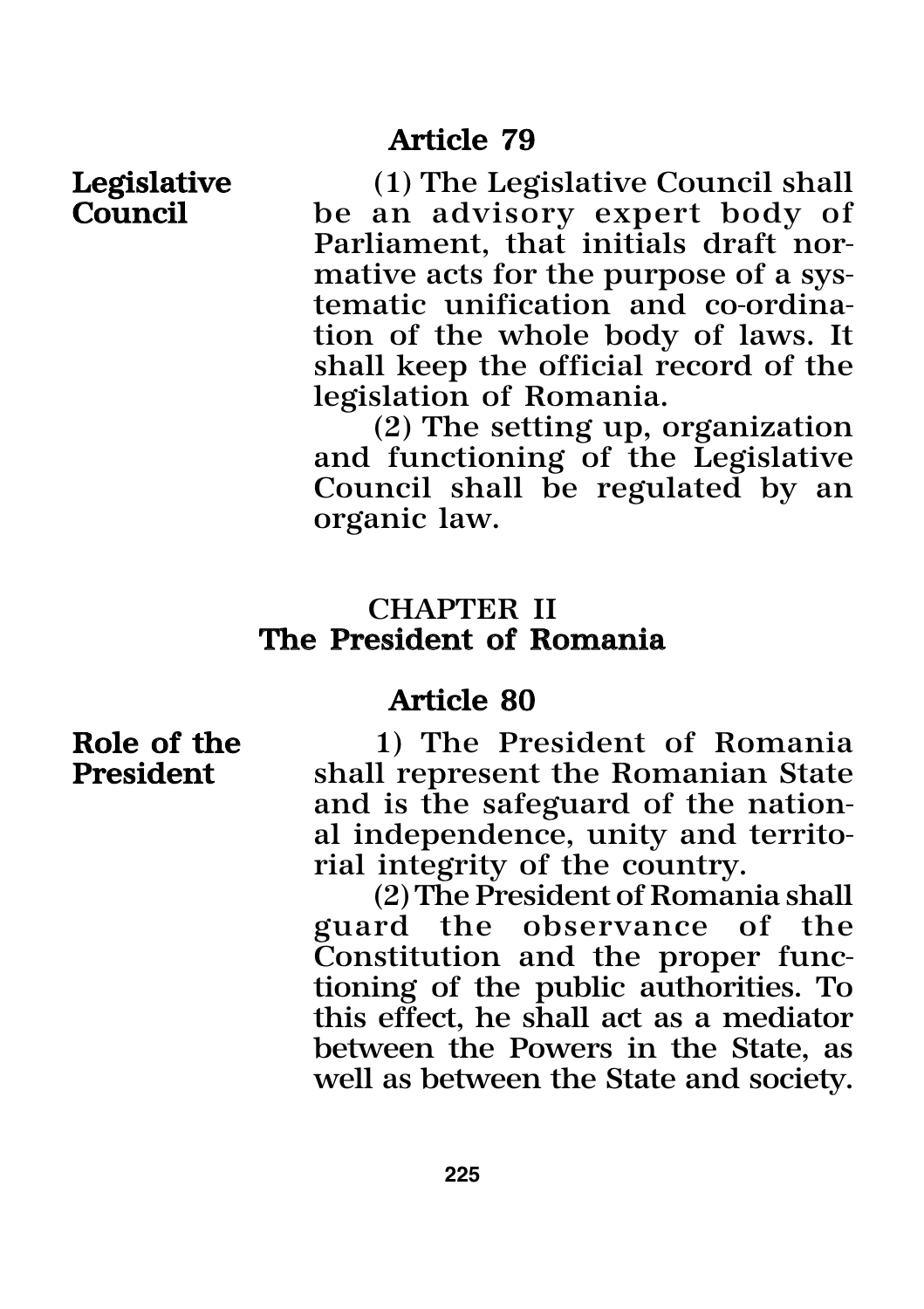Election of (1) The President of Romania<br>the President shall be elected by universal, equal, shall be elected by universal, equal, direct, secret and free suffrage.

> (2) The candidate who, in the first ballot, obtained a majority of votes of the electors entered on the electoral lists shall be declared elected.

> (3) In case no candidate has obtained such a majority, a second ballot shall be held between the first two candidates highest in the order of the number of votes cast for them in the first ballot. The candidate having the greatest number of votes shall be declared elected.

> (4) No one may hold the office of President of Romania but two terms at the most, that can also be consecutive.

## Article 82

Validation (1) The election returns for the<br>of mandate Presidency of Romania shall be Presidency of Romania shall be and oath-taking validated by the Constitutional Court.

(2) The candidate whose election has been validated shall take before the Chamber of Deputies and the Senate, in a joint sitting, the following oath:

"I solemnly swear that I will dedicate all my strength and the best of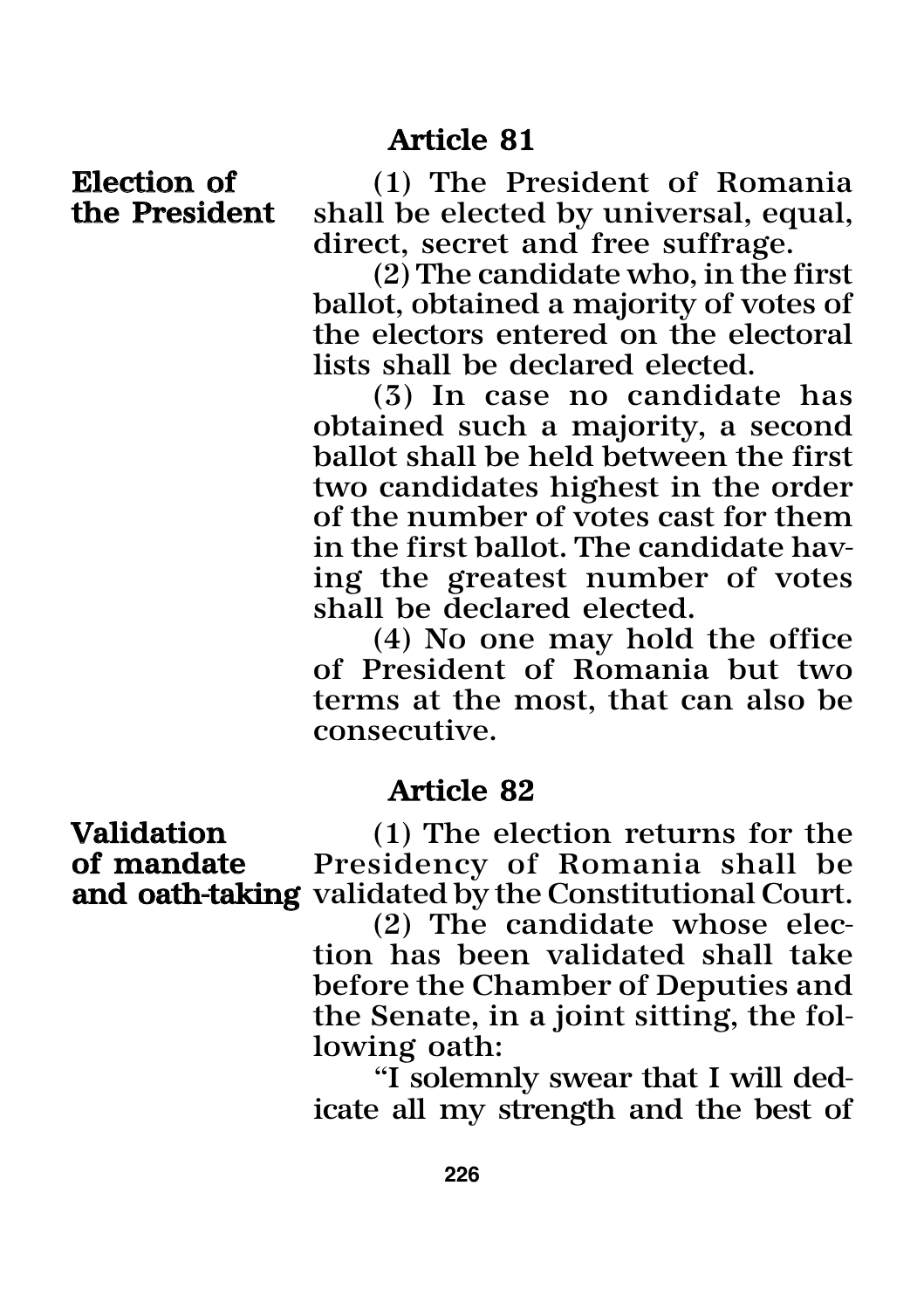my ability for the spiritual and material welfare of the Romanian people, to abide by the Constitution and laws of the country, to defend democracy, the fundamental rights and freedoms of my fellow-citizens, Romania's sovereignty, independence, unity and territorial integrity. So help me God!"

#### Article 83

Term (1) The term of office of the<br>
of office President of Romania is four years. President of Romania is four years, and he shall exercise his mandate from the day he took the oath.

> (2) The President of Romania shall exercise his office until the new President-elect takes the oath.

> (3) The term of office of the President of Romania may be prolonged, by an organic law, in the event of war or catastrophe.

### Article 84

Incompatibilities (1) During his term of office, and immunities the President of Romania may not be a member of any political party, nor may he perform any other public or private office.

(2) The President of Romania shall enjoy immunity. Provisions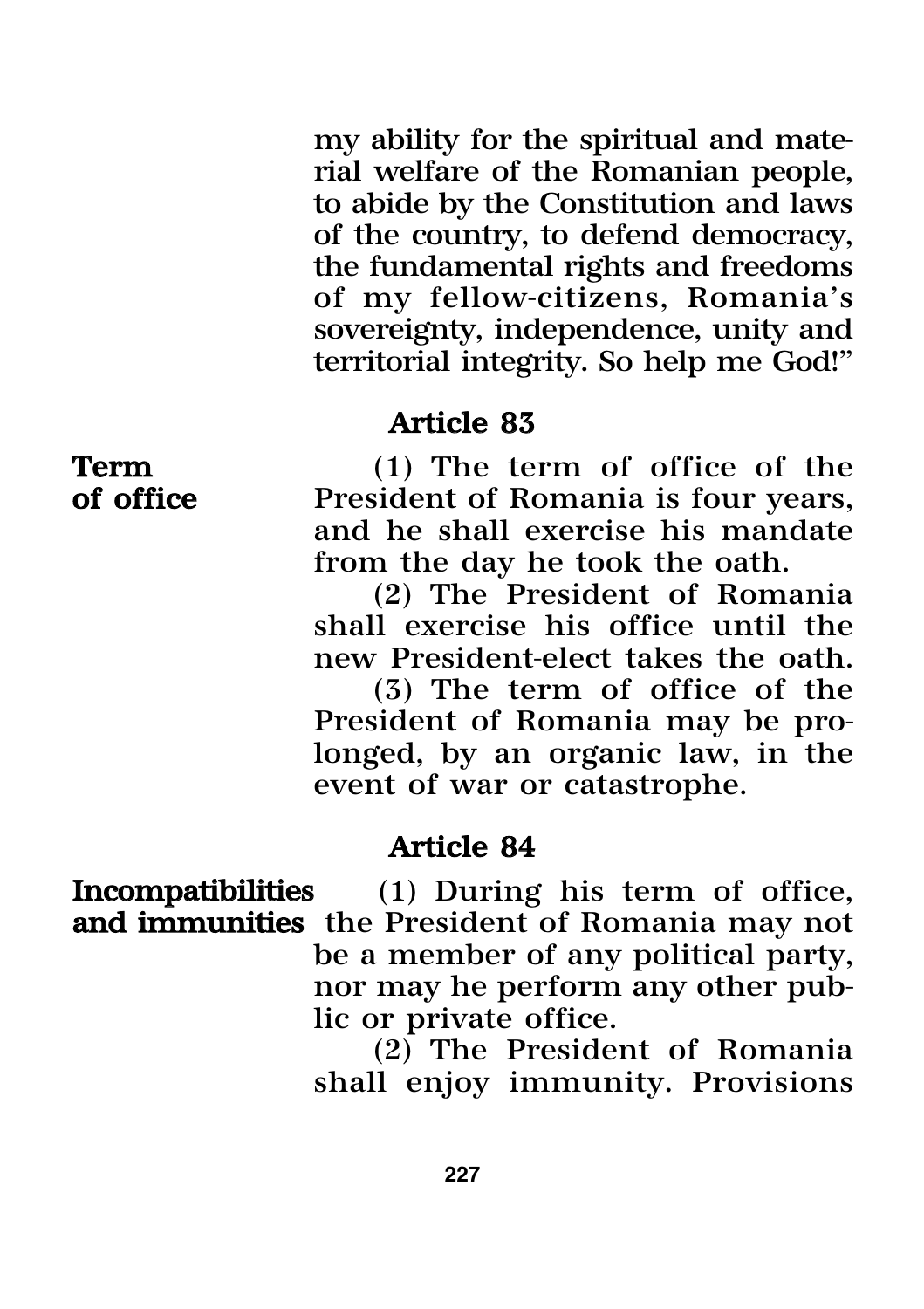under Article 70 shall apply accordingly.

(3) The Chamber of Deputies and the Senate may, in a joint sitting, carry a resolution upon the impeachment of the President of Romania for high treason, by the vote of at least two thirds of the number of Deputies and Senators. The case shall be within the competence of the Supreme Court of Justice, according to the provisions of the law. The President shall be removed from office de jure on the date the Court sentence remains final.

# Article 85

Appointment (1) The President of Romania of the shall designate a candidate to the Government office of Prime Minister and appoint the Government on the basis of the vote of confidence of Parliament.

> (2) In the event of government reshuffle or vacancy of office, the President shall dismiss and appoint, on the proposal of the Prime Minister, some members of the Government.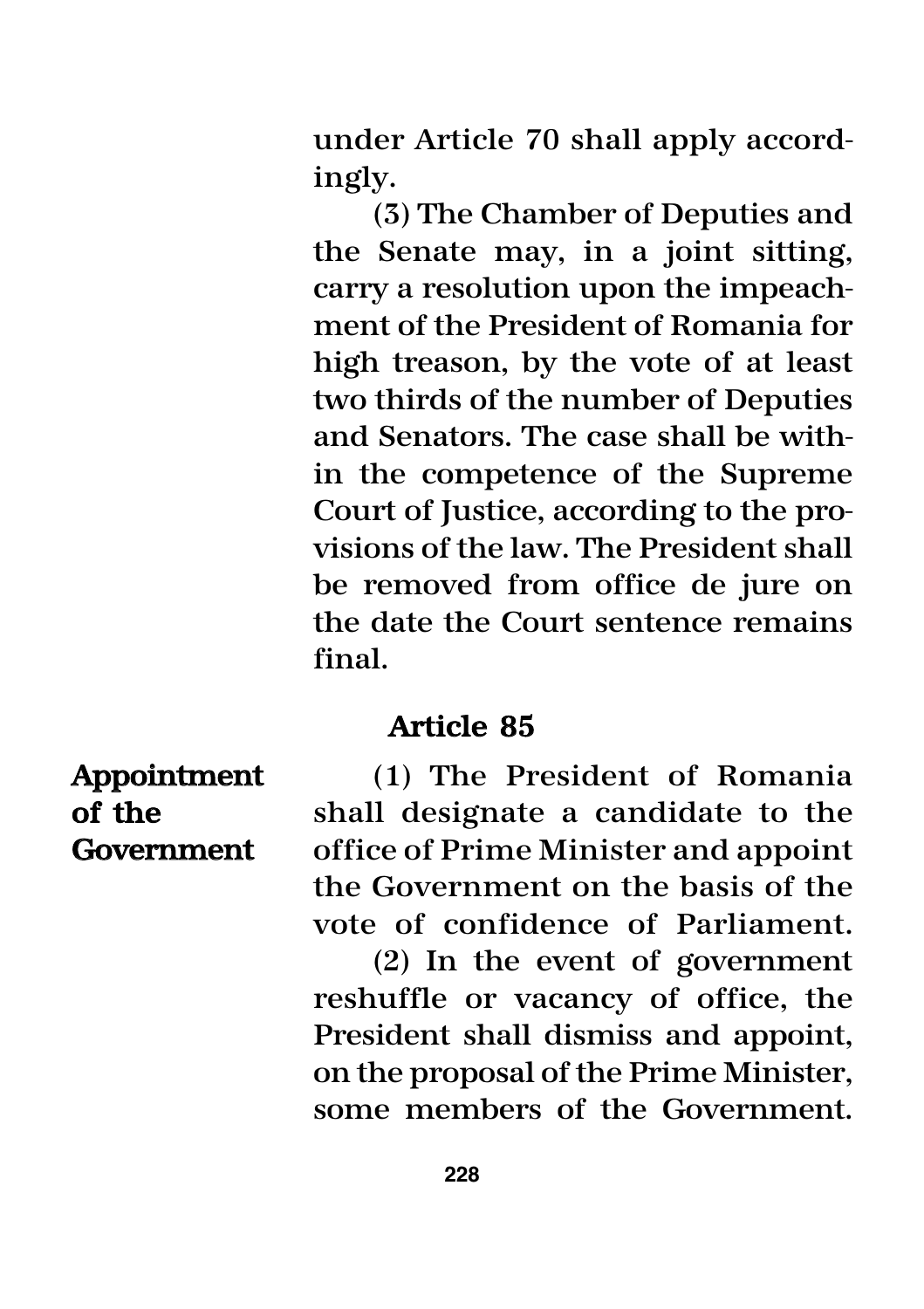# Article 86

**Consultation** The President of Romania may<br>with the consult with the Government about with the consult with the Government about<br> **Government** urgent, extremely important maturgent, extremely important matters.

### Article 87

Participation in (1) The President of Romania meetings of the may participate in the meetings of<br>Government the Government debating upon the Government debating upon matters of national interest with regard to foreign policy, the defence of the country, ensurance of public order, and, at the Prime Minister's request, in other instances as well. (2) The President of Romania

shall preside over the Government meetings he participates in.

## Article 88

Messages The President of Romania shall address Parliament by messages on the main political issues of the nation.

#### Article 89

**Dissolution** (1) After consultation with the of **Parliament** presidents of both Chambers and presidents of both Chambers and the leaders of the Parliamentary groups, the President of Romania may dissolve Parliament, if no vote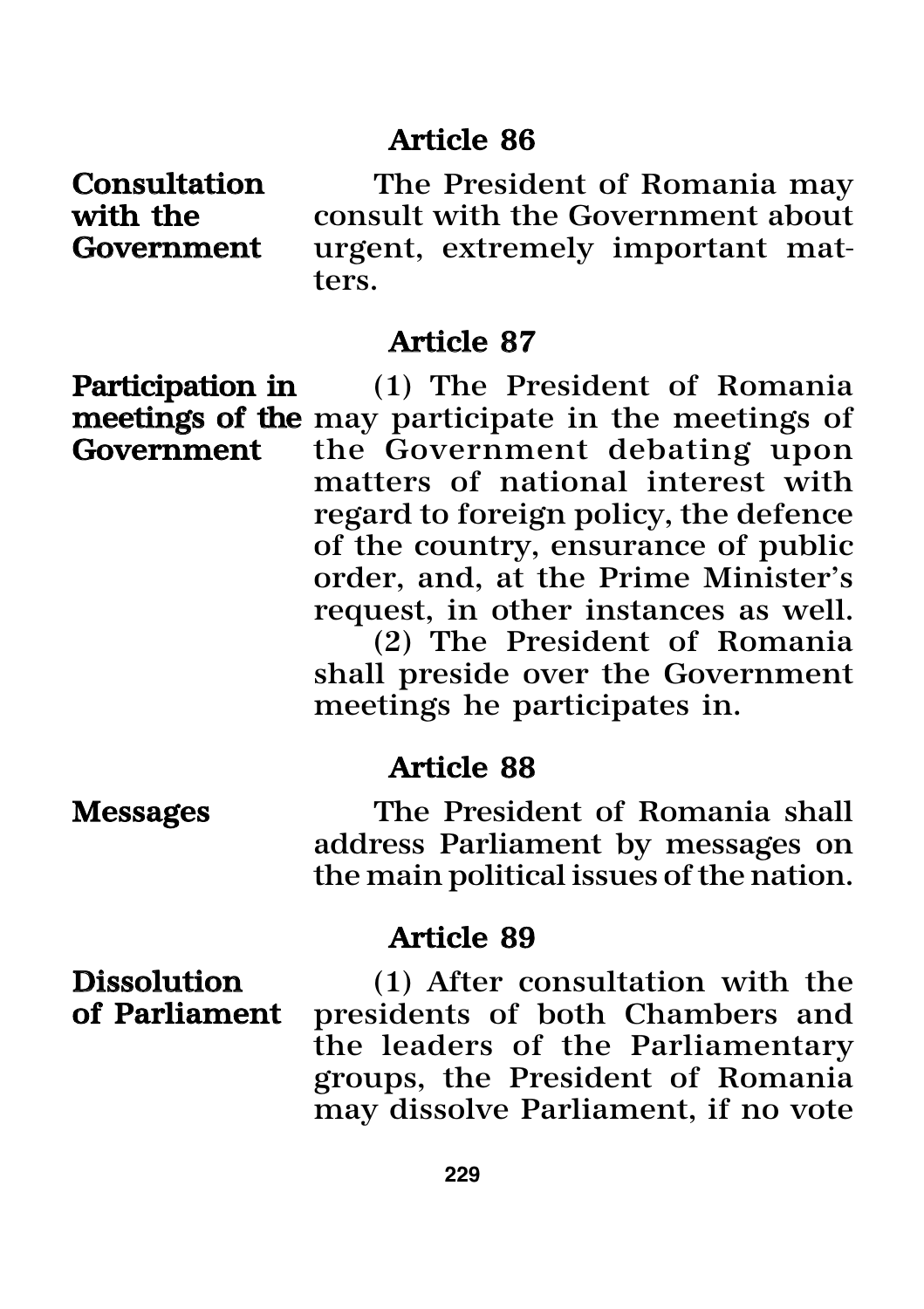up, closing down or change in rank of diplomatic missions.

(3) Diplomatic envoys of other states shall be accredited to the President of Romania.

#### Article 92

**Powers** (1) The President of Romania<br> **in matters** shall be Commander-in-Chief of the in matters shall be Commander-in-Chief of the<br>of defence armed Forces and preside over the Armed Forces and preside over the Supreme Council of National Defence.

(2) He may declare, with prior approval of Parliament, partial or general mobilization of the Armed Forces. Only in exceptional cases shall the decision of the President be subsequently submitted for approval to Parliament, within five days from adoption thereof.

(3) In the event of an armed aggression against the country, the President of Romania shall take measures to repel the aggression, and he shall promptly bring them to the cognizance of Parliament, by a message. If Parliament does not sit in a session, it shall be convened *de jure,* within 24 hours from the outbreak of the aggression.

# Article 93

**Emergency** (1) The President of Romania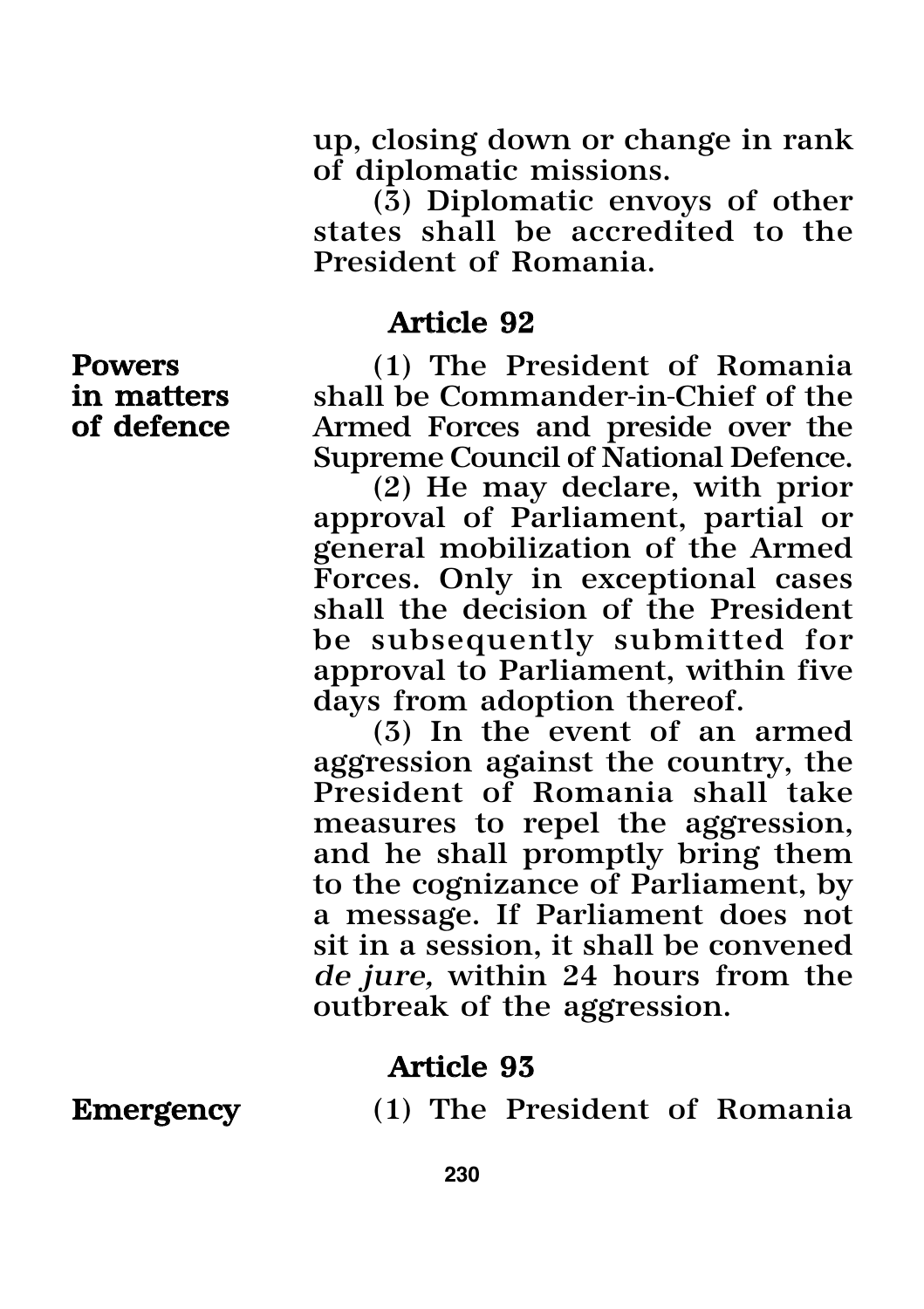measures shall, according to the law, institute the state of siege or emergency in the whole or part of the country, and shall request Parliament the approval of the measures thus adopted, within five days from adoption thereof.

> (2) If Parliament does not sit in a session, it shall be convened de jure within 48 hours from the institution of the state of siege or emergency, and shall function throughout this state.

### Article 94

Other The President of Romania powers shall also have the following powers:

a) to confer decorations and titles of honour;

b) to make promotions to the ranks of marshal, general and admiral;

c) to make appointments to public offices, under the terms provided by law;

d) to grant individual pardon.

### Article 95

Suspension (1) In case of having committed<br>from office grave acts infringing upon constitugrave acts infringing upon constitutional provisions, the President of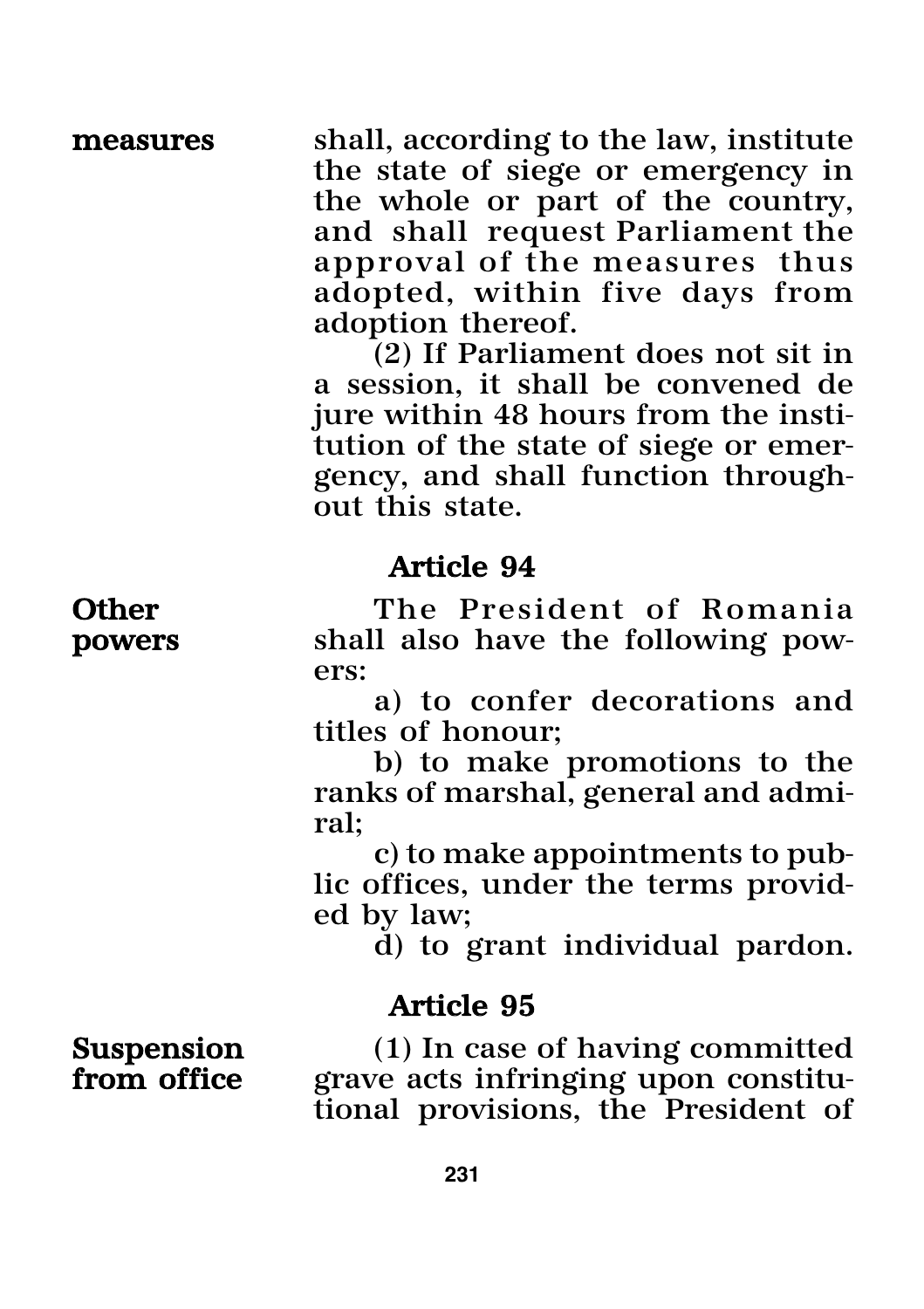Romania may be suspended from office by the Chamber of Deputies and the Senate, in joint sitting, by a majority vote of Deputies and Senators, and after consultation with the Constitutional Court. The President may explain before Parliament with regard to imputations brought against him.

(2) The proposal of suspension from office may be initiated by at least one third of the number of Deputies and Senators, and the President shall be immediately notified thereof.

(3) If the proposal of suspension from office has been approved, a referendum shall be held within 30 days, in order to remove the President from office.

## Article 96

Vacancy (1) Vacancy of the office of<br>
of office President of Romania shall be due President of Romania shall be due upon his resignation, removal from office, permanent impossibility to discharge his powers and duties, or death.

> (2) Within three months from the date when the Presidency of<br>Romania fell vacant, the fell vacant, the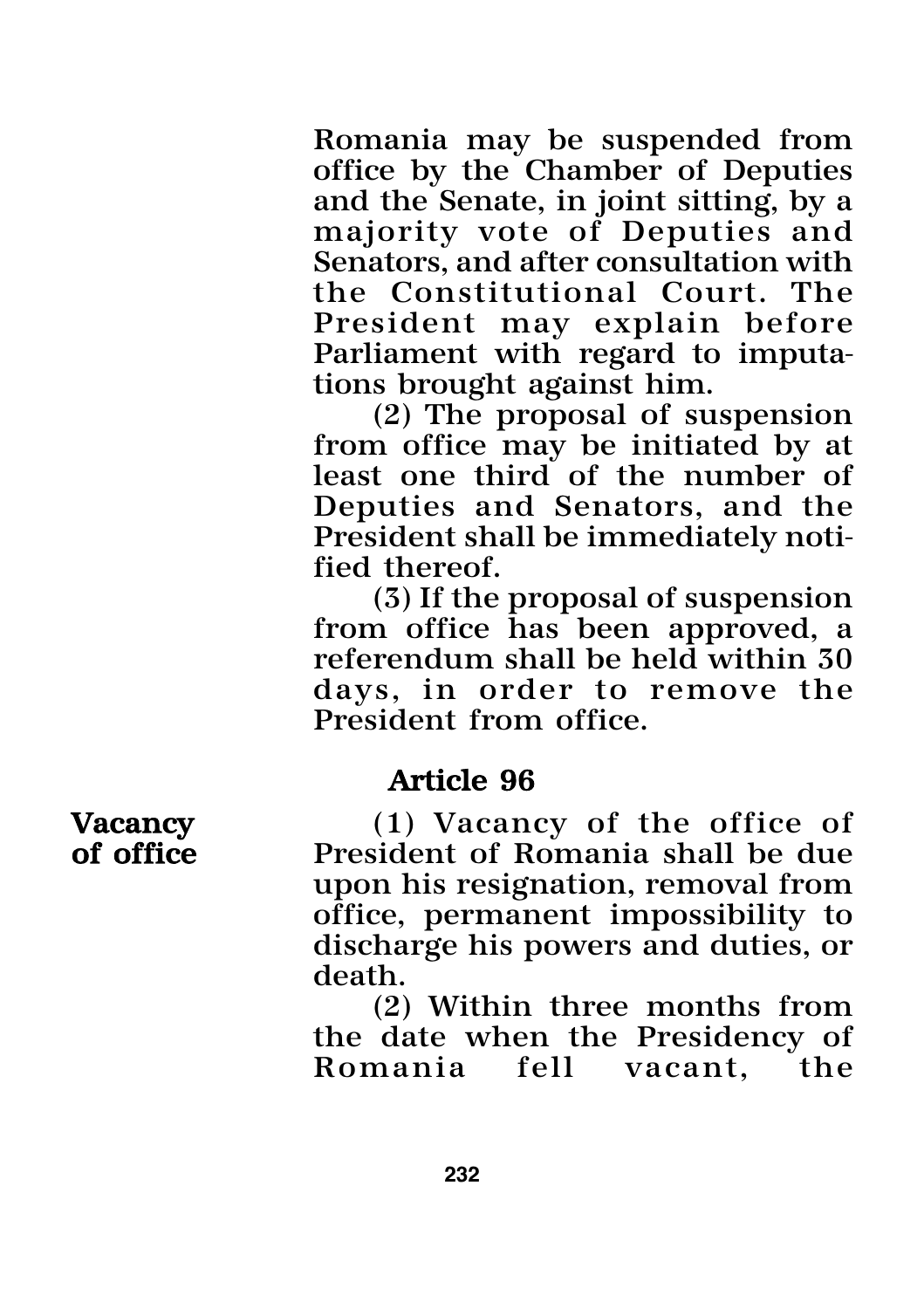Government shall organize elections for a new President.

# Article 97

Interim (1) In case of vacancy in the<br>
of office of President, or if the office of President, or if the President is suspended from office or is temporarily incapable to exercise his powers, the interim shall devolve, in this order, on the President of the Senate or the President of the Chamber of Deputies.

> (2) Powers provided under Articles 88-90 shall not be exercised by the Acting President during the interim of the presidential office.

#### Article 98

Liability If the person acting as President of the Acting of Romania has committed grave<br>President acts infringing upon constitutional acts infringing upon constitutional provisions, Articles 95 and 97 shall be applied accordingly.

## Article 99

Acts of the (1) In the exercise of his powe r s, **President** the President of Romania shall be published in the Official Gazette of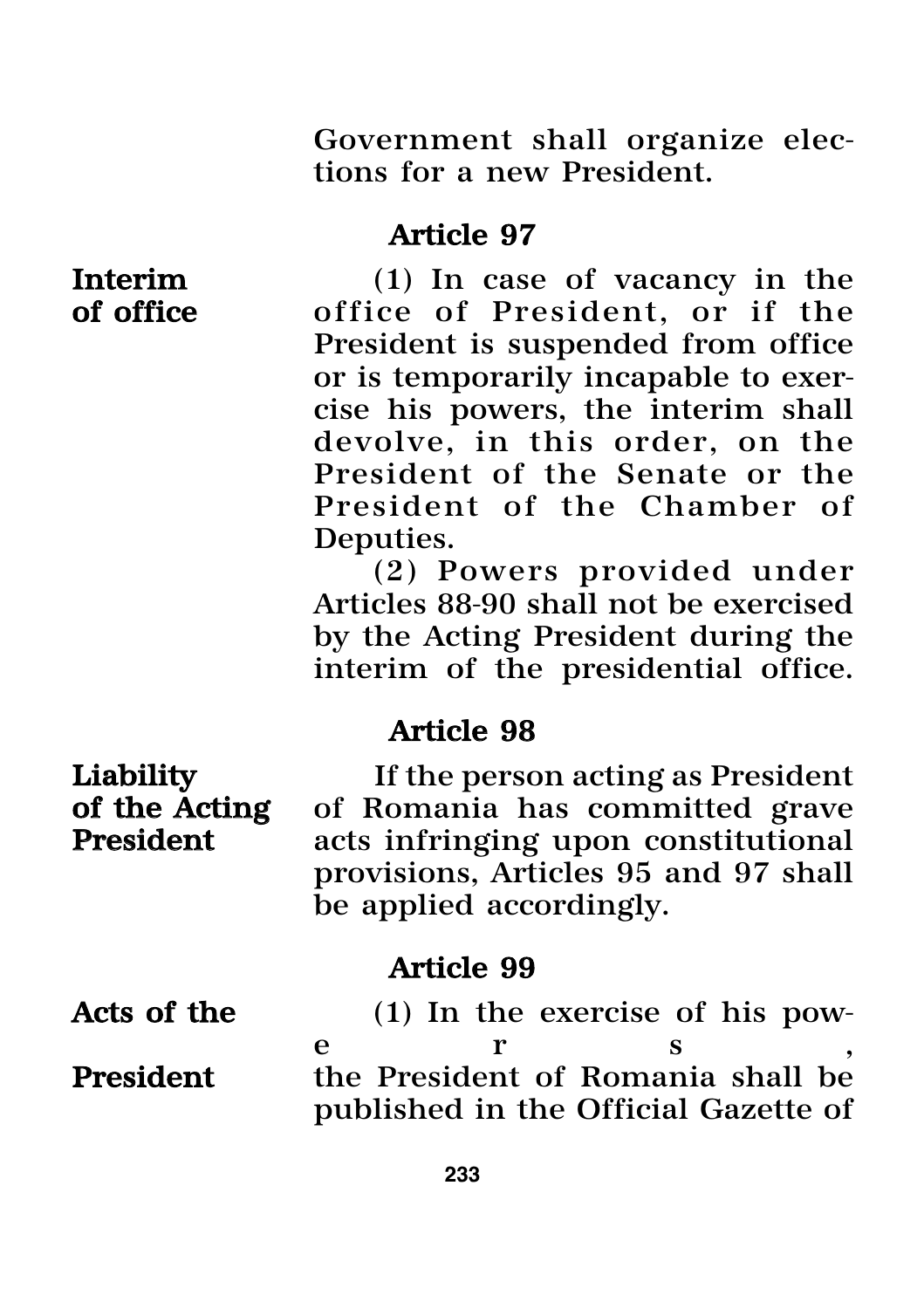Romania. Absence of publicity entails the non-existence of a decree.

(2) The decrees issued by the President of Romania in the exercise of his powers, as provided under Article  $\overline{91}$  paragraphs (1) and (2), Article 92 paragraphs (2) and (3), Article 93 paragraph (1), and Article 94 subparagraphs a), b) and d) shall be countersigned by the Prime Minister.

#### Article 100

Emolument The emolument and other rights<br>and other of the President of Romania shall and other of the President of Romania shall<br>rights be established by law. be established by law.

# CHAPTER III The Government

#### Article 101

Role and (1) The Government shall, in structure accordance with its government programme accepted by Parliament, ensure the implementation of the domestic and foreign policy of the country, and exercise the general management of public administration.

(2) In the exercise of its powers, the Government shall co-operate with the social bodies concerned.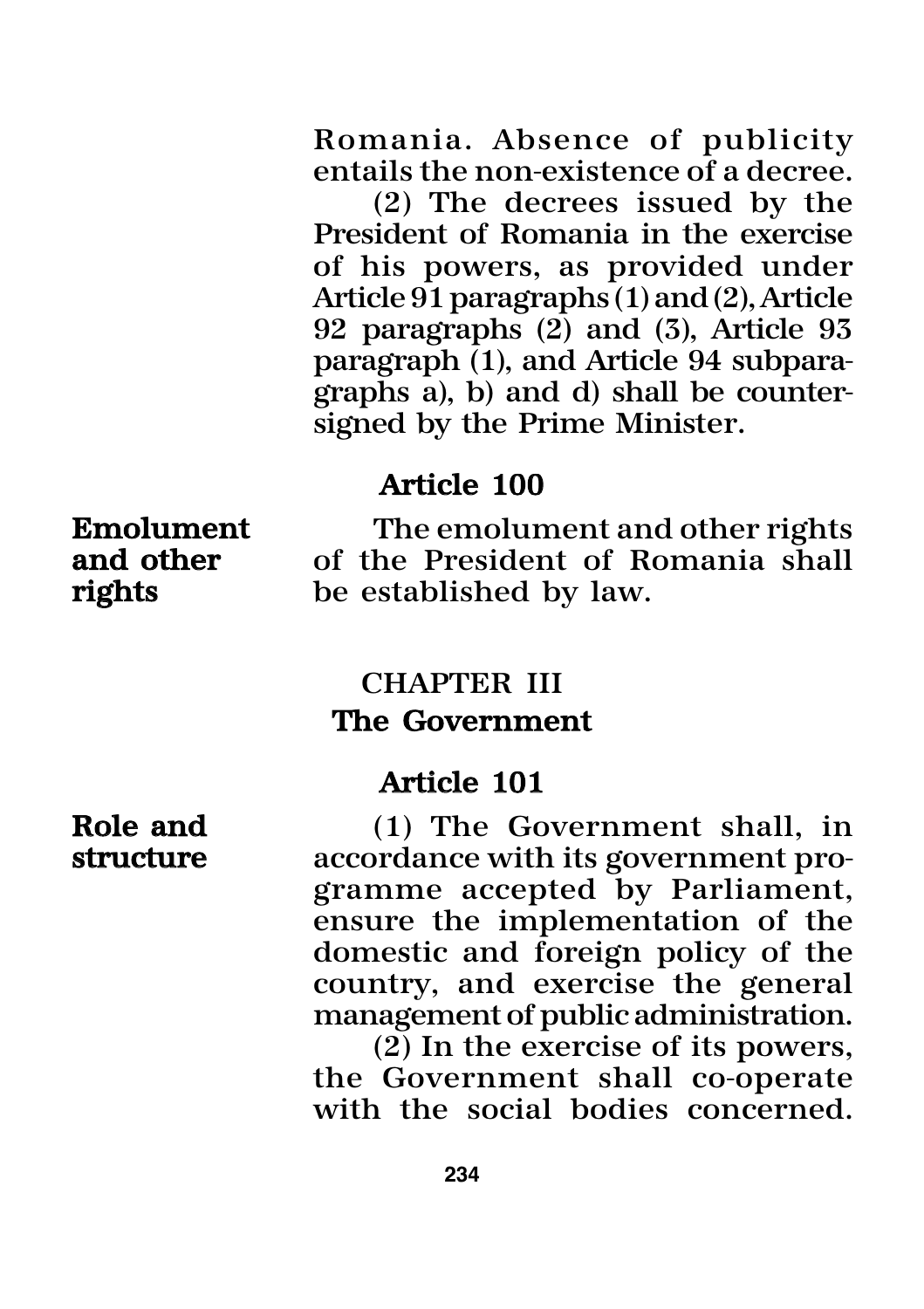(3) The Government consists of the Prime Minister, Ministers, and other members as established by an organic law.

## Article 102

Investiture (1) The President of Romania shall designate a candidate to the office of Prime Minister, as a result of his consultation with the party which has obtained absolute majority in Parliament, or — unless such majority exists — with the parties represented

(2) The candidate to the office of Prime Minister shall, within ten days after his designation, seek the vote of confidence of Parliament upon the programme and complete list of the Government.

(3) The programme and list of the Government shall be debated upon by the Chamber of Deputies and Senate, in joint sitting. Parliament shall grant confidence to the Government by a majority vote of Deputies and Senators.

## Article 103

**Oath** (1) The Prime Minister, the of allegiance Ministers and other members of the Ministers and other members of the Government shall individually take an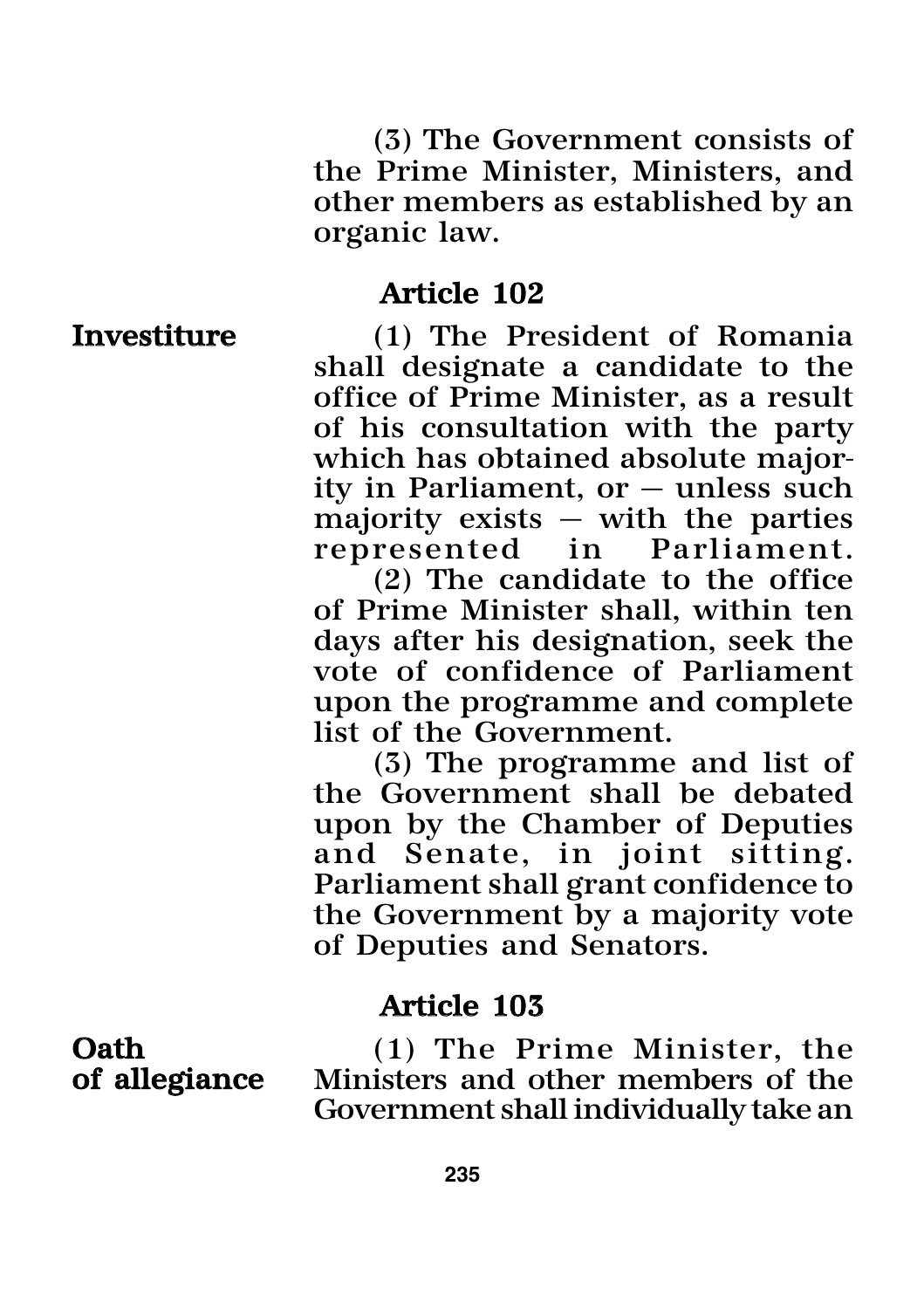oath before the President of Romania, as provided under Article 82.

(2) The Government as a whole and each of its members shall exercise the mandate from the date of taking the oath.

#### Article 104

Incompatibilities (1) Membership of the Government shall be incompatible with the exercise of any other public office in authority, except the office of a Deputy or Senator. Likewise, it shall be incompatible with the exercise of any office of professional representation paid by a trading organization.

(2) Other incompatibilities shall be established by an organic law.

#### Article 105

Cessation Membership of the Government of Government shall cease upon resignation,<br>membership dismissal, disenfranchisement, dismissal, disenfranchisement, incompatibility, death, or in any other cases provided by law.

#### Article 106

**Prime** (1) The Prime Minister shall<br> **Minister** direct Government actions and codirect Government actions and coordinate activities of its members, under observance of the powers and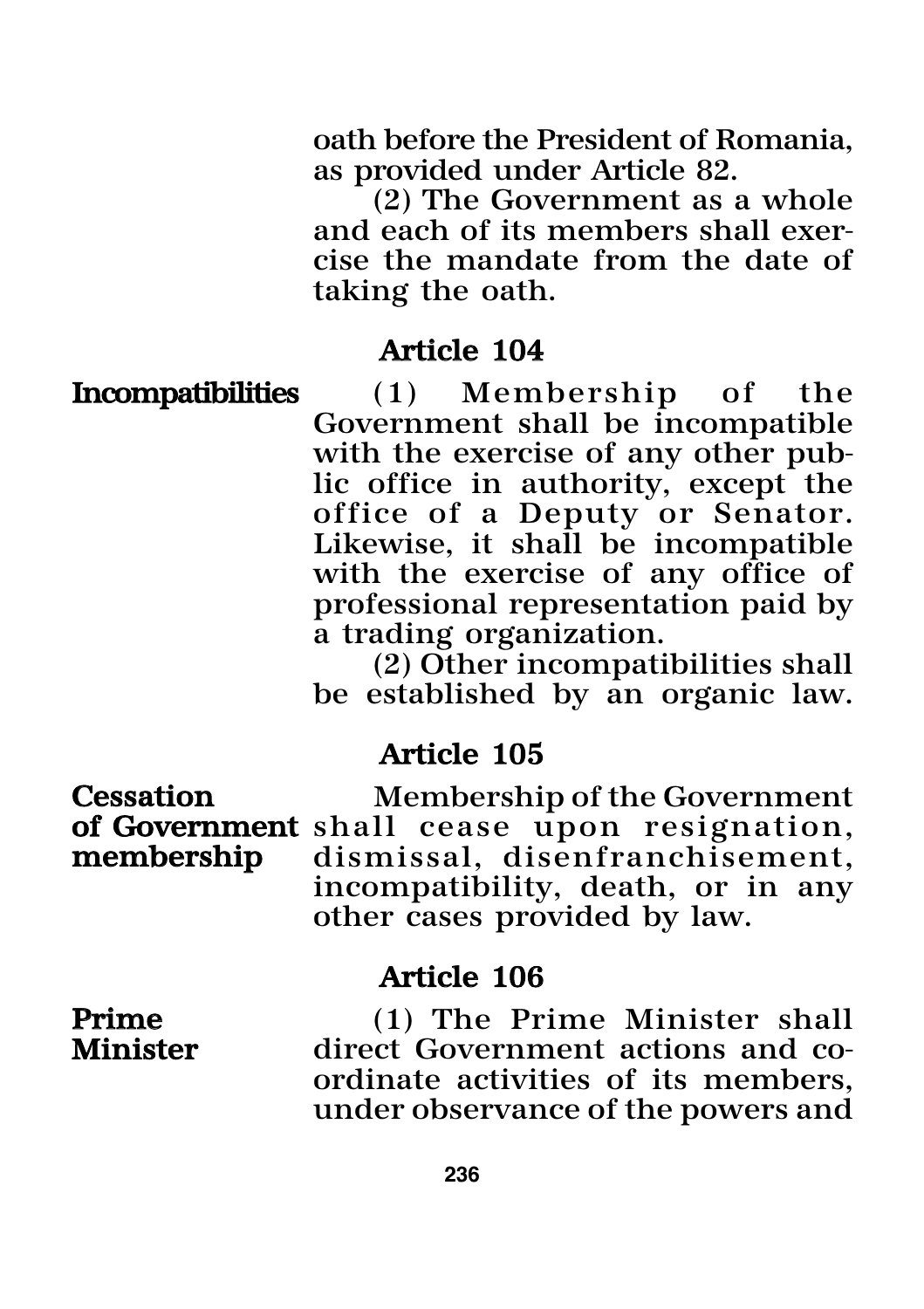duties incumbent on them. Likewise, he shall submit to the Chamber of Deputies or the Senate reports and statements on Government policy, to be debated with priority.

(2) If the Prime Minister finds himself in one of the situations provided under Article 105, or in case of his impossibility to exercise his powers, the President of Romania shall designate another member of the Government as interim Prime Minister, to discharge the powers of a Prime Minister until formation of the new Government. The interim during the impossibility to exercise the powers of the said office ceases if the Prime Minister resumes his activity in the Government.

(3) Provisions under paragraph (2) shall apply accordingly to the other members of the Government, on proposal by the Prime Minister, for a period of 45 days, at the most.

### Article 107

Acts of the (1) The Government shall adopt Government Decisions and Ordinances.

> (2) Decisions shall be issued to organize the execution of laws.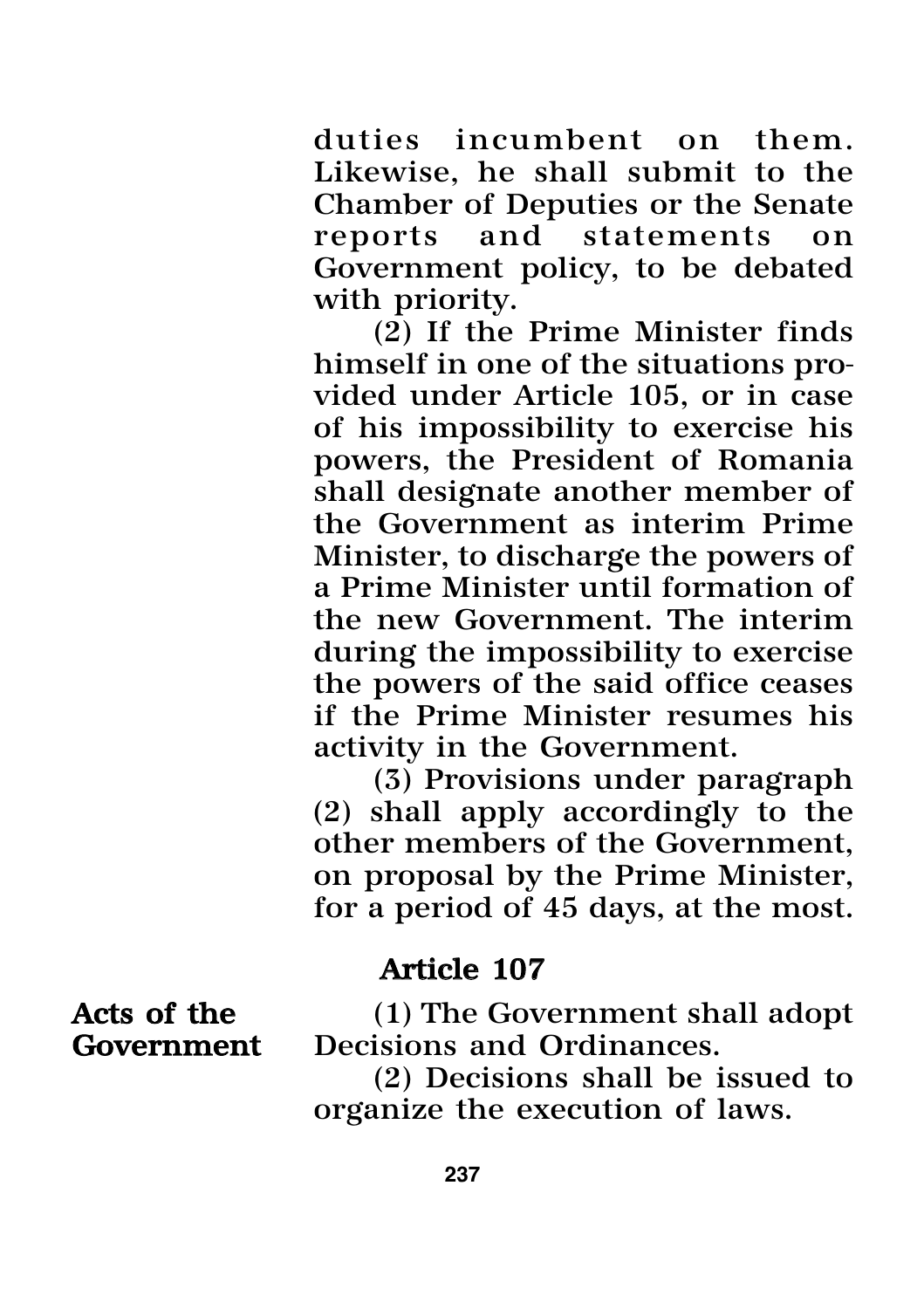(3) Ordinances shall be issued under a special enabling law, within the limits and in conformity with the provisions thereof.

(4) Decisions and ordinances adopted by the Government shall be signed by the Prime Minister, countersigned by the Ministers who are bound to carry them into execution, and shall be published in the Official Gazette of Romania. Nonpublishing entails non-existence of a decision or ordinance. Decisions of a military character shall be conveyed only to the institutions concerned.

# Article 108

Responsibility (1) The Government is politically

of members responsible for its entire activity<br>of the only before Parliament. Each memonly before Parliament. Each member

Government of the Government is politically and jointly liable with the others for the activity and acts of the Government.

(2) It is only the Chamber of Deputies, the Senate and the President of Romania that shall have the right to demand legal proceedings to be taken against members of the Government for acts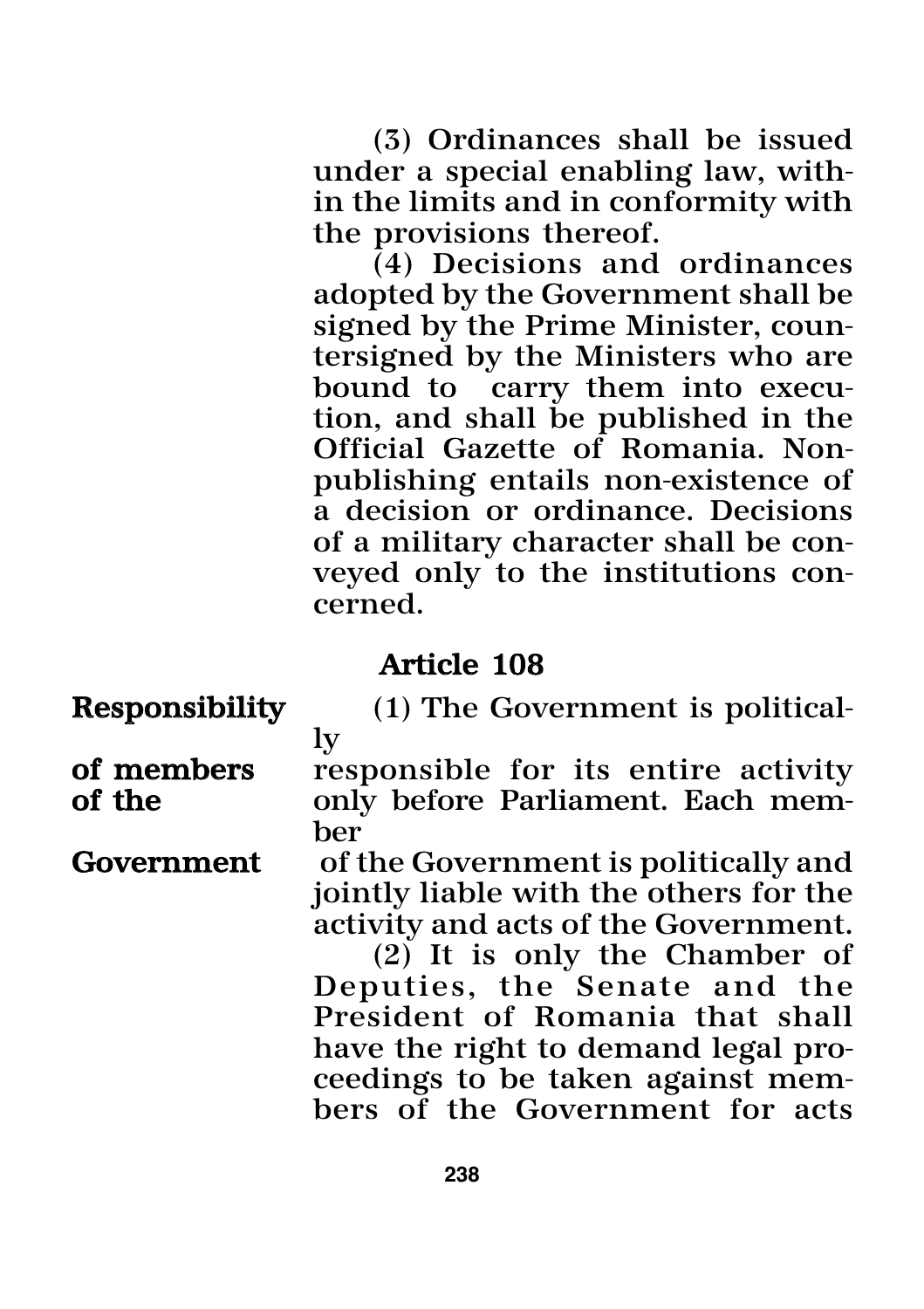committed in the exercise of their office. If such legal proceedings have been requested, the President of Romania may decree that they be suspended from office. Institution of proceedings against a member of the Government entails his suspension from office. The case shall be within the competence of the Supreme Court of Justice.

(3) Cases of liability, and penalties applicable to members of the Government shall be regulated by a Law on ministerial responsibility.

# Article 109

**End of the** (1) The Government shall<br>**term of office** exercise its term of office until the exercise its term of office until the validation of the general parliamentary elections.

> (2) The Government shall be dismissed on the date the Parliament withdraws the confidence granted, or if the Prime Minister finds himself in one of the situations under Article 105 or in case of his impossibility to exercise his powers for more than 45 days.

> (3) In situations such as under paragraph (2) the provisions of Article 102 shall apply accordingly.

> (4) The Government whose term of office ceased in accordance with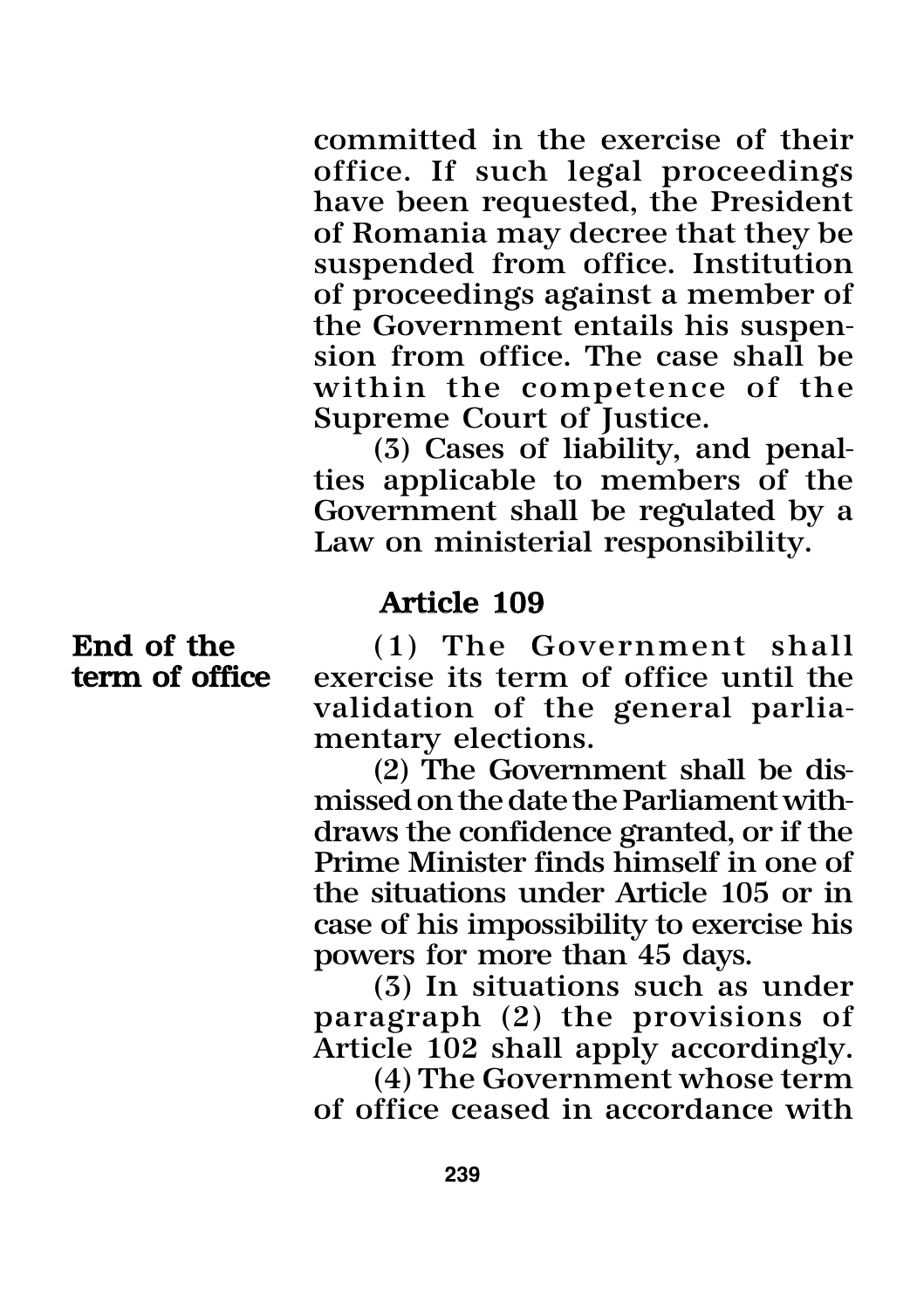paragraphs (1) and (2) shall continue to fulfil only the acts required for the administration of public affairs, until the members of the new Government take the oath.

# CHAPTER IV Relations between Parliament and the Government

# Article 110

Information (1) The Government and the<br>
of Parliament other bodies of public administration other bodies of public administration shall be obliged, within the parliamentary control over their activity, to present the information and documents requested by the Chamber of Deputies, the Senate, or parliamentary committees, through their respective presidents. In case a legislative initiative involves the amendment of the provisions of the State budget, or of the State social security budget, the request for information shall be compulsory.

(2) Members of the Government are entitled to attend the proceedings of Parliament. If they are requested to be present, participation shall be compulsory.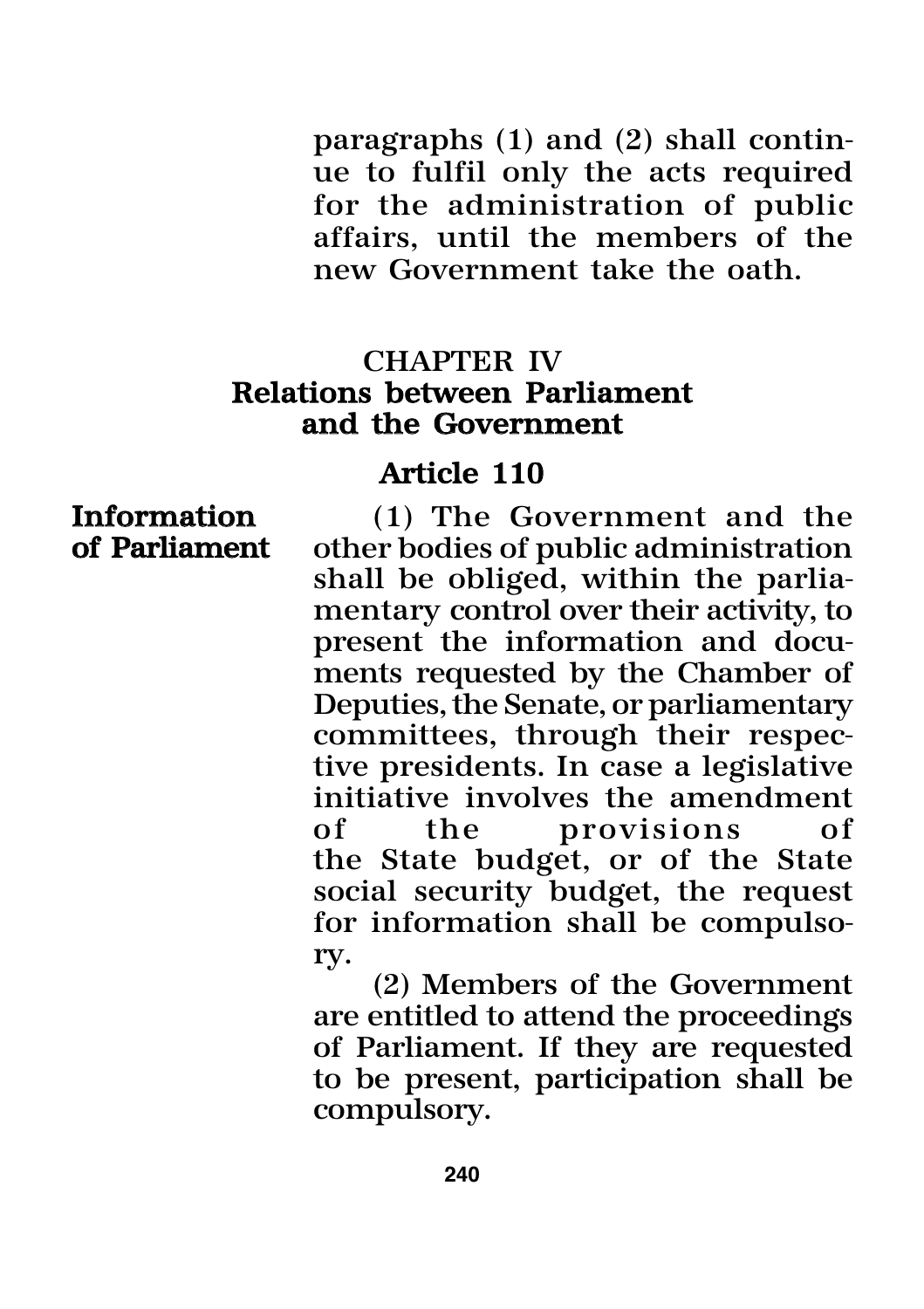# Article 111

Questions (1) The Government and each of and its members are obliged to answer<br>interpellations the questions or interpellations the questions or interpellations raised by Deputies or Senators.

(2) The Chamber of Deputies or the Senate may carry a motion expressing the stand as to the issue making the point of interpellation.

# Article 112

**Motion** (1) The Chamber of Deputies of censure and the Senate may, in joint sitting, withdraw confidence granted to the Government, by carrying a motion of censure by a majority vote of the Deputies and Senators.

> (2) The motion of censure may be initiated by at least one fourth of the total number of Deputies and Senators, and shall be notified to the Government upon the date of its tabling.

> (3) The motion of censure shall be debated upon three days after its presentation in the joint sitting of the Chambers.

> (4) If the motion of censure fails to be passed, the Deputies and the Senators who signed it may not submit another one during the same session, except for the case that the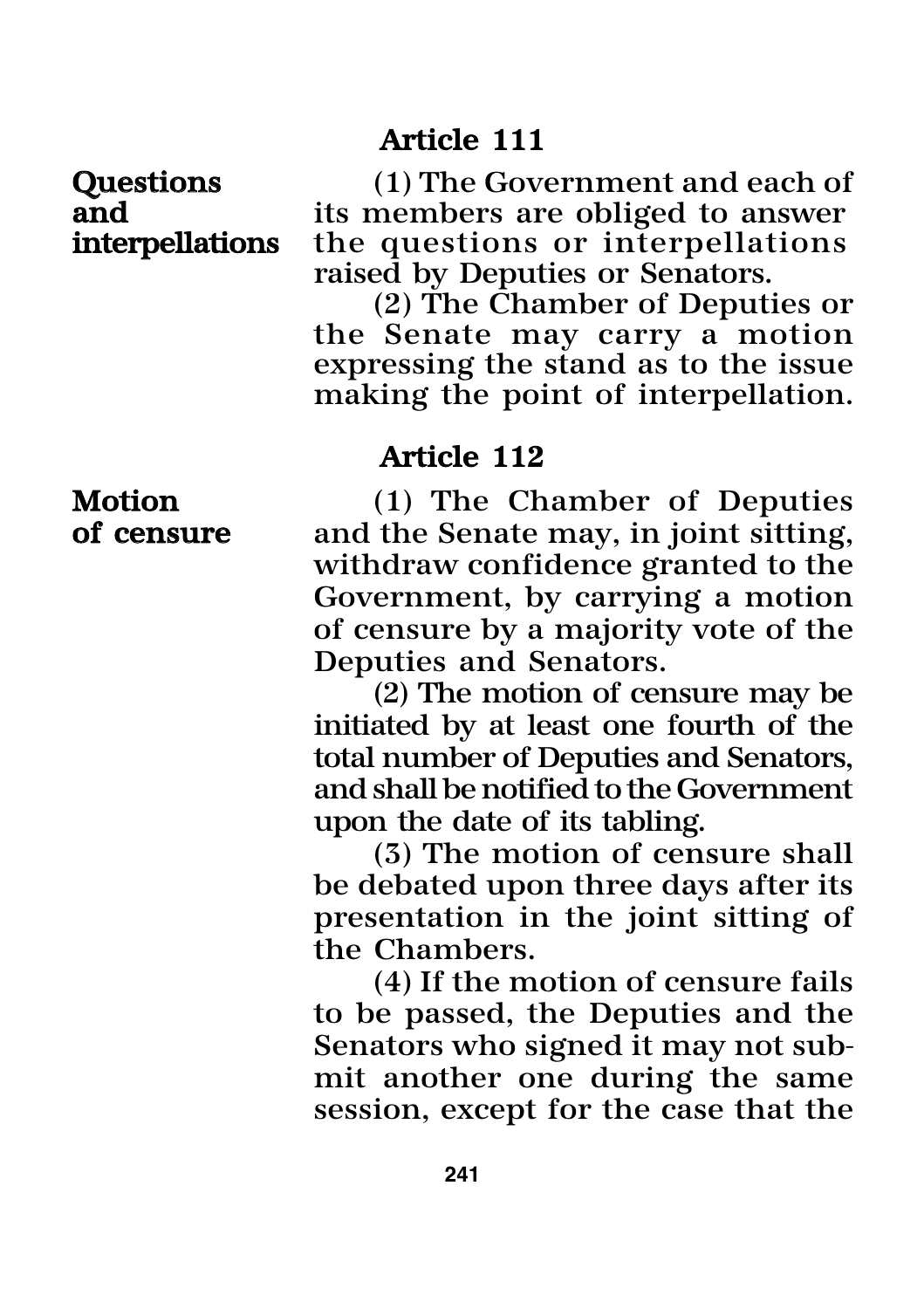Government assumes responsibility in conformity with Article 113.

# Article 113

Assumption (1) The Government may assume of responsibility responsibility before the Chamber by the of Deputies and the Senate, in joint Government sitting, upon a programme, a general policy statement, or a bill.

> (2) The Government shall be dismissed if a motion of censure, tabled within three days from the date of presenting the programme, the general policy statement, or the bill, has been passed in accordance with the provisions under Article 112.

> (3) If the Government has been dismissed in accordance with paragraph (2), the bill presented shall be considered as passed, and the programme or the general policy statement becomes binding on the Government.

> (4) In case the President of Romania demands reconsideration of the law passed according to paragraph (3), the debate thereon shall be carried in the joint sitting of both Chambers.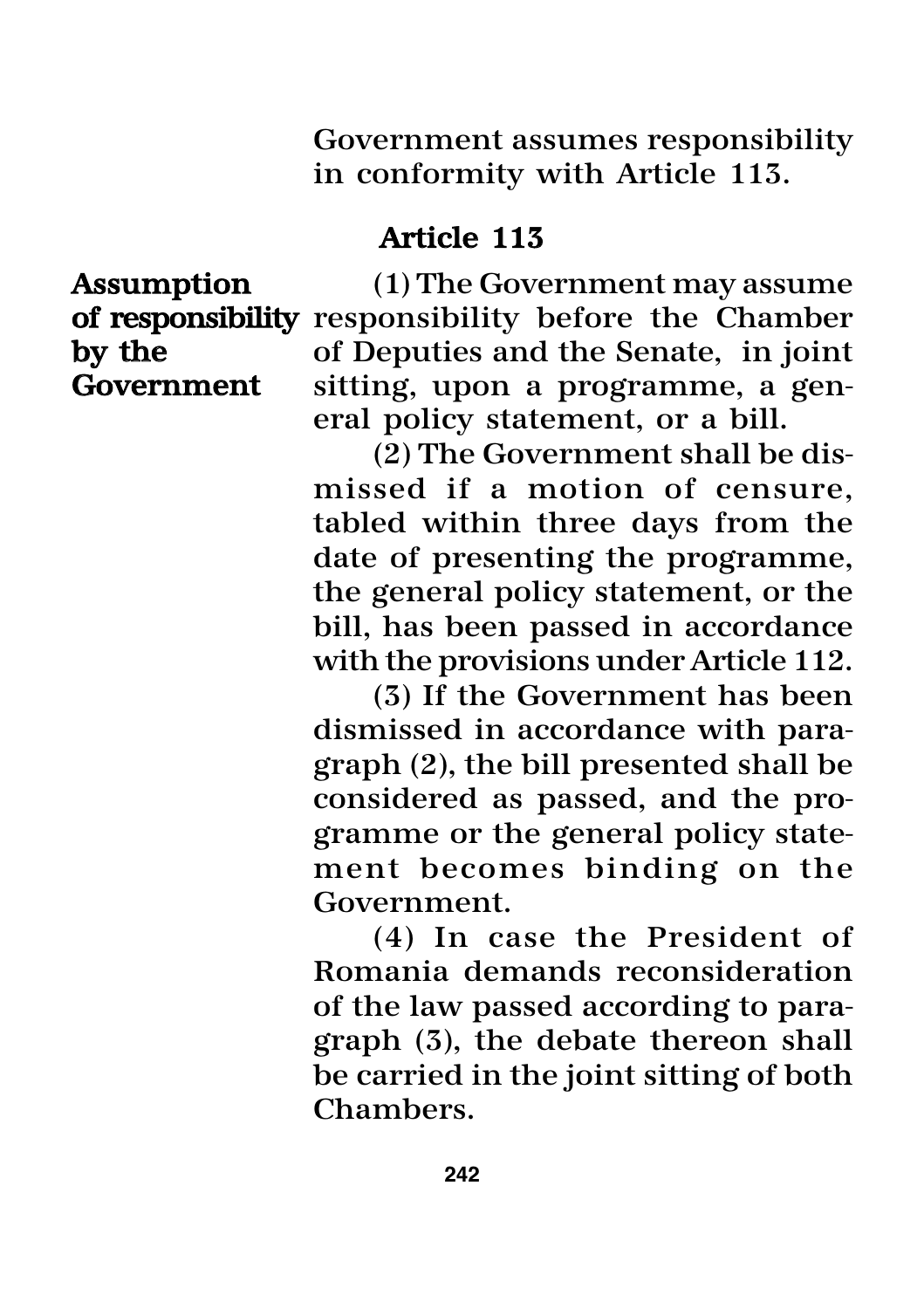Legislative (1) Parliament may pass a<br>delegation special law enabling the Government special law enabling the Government to issue ordinances in fields outside the scope of organic laws.

> (2) The enabling law shall compulsorily establish the field and the date up to which ordinances may be issued.

> (3) If the enabling law so requests, ordinances shall be submitted to Parliament for approval, according to the legislative procedure, until expiration of the enabling term. Non-compliance with the term entails discontinuation of the effects of the ordinance.

> (4) In exceptional cases, the Government may adopt expeditious ordinances, which shall come into force only after their submission to Parliament for approval. If Parliament does not sit in session, it shall obligatorily be convened.<br>(5) Ordinances shall l

> (5) Ordinances shall be approved or rejected by a law which must also contain the ordinances that ceased to be effective in accordance with paragraph (3).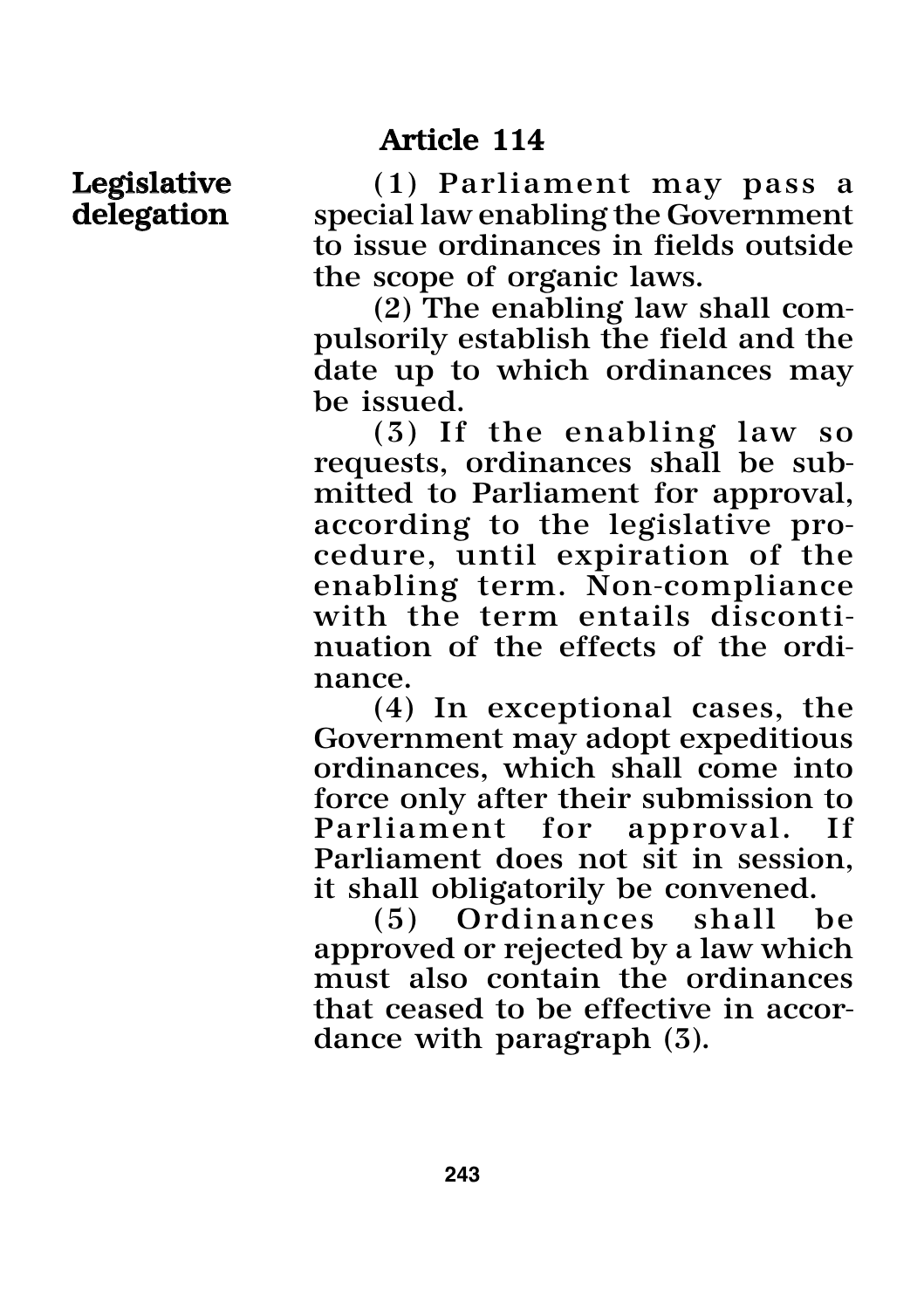# CHAPTER V Public administration

*Section 1*

*Specialized central public administration*

# Article 115

Structure (1) Ministries shall be organized only in subordination to the Government.

> (2) Other specialized agencies may be organized in subordination to the Government or Ministries, or as autonomous administrative authorities.

# Article 116

# Establishment (1) Ministries shall be set up, organized, and function in accordance with the law.

(2) The Government and Ministries may, on the authorization of the Court of Audit, set up specialized agencies in their subordination, but only if the law acknowledges the competence thereof.

(3) Autonomous administrative authorities may be established by an organic law.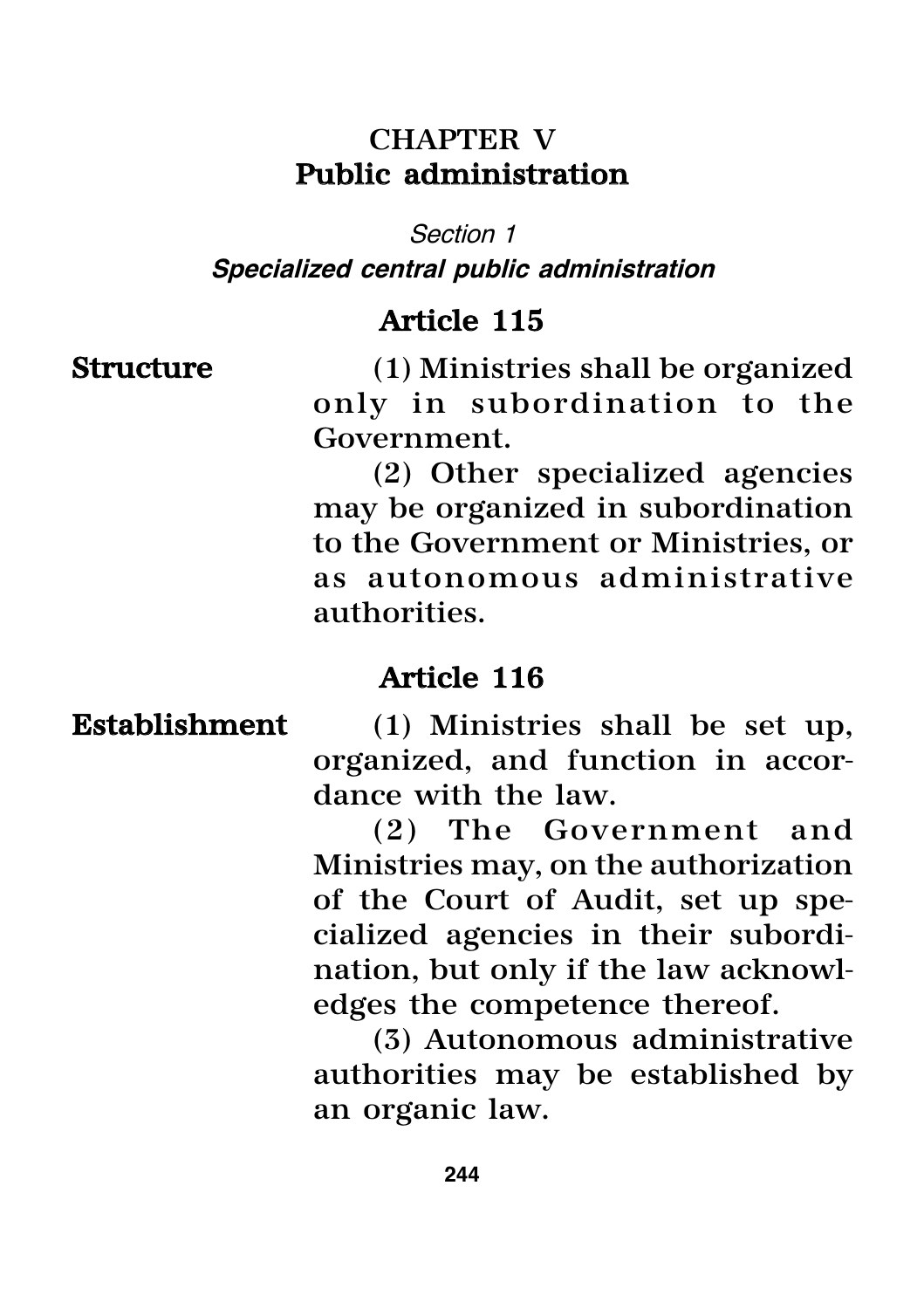The Armed (1) The Army shall be exclusively

Forces subordinated to the will of the people, to guarantee the sovereignty, independence and unity of the State, the country's territorial integrity, and constitutional democracy.

> (2) The structure of the national defence system, the organization of the Army, the preparation of the population, economy and territory for the defence, as well as the status of the military shall be regulated by an organic law.

> (3) Provisions under paragraphs (1) and (2) shall apply accordingly to the police and security services of the State, as well as to other components of the Armed Forces.

> (4) The organization of military or paramilitary activities outside a State authority is prohibited.

> (5) No foreign troops may enter or cross the territory of Romania but on terms established by law.

#### Article 118

Supreme The Supreme Council of National **Council** Defence shall unitarily organize<br>
of National and co-ordinate the activities and co-ordinate the activities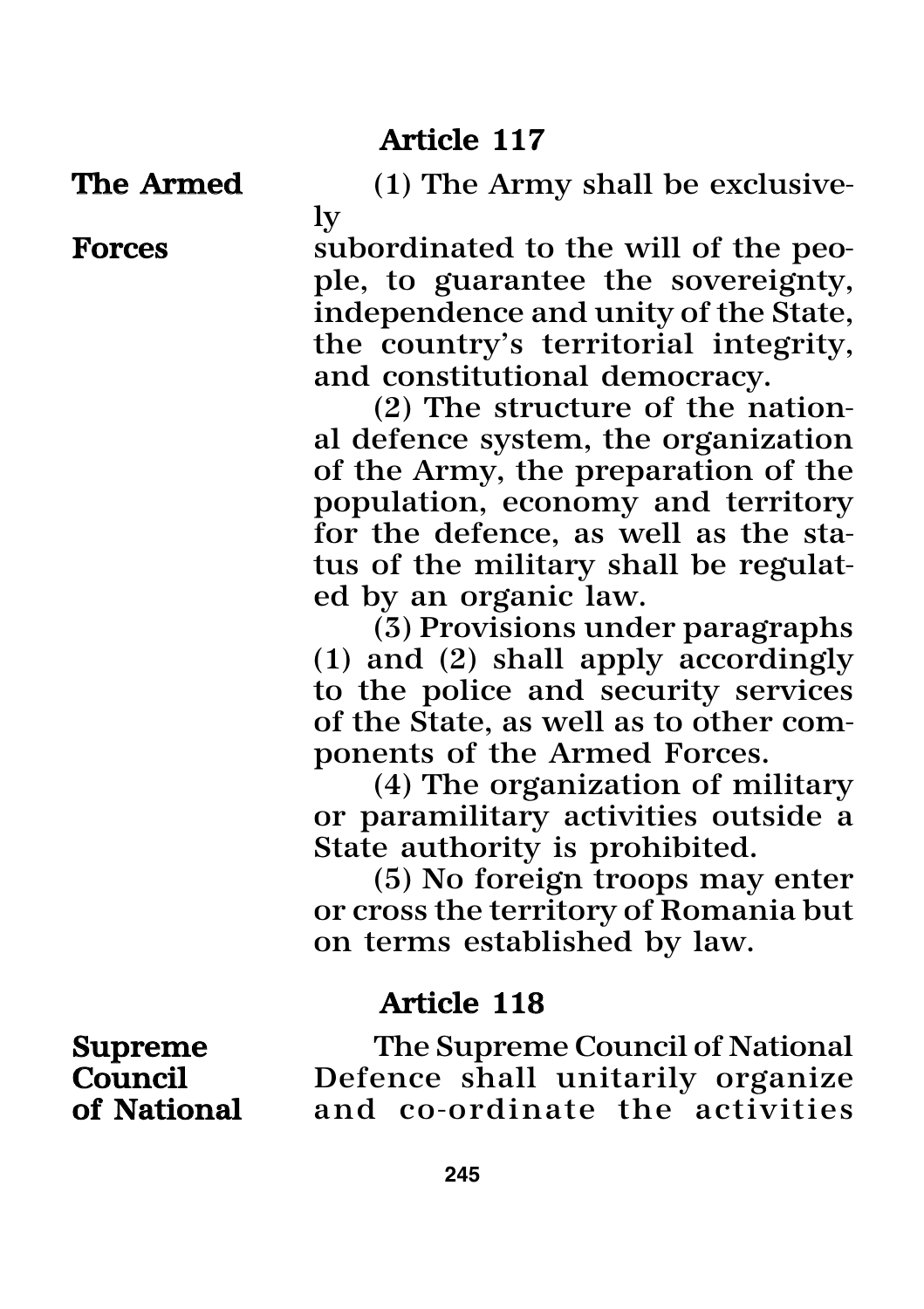# Defence concerning the country's defence

and national security.

*Section 2*

*Local public administration*

# Article 119

Basic Public administration in the principles territorial-administrative units is based on the principle of local autonomy and decentralization of

public services.

**246**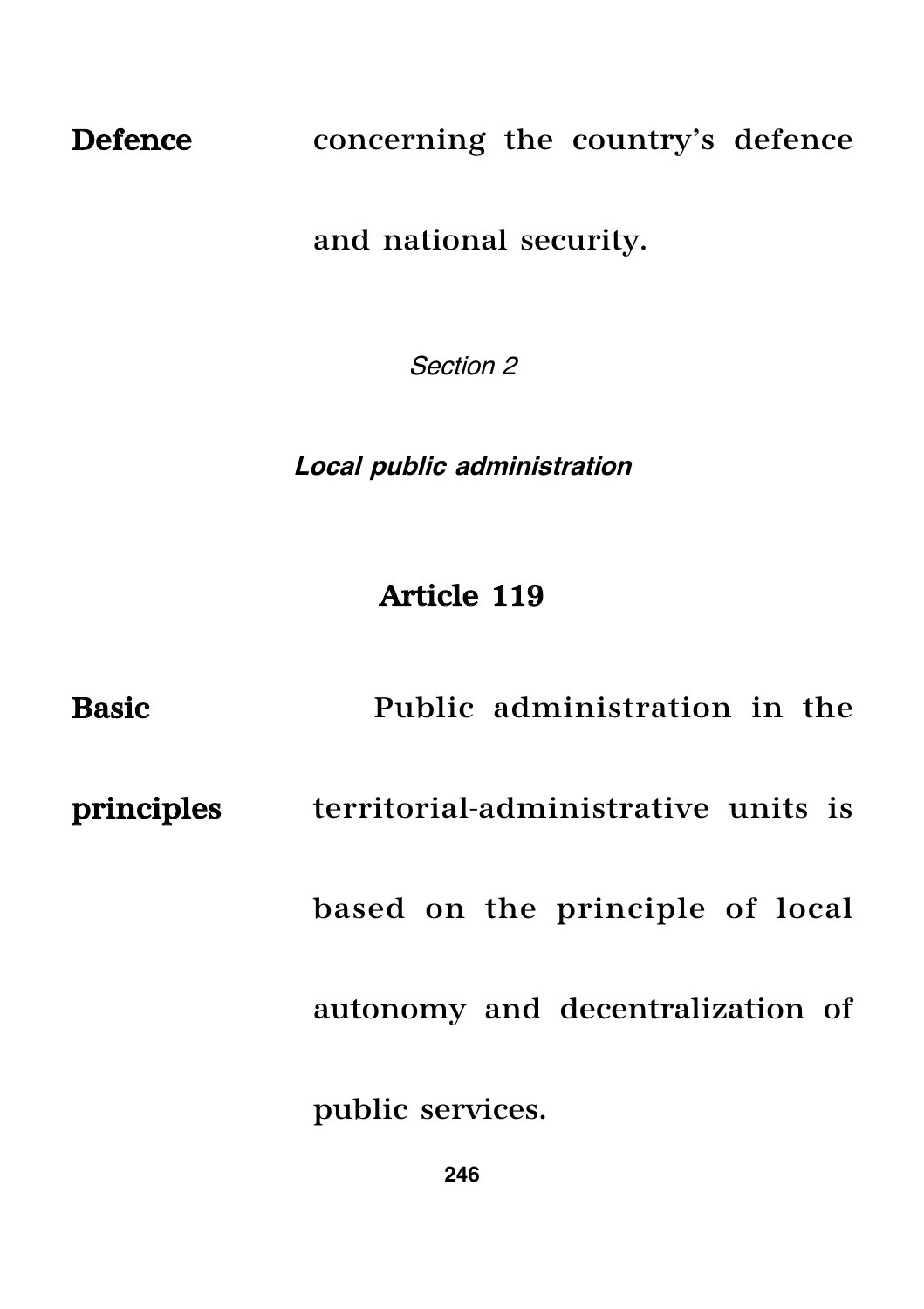Communal (1) The public administration and town authorities, by which local autonomy

authorities in communes and towns is implemented, shall be the Local Councils and Mayors elected, in accordance with the law.

> (2) The Local Councils and Mayors shall act as autonomous administrative authorities and manage public affairs in communes and towns, in accordance with the law.

> (3) Authorities under paragraph (1) may also be set up in the territorial-administrative subdivisions of municipalities.

# Article 121

County (1) The County Council is the Council public administration authority coordinating the activity of communal and town councils, with a view to carrying out the public services of county interest.

> (2) The County Council shall be elected and shall function in accordance with the law.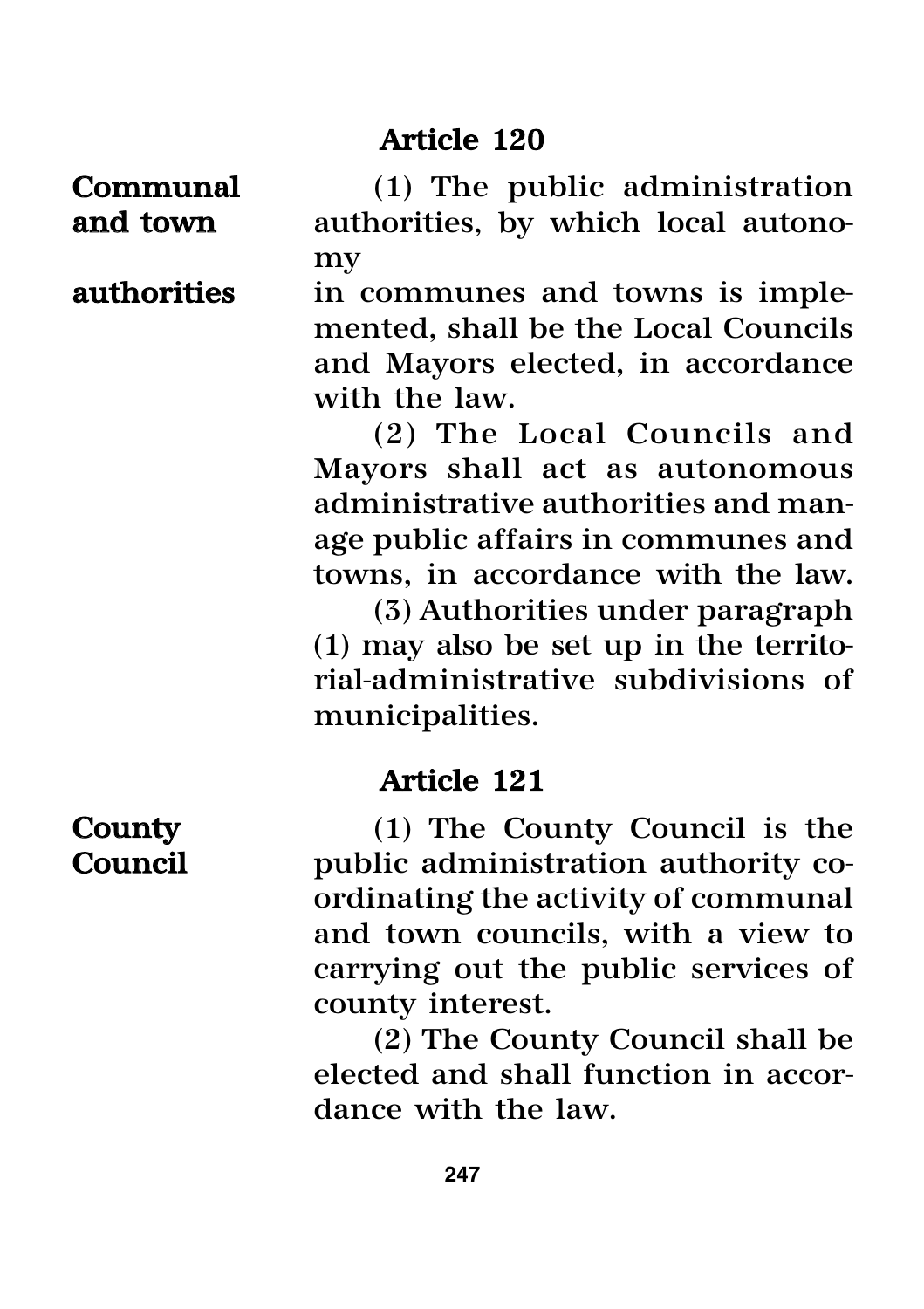The Prefect (1) The Government shall appoint a Prefect in each county and in the Municipality of Bucharest.

(2) The Prefect is the representative of the Government at local level and shall direct any decentralized public services of the Ministries and of the other central bodies in the territorial-administrative units.

(3) The powers of the Prefect shall be established by law.

(4) The Prefect may challenge, in the administrative court, an act of the County Council, of a Local Council, or of a Mayor, in case he deems it unlawful. The act thus challenged shall be suspended *de jure.*

# CHAPTER VI Judicial authority

*Section 1 Courts of law*

# Article 123

Administration (1) Justice shall be rendered<br>of justice in the name of the law. in the name of the law. (2) Judges shall be independent and subject only to the law.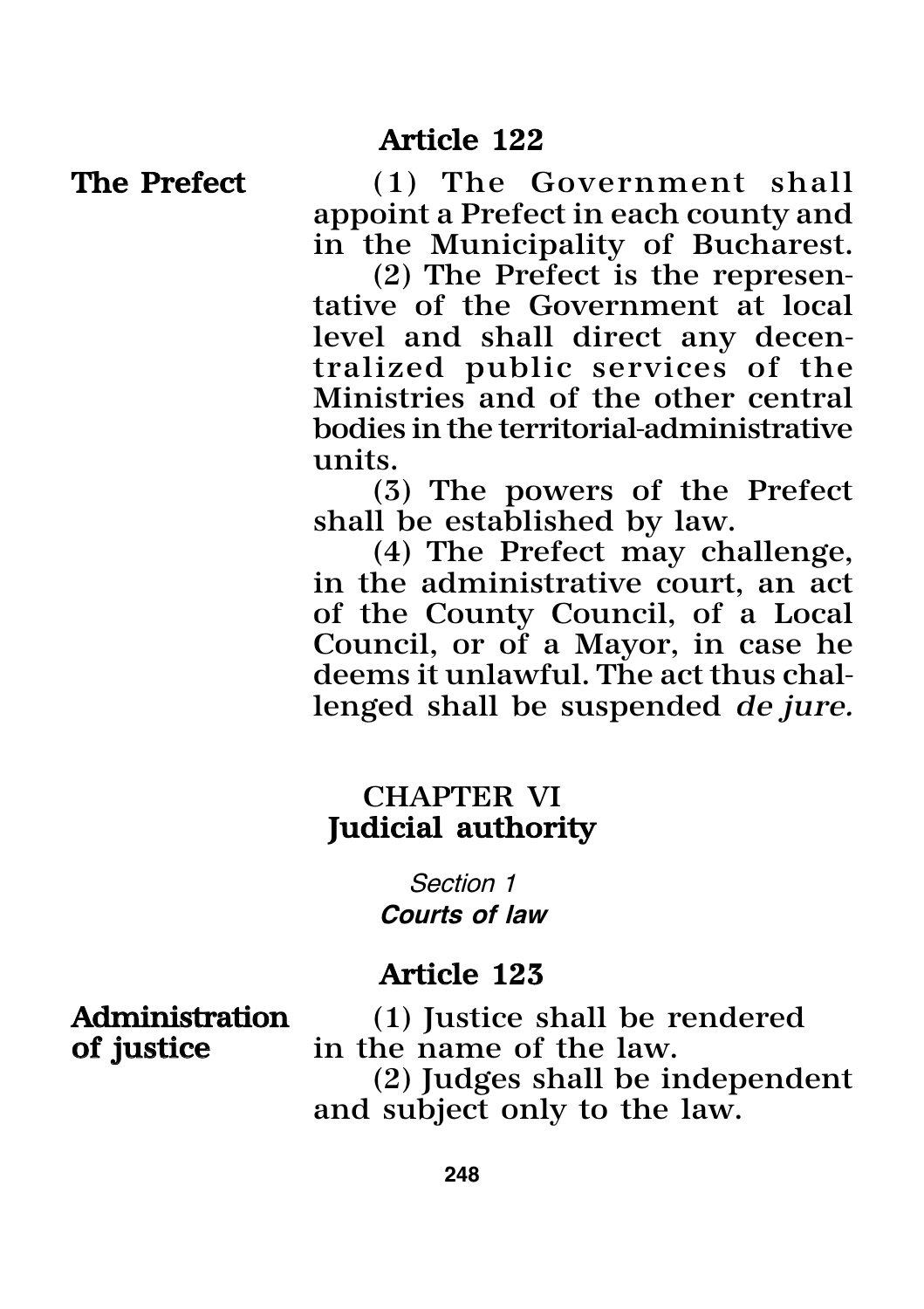### Article 124

**Status** 

of Judges (1) Judges appointed by the President of Romania shall be irremovable, according to the law. The President and other Judges of the Supreme Court of Justice shall be appointed for a term of six years, and may be reinvested in office. Promotion, transfer, and sanctions against Judges may be decided upon only by the Superior Council of the Magistracy, in accordance with the law.

> (2) The office of a Judge shall be incompatible with any other public or private office, except that of an academic professorial activity.

#### Article 125

Courts of law (1) Justice shall be administered by the Supreme Court of Justice and other courts established by law.

> (2) The setting up of courts of exception is prohibited.

> (3) Competence and procedure of courts shall be regulated by law.

### Article 126

Publicity Proceedings shall be public,<br>
of debates except for the cases provided by law. except for the cases provided by law.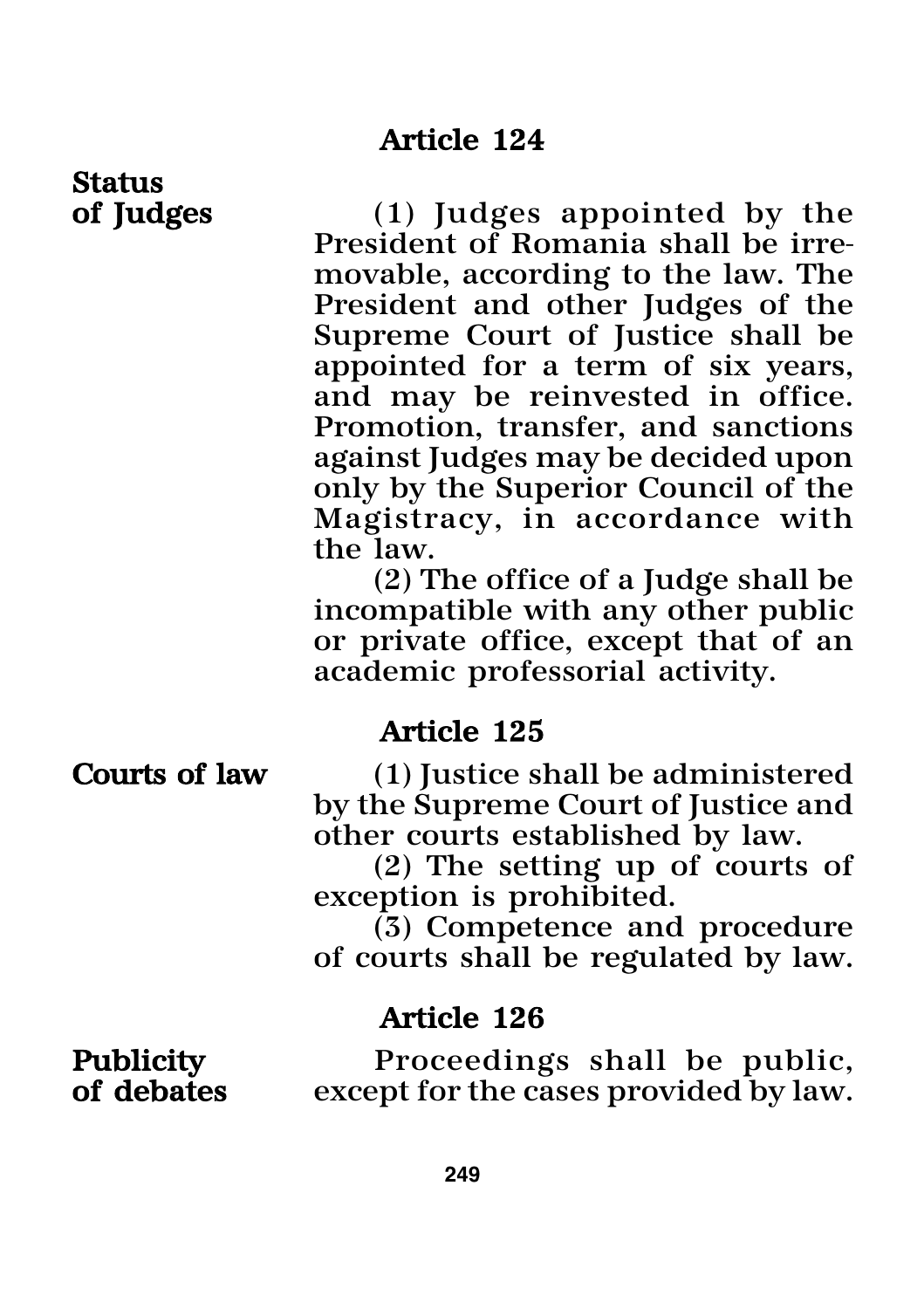to have an in Romanian.<br>interpreter (2) Citizen

Article 127

Right (1) Procedure shall be conducted

 $(2)$  Citizens belonging to national minorities, as well as persons who cannot understand or Romanian have the right to take cognizance of all acts and files of the case, to speak before the court and formulate conclusions, through an interpreter; in criminal trials, this right shall be ensured free of charge.

#### Article 128

Use Bern and Magainst decisions of the court,<br>
of appeal the parties concerned and the Public the parties concerned and the Public Ministry may exercise ways of appeal, in accordance with the law.

#### Article 129

**Police** Courts of law shall have police<br>in the courts placed at their disposal. placed at their disposal.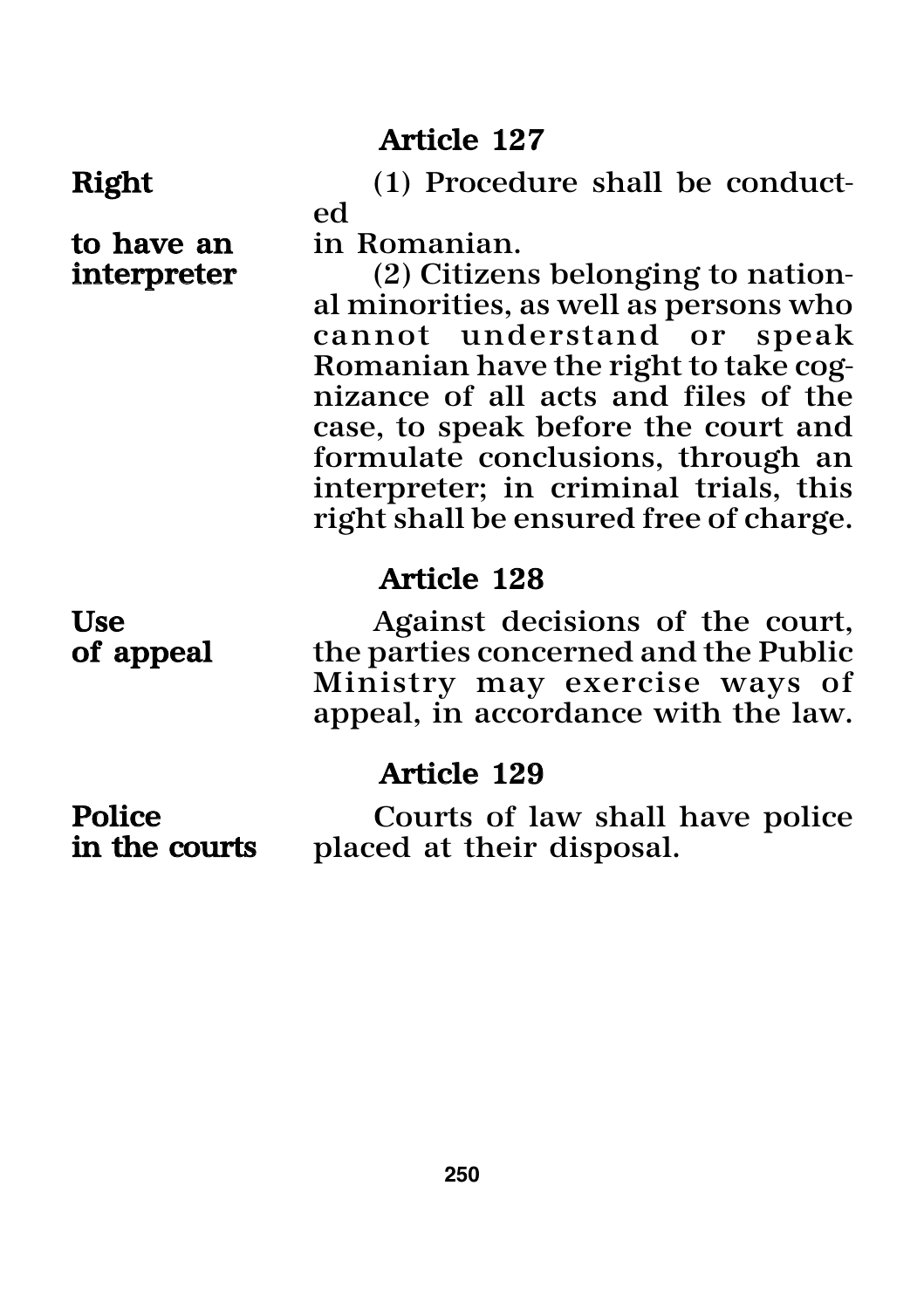### *Section 2 The Public Ministry*

### Article 130

Role of Public (1) Within the judicial activity, Ministry the Public Ministry shall represent the general interests of the society, and defend legal order, as well as the citizens' rights and freedoms.

> (2) The Public Ministry shall discharge its powers through Public Prosecutors, constituted into public prosecutor's offices, in accordance with the law.

### Article 131

Status (1) Public Prosecutors shall carry<br>
of Public out their activity in accordance out their activity in accordance Prosecutors with the principle of legality, impartiality and hierarchical control, under the authority of the Minister of Justice.

> (2) The office of Public Prosecutor is incompatible with any other public or private office, except that of academic professorial activity.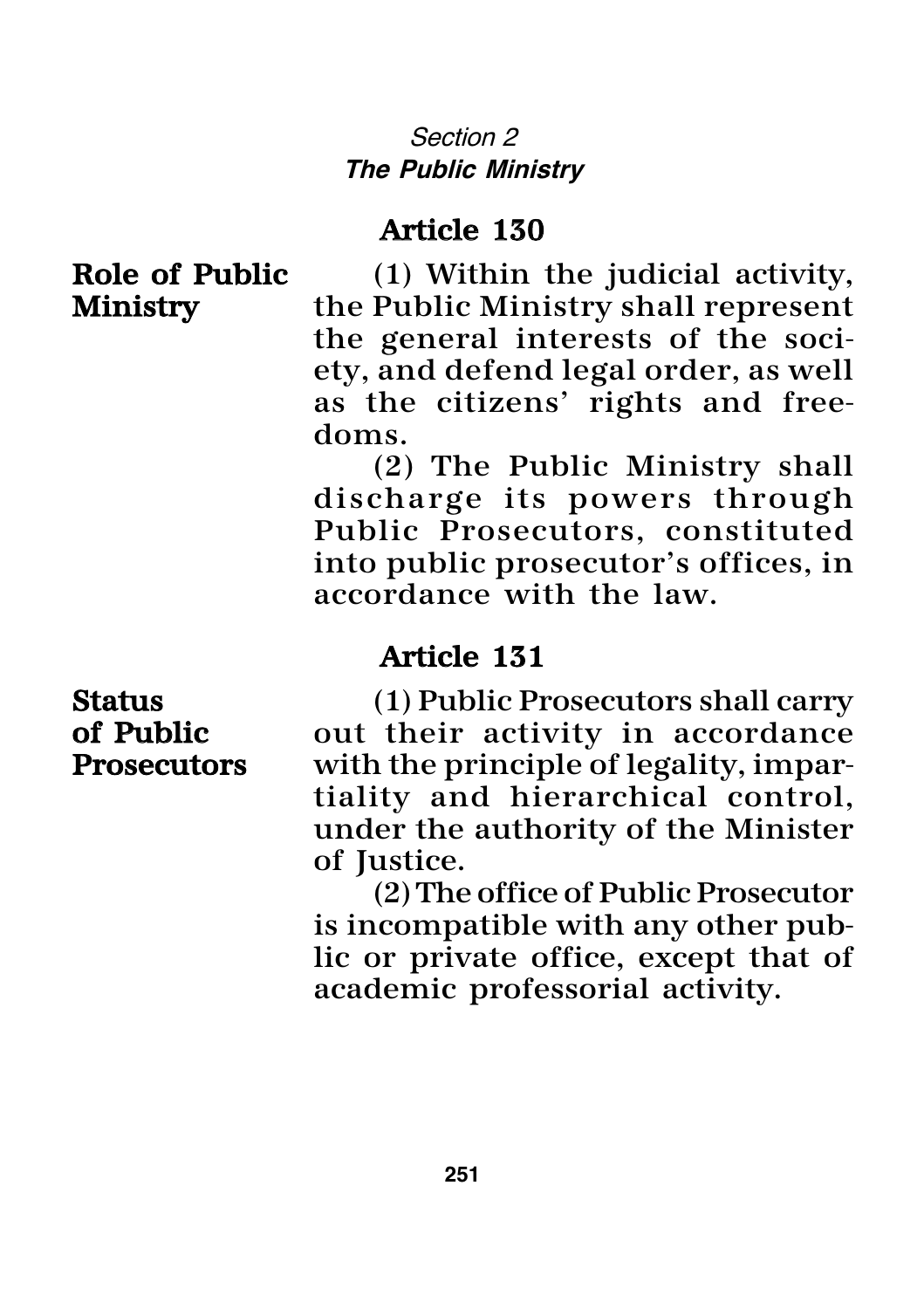### *Section 3 Superior Council of the Magistracy*

### Article 132

Composition The Superior Council of the Magistracy shall consist of magistrates elected for a term of four years by the Chamber of Deputies and the Senate, in a joint sitting.

### Article 133

Powers (1) The Superior Council of the Magistracy shall nominate Judges and Public Prosecutors for appointment by the President of Romania, except those on probation, in accordance with the law. In this case, the proceedings shall be presided over by the Minister of Justice, who shall have no right to vote.

> (2) The Superior Council of the Magistracy shall perform the role of a disciplinary council for Judges, in which case proceedings shall be presided over by the President of the Supreme Court of Justice.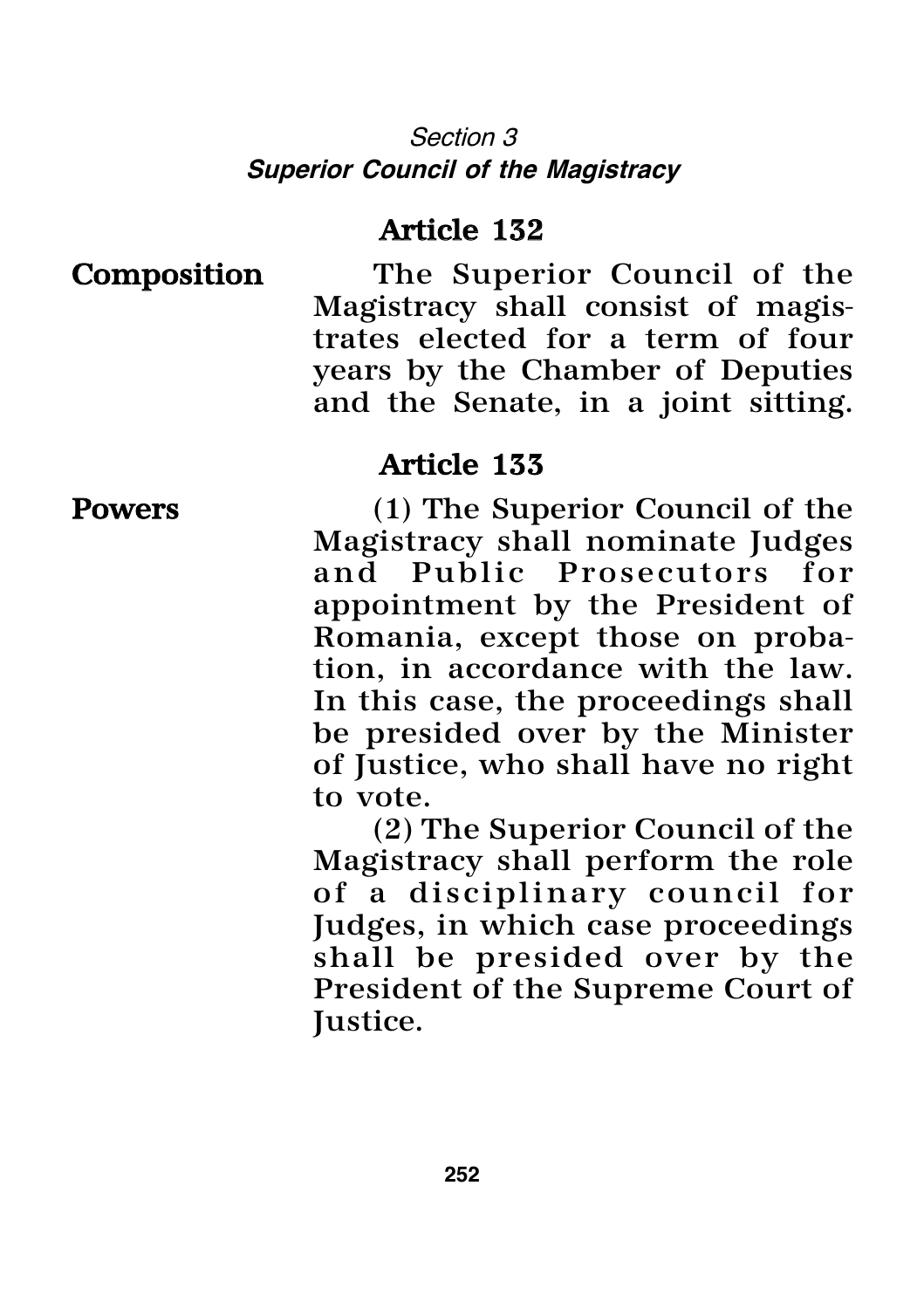# TITLE IV **Economy and public finance**

### Article 134

Economy (1) Romania's economy is a free market economy.

(2) The State must secure:

a) a free trade, protection of fair competition, provision of a favourable framework in order to stimulate and revaluate every factor of production;

b) protection of national interests in economic, financial and currency activity;

c) promotion of national scientific research;

d) exploitation of natural resources, in conformity with national interests;

e) environmental protection and recovery, as well as preservation of the ecological balance;

f) creation of all necessary conditions so as to increase the quality of life.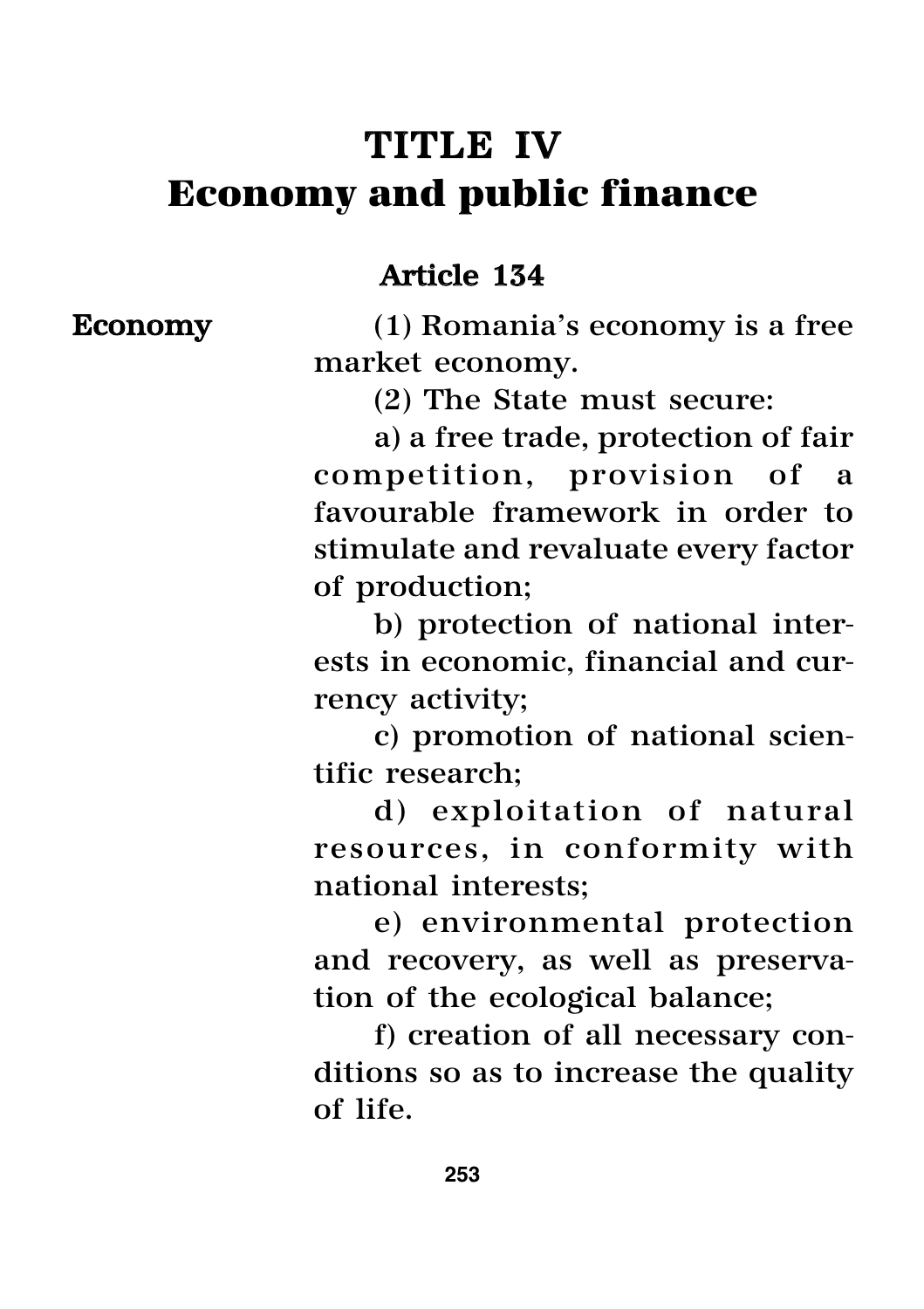**Property** (1) The State shall protect property.

(2) Property is public or private.

(3) Public property belongs to the State or its territorial-administrative units.

(4) Subsoil riches of any nature, ways of communication, the air space, waters with hydropower availabilities and those which can be used for the public interest, beaches, territorial waters, natural resources of the economic zone and the continental shelf, as well as other assets established by law shall be exclusively public property.

(5) Public-owned assets shall be inalienable. They may be taken over for administration by self-managed public companies or public institutions, or may be leased or granted in concession, in accordance with the law.

(6) Private property shall be, in accordance with the law, inviolable.

### Article 136

Financial (1) Formation, administration,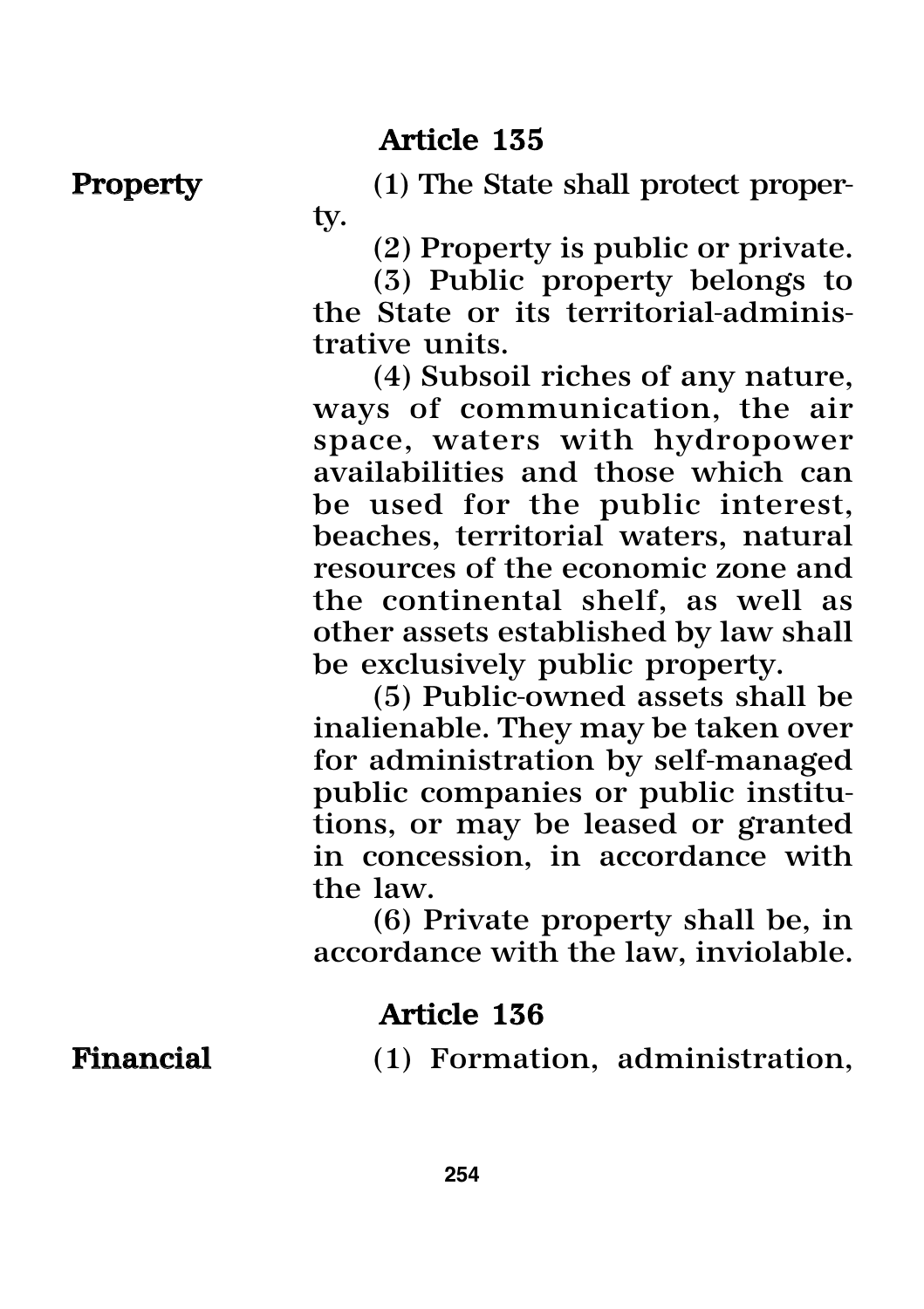system use and control of the financial resources of the State, of territorialadministrative units and public institutions shall be regulated by law.

> (2) The national currency is the Leu, with its subdivision, the Ban.

### Article 137

National (1) The national public budget public budget shall comprise the State budget, the State social security budget and the local budgets of communes, towns and counties.

> (2) The Government shall annually draft the State budget and the State social security budget, which it shall submit separately to Parliament for approval.

> (3) If the Law on the State budget and the Law on the State social security budget fail to be passed by at least three days before expiration of the budgetary year, the previous year's State budget and State social security budget shall continue to be applied until adoption of the new budgets.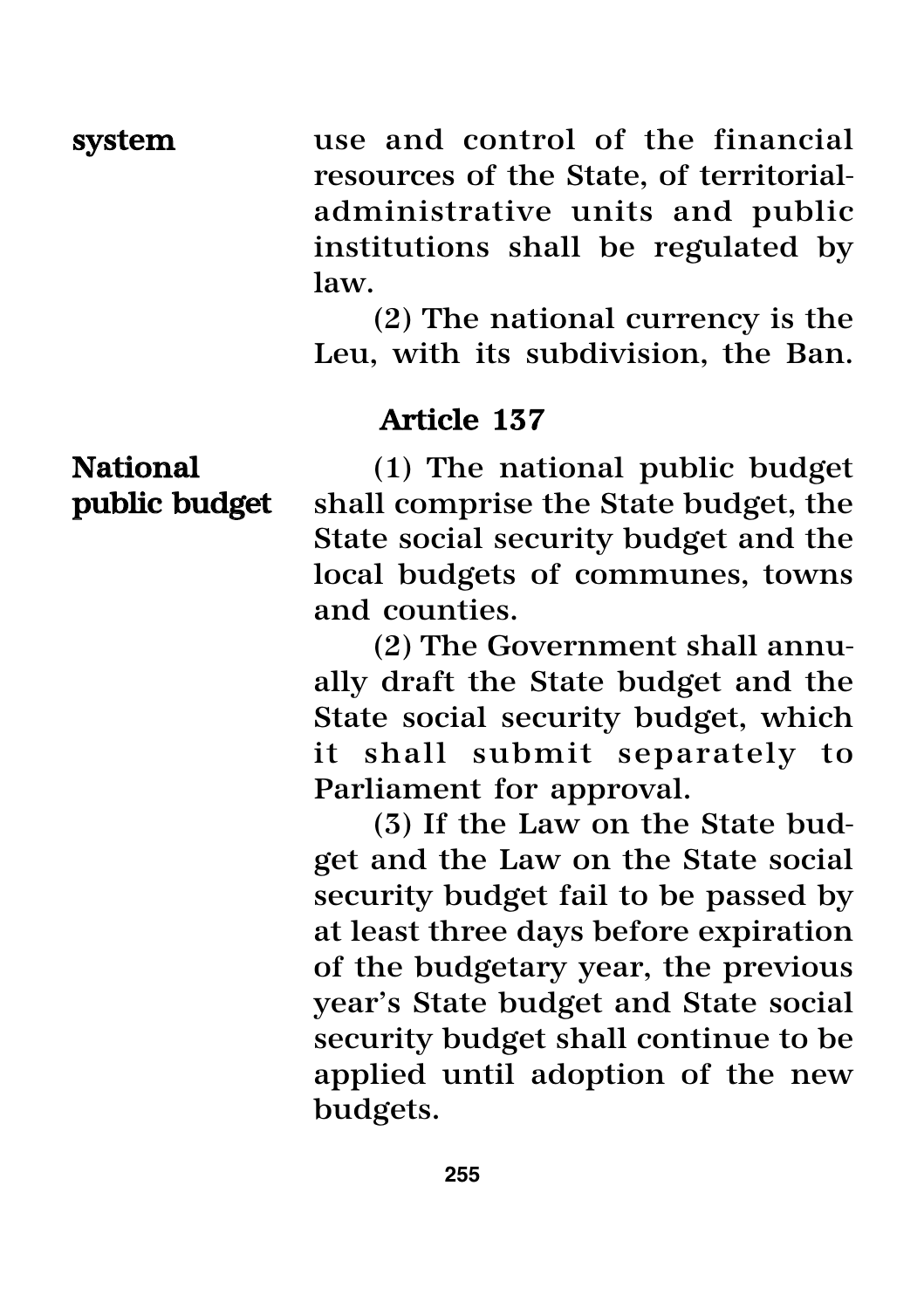(4) Local budgets shall be drafted, approved and executed in accordance with the law.

(5) No budget expenditure shall be approved unless its financing source has been established.

### Article 138

Taxes (1) Taxes, duties and any other and duties revenue of the State budget and State social security budget shall be established only by law.

> (2) Local taxes and duties shall be established by the local or county councils, within the limits and under the terms of the law.

### Article 139

Court of Audit (1) The Court of Audit shall exercise control on the formation, administration and use of the financial resources of the State and the public sector. The Court shall also have jurisdictional powers, as provided by law.

(2) The Court of Audit shall annually report to Parliament on the accounts of the national public budget administration in the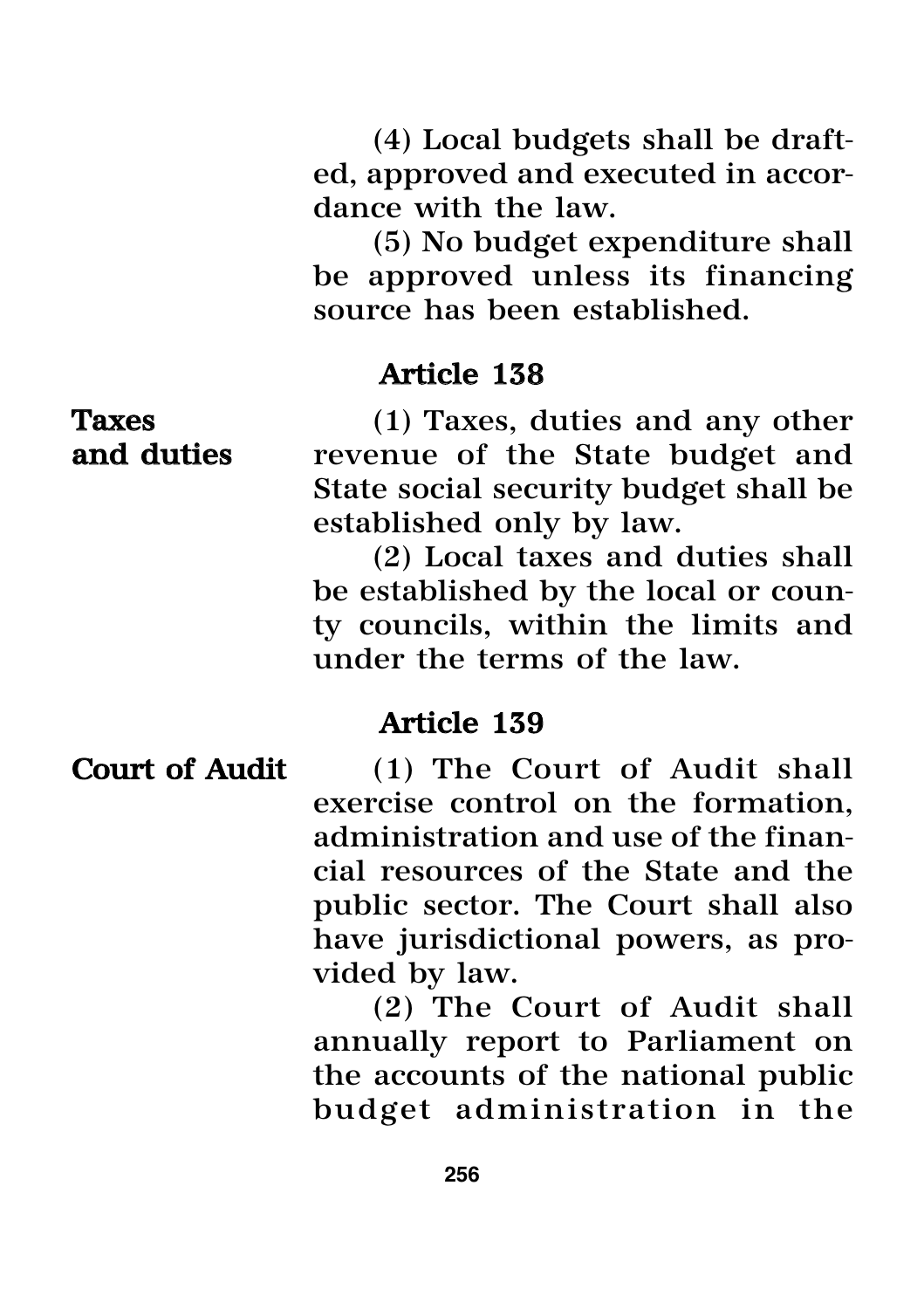expired budgetary year, including cases of mismanagement.

(3) At the request of the Chamber of Deputies or the Senate, the Court of Audit shall check the management of public resources, and report on its findings.

(4) Members of the Court of Audit, appointed by Parliament, shall be independent and irremovable, according to the law. They shall be subject to the incompatibilities the law provides for judges.

## TITLE V **Constitutional Court**

### Article 140

Structure (1) The Constitutional Court consists of nine Judges, appointed for a term of office of nine years, that cannot be prolonged or renewed.

> (2) Three Judges shall be appointed by the Chamber of Deputies, three by the Senate, and three by the President of Romania.

> (3) Judges of the Constitutional Court shall elect, by secret vote, the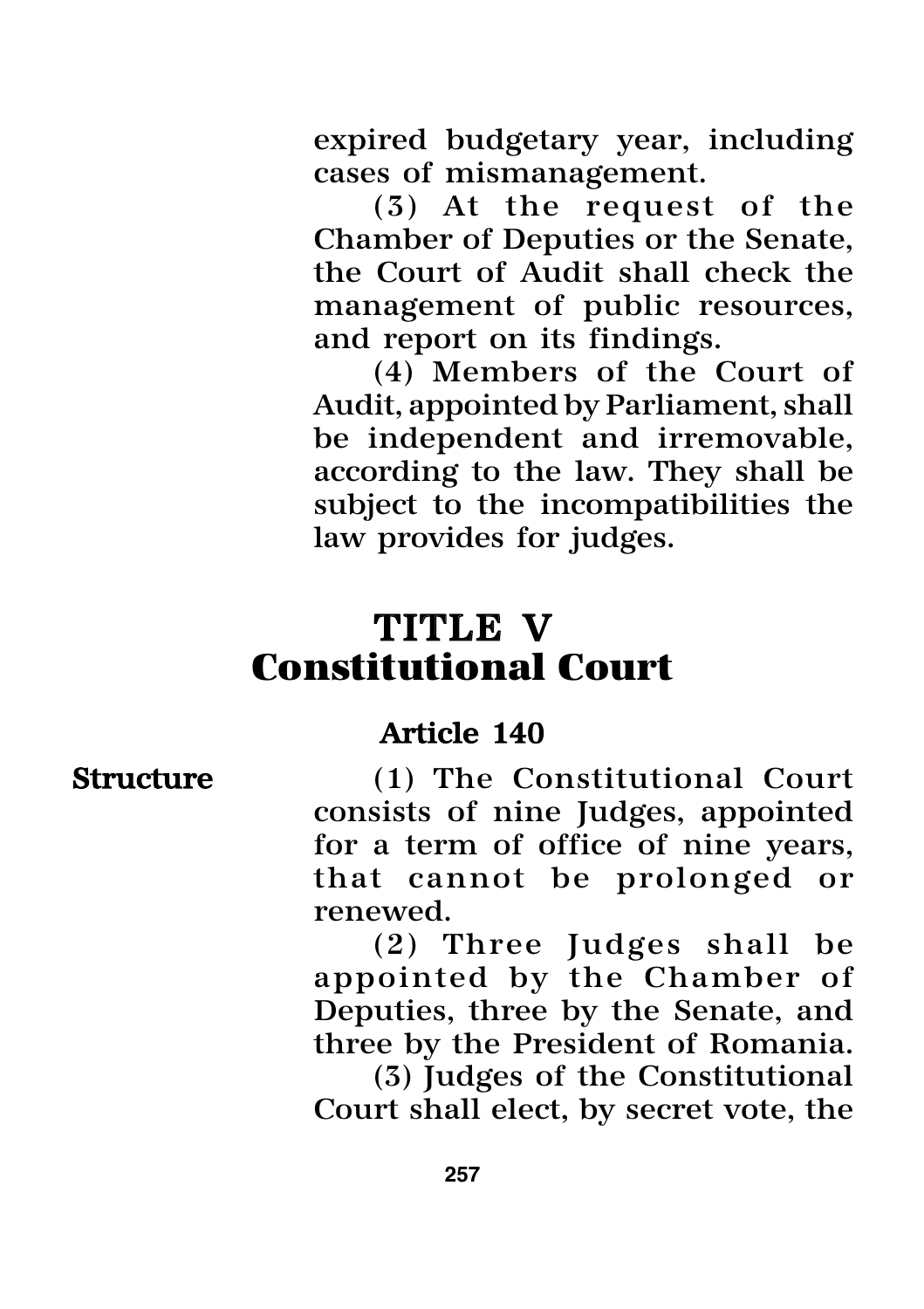President thereof, for a term of three years.

(4) The Constitutional Court shall be renewed by one third of its Judges every three years, in accordance with the provisions of the Court's organic law.

### Article 141

Qualification Judges of the Constitutional Court for must have graduated law, and have appointment high professional competence and at least eighteen years experience in juridical or academic activities in law.

### Article 142

Incompatibilities The office of Judge of the Constitutional Court is incompatible with any other public or private office, except that of academic proffesorial activity.

### Article 143

Independence Judges of the Constitutional Court and shall be independent in the exercise irremovability of their office and irremovable during the term of office.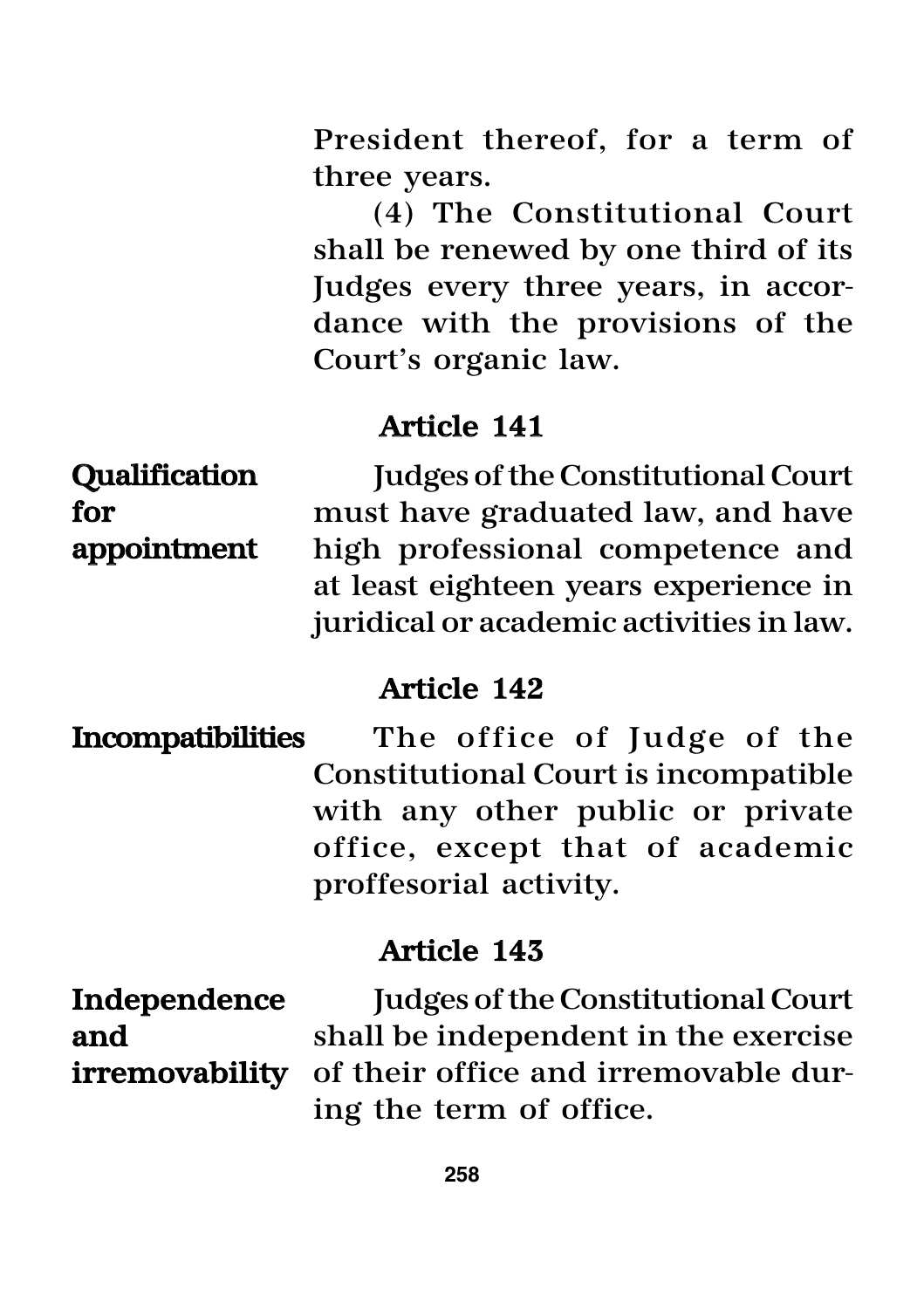**Powers** The Constitutional Court shall have the following powers:

a) to adjudicate on the constitutionality of laws, before promulgation, upon notification by the President of Romania, by the president of either Chamber of Parliament, by the Government, the Supreme Court of Justice, by a number of at least 50 Deputies or at least 25 Senators, as well as, *ex officio,* on initiatives to revise the Constitution;

b) to adjudicate on the constitutionality of the Standing Orders of Parliament, upon notification, by the president of either Chamber, by a parliamentary group or a number of at least 50 Deputies or at least 25 Senators;

c) to decide on exceptions brought to the courts of law as to the unconstitutionality of laws and ordinances;

d) to guard the observance of the procedure for the election of the President of Romania and to confirm the ballot returns;

e) to ascertain the circumstances which justify the interim in the exer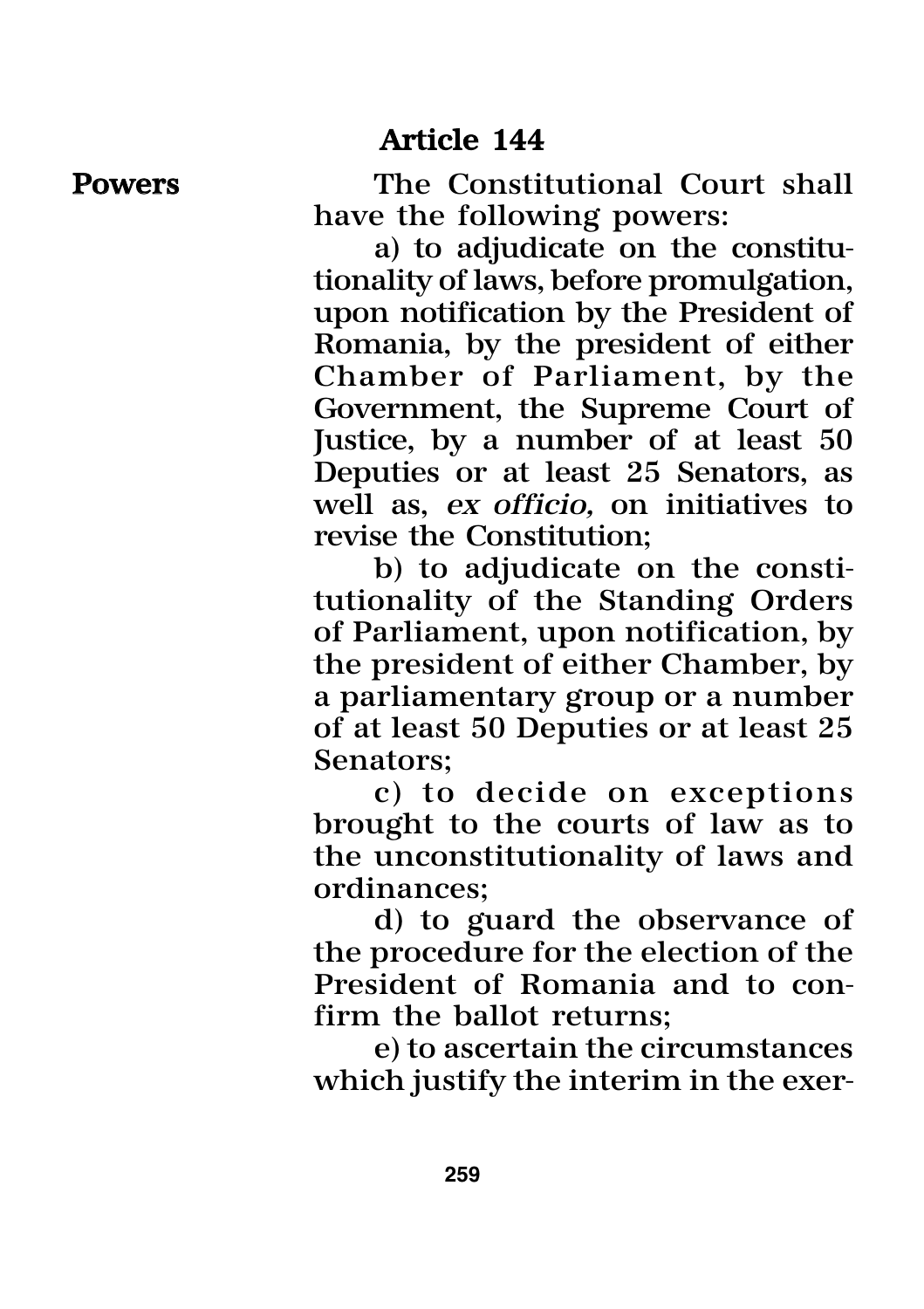cise of office of President of Romania, and to report its findings to Parliament and the Government;

f) to give advisory opinion on the proposal to suspend from office the President of Romania ;

g) to guard the observance of the procedure for the organization and holding of a referendum, and to confirm its returns;

h) to check on compliance with the conditions for the exercise of the legislative initiative by citizens;

i) to decide on the objections of unconstitutionality of a political party.

### Article 145

Decisions (1) In cases of unconstitutionality,

of the in accordance with Article 144 Constitutional subparagraphs a) and b), the law or Court standing orders shall be returned for reconsideration. If the law is passed again in the same formulation by a majority of at least two thirds of the members of each Chamber, the objection of unconstitutionality shall be removed, and promulgation thereof shall be binding.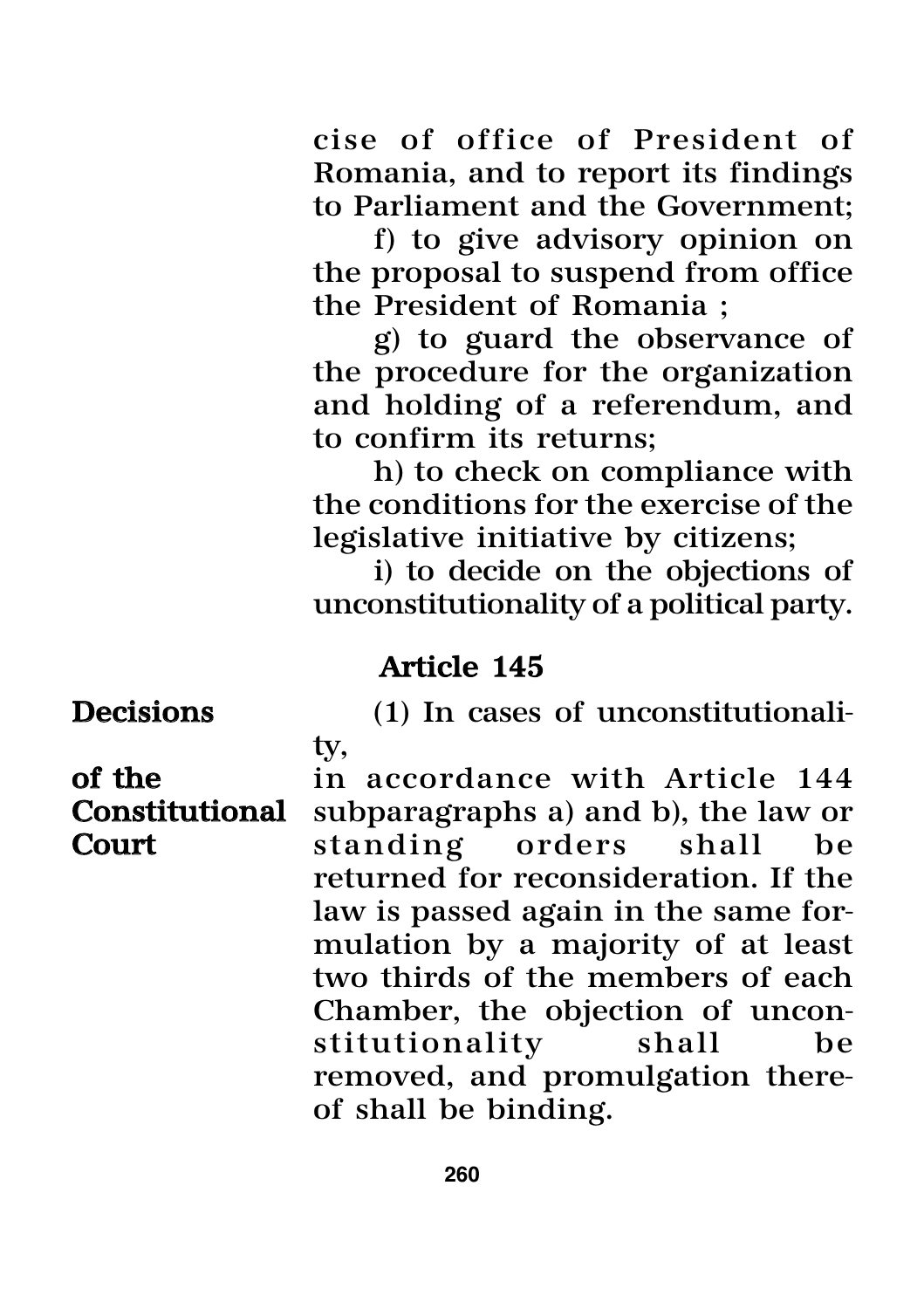(2) Decisions of the Constitutional Court shall be binding and effective only for the future. They shall be published in the Official Gazette of Romania.

# TITLE VI **Revision of the Constitution**

### Article 146

Initiative (1) Revision of the Constitution of revision may be initiated by the President of Romania on the proposal of the Government, by at least one quarter of the number of Deputies or Senators, as well as by at least 500,000 citizens with the right to vote.

> (2) The citizens who initiate the revision of the Constitution must belong to at least half the number of the counties in the country, and in each of the respective counties or in the Municipality of Bucharest, at least 20,000 signatures must be recorded in support of this initiative.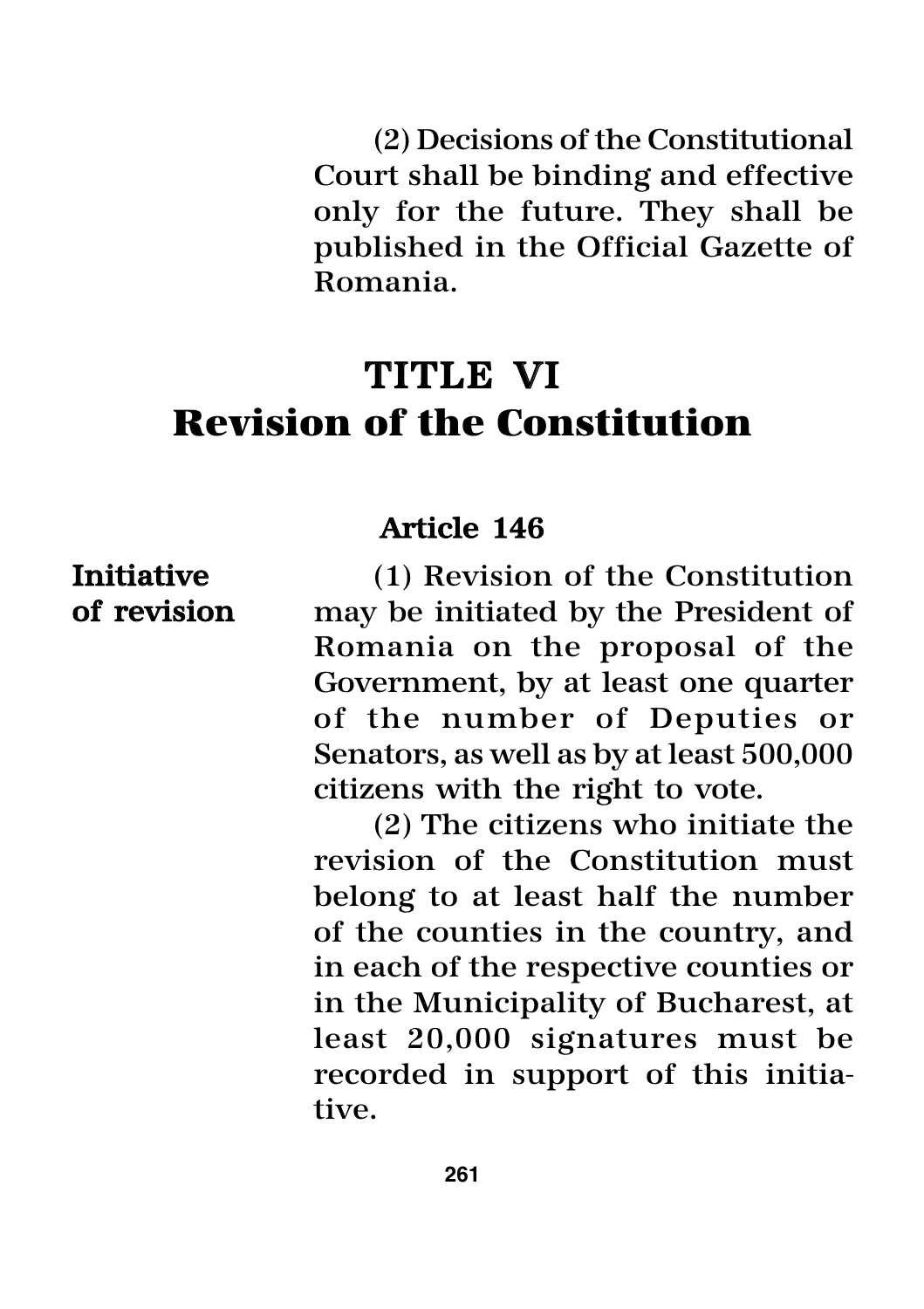**Procedure** (1) The draft or proposal of **of revision** revision must be adopted by the revision must be adopted by the Chamber of Deputies and the Senate, by a majority of at least two thirds of the members of each Chamber.

(2) If no agreement can be reached by a mediation procedure, the Chamber of Deputies and the Senate shall decide thereupon, in joint sitting, by the vote of at least three quarters of the number of Deputies and Senators.

(3) The revision shall be final after approval by a referendum held within 30 days from the date of passing the draft or proposal of revision.

### Article 148

Limits (1) The provisions of this<br>
of revision Constitution with regard to the Constitution with regard to the national, independent, unitary and indivisible character of the Romanian State, the republican form of government, territorial integrity, independence of justice, political pluralism and official language shall not be subject to revision.

> (2) Likewise, no revision shall be made if it results in the suppres-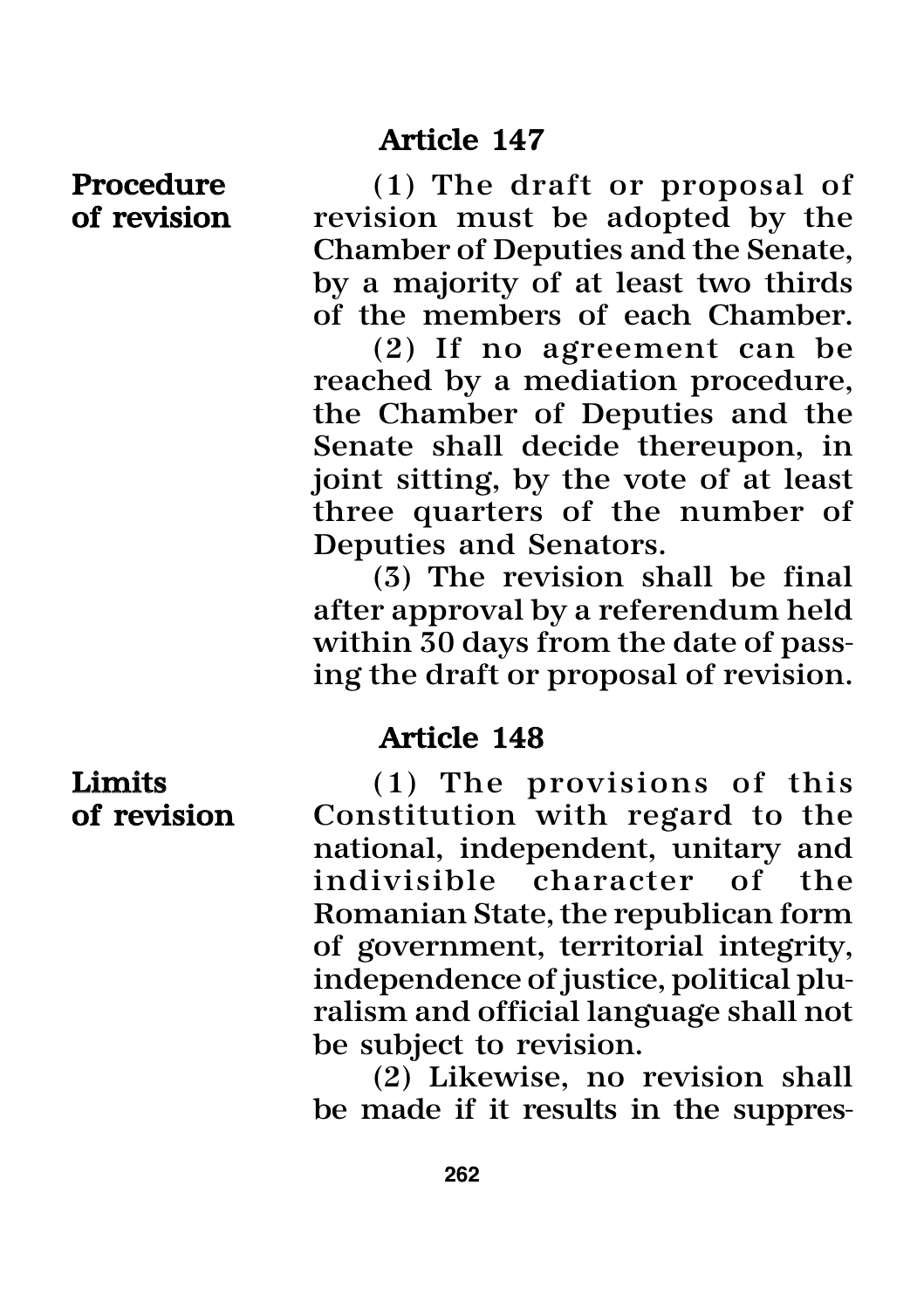sion of the citizens' fundamental rights and freedoms, or of the safeguards thereof.

(3) The Constitution shall not be revised during a state of siege or emergency, or at wartime.

## TITLE VII

## **Final and transitory provisions**

### Article 149

**Coming This Constitution shall come<br>into force** into force on the date of its adopinto force on the date of its adoption by referendum. On the same day, the Constitution of August 21, 1965 is and remains fully abrogated.

#### Article 150

**Temporal** (1) The laws and all other<br>**conflict of laws** normative acts shall remain in force normative acts shall remain in force in so far they are not contradicting the provisions of this Constitution.

(2) The Legislative Council shall examine, within 12 months from the date of coming into force of the law on its organization, the compliance of legislation with this Constitution and shall accordingly advance proposals to